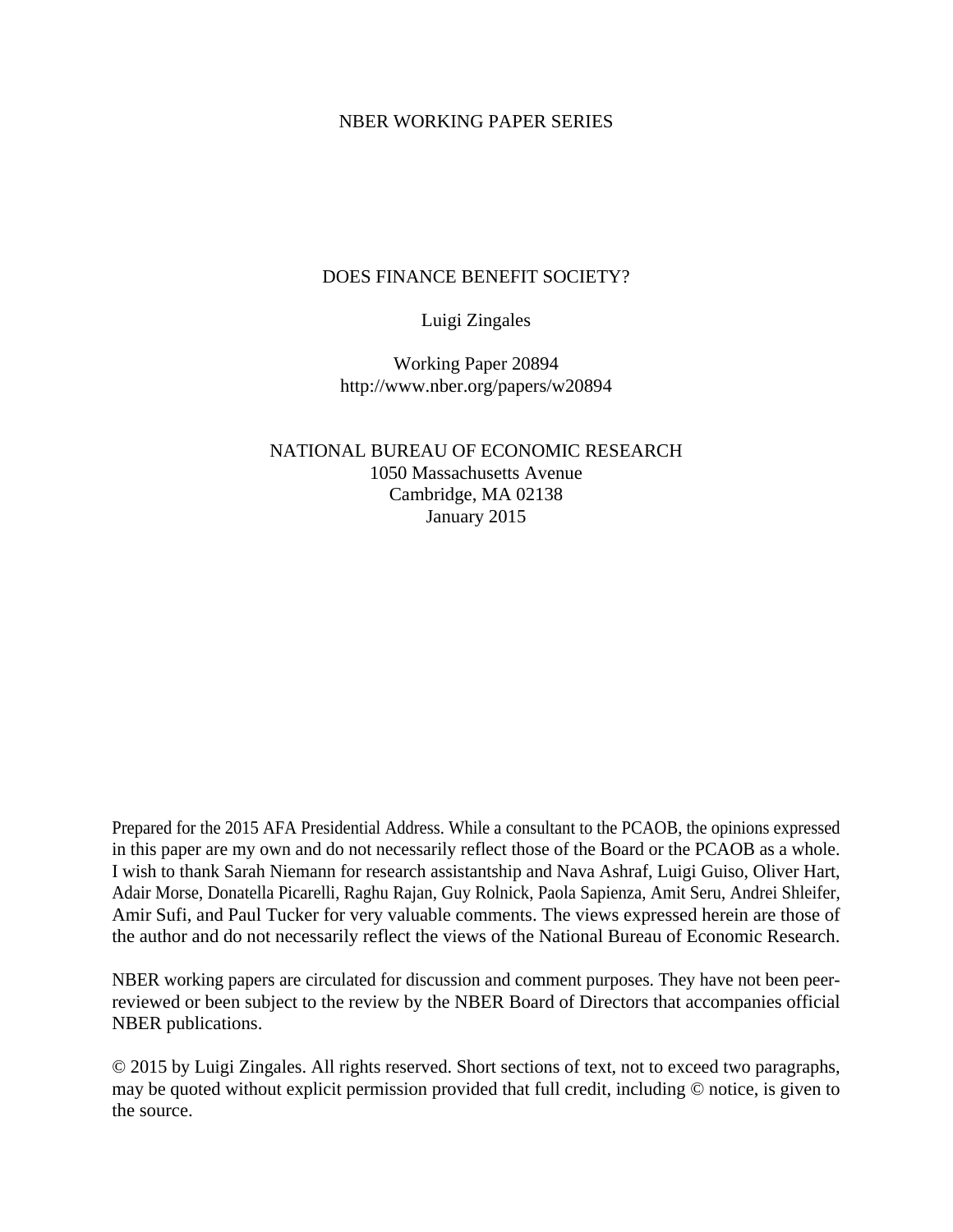Does Finance Benefit Society? Luigi Zingales NBER Working Paper No. 20894 January 2015 JEL No. G00,O43

# **ABSTRACT**

Academics' view of the benefits of finance vastly exceeds societal perception. This dissonance is at least partly explained by an under-appreciation by academia of how, without proper rules, finance can easily degenerate into a rent-seeking activity. I outline what finance academics can do, from a research point of view and from an educational point of view, to promote good finance and minimize the bad.

Luigi Zingales Booth School of Business The University of Chicago 5807 S. Woodlawn Avenue Chicago, IL 60637 and NBER luigi.zingales@ChicagoBooth.edu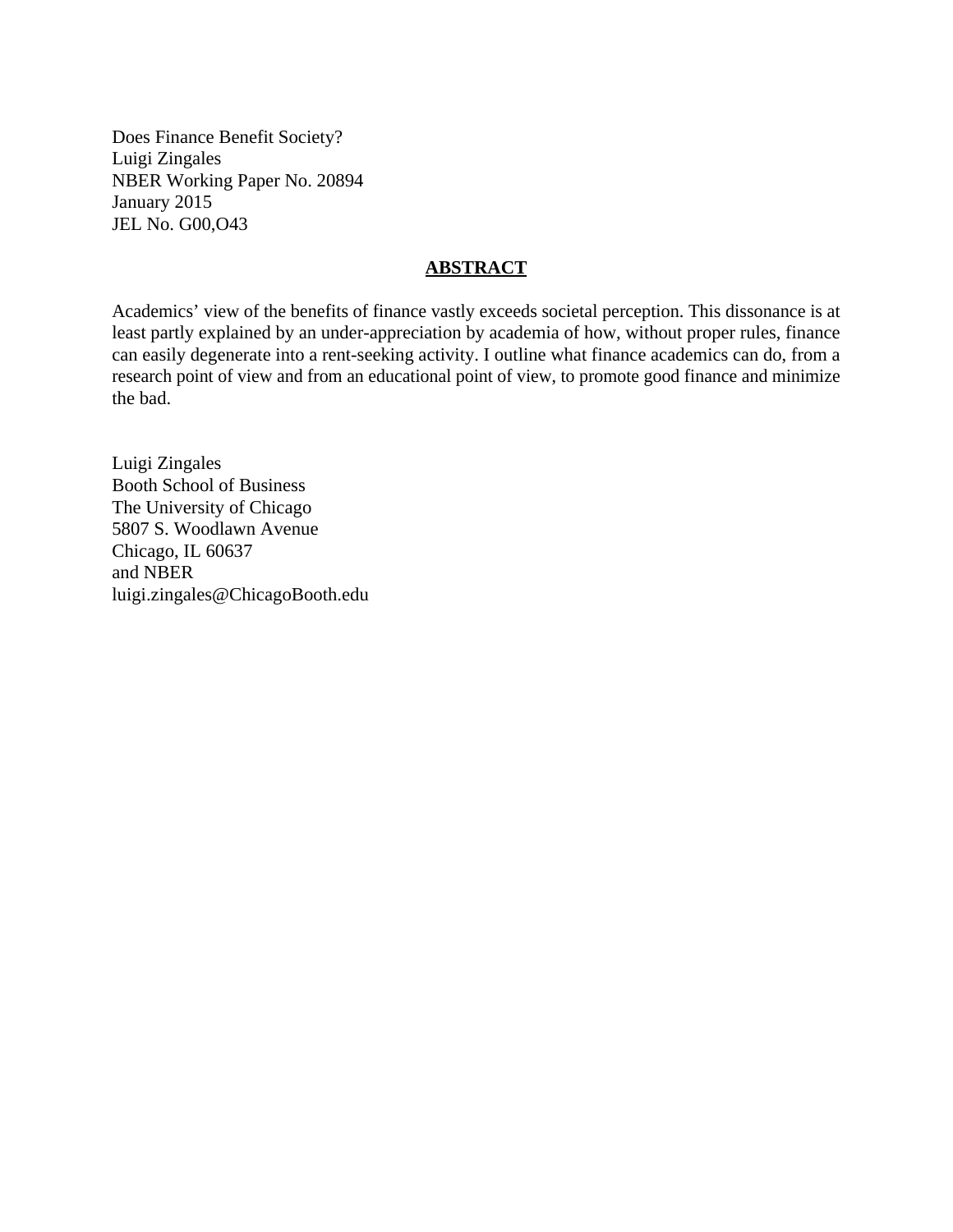For an academic economist the answer to the question raised in the title seems obvious. After all, there are plenty of theories that explain the crucial role played by finance: from managing risk (Froote et al., 1993) to providing valuable price signals (Hayek, 1945), from curbing agency problems (Jensen and Meckling, 1976) to alleviating informational asymmetries (Myers and Majluf, 1984). Furthermore, there is plenty of evidence that finance fosters growth (e.g., Levine 2005), promotes entrepreneurship (Guiso et al, 2004; Mollica and Zingales, 2008), favors education (Flug et al., 2008; and Levine and Rubinstein, 2014), alleviates poverty and reduces inequality (Beck et al., 2007).

Yet, this feeling is not shared by society at large. 57% of readers of *The Economist* (not a particularly unsympathetic crowd) disagree with the statement that "financial innovation boosts economic growth." When asked "Overall, how much, if at all, do you think the US financial system benefits or hurts the US economy?", 48% of a representative sample of adult Americans respond that finance hurts the US economy, only 34% say that it benefits it.<sup>[1](#page-32-0)</sup>

This sentiment is not just the result of the crisis: throughout history finance has been perceived as a rent-seeking activity. Prohibitions against finance date as far back as the Old Testament.<sup>[2](#page-2-0)</sup> The aftermath of the 2007-08 financial crisis has only worsened this view. From Libor fixing to exchange rate manipulation, from gold price rigging to outright financial fraud in subprime mortgages, not a day passes without a news of a fresh financial scandal. After the financial crisis, Americans' trust towards bankers has dropped tremendously (Sapienza and Zingales, 2012) and has not yet fully recovered.

It is very tempting for us academics to dismiss all these feelings as the expression of ignorant populism (Sapienza and Zingales, 2013). After all, we are the priests of an esoteric religion, only we understand the academic scriptures and can appreciate the truths therein revealed. For this reason, we almost wallow in public disdain and refuse to engage, rather than wonder whether there is any reason for these feelings.

<span id="page-2-0"></span>not exact interest from him." Exodus 22:24 (22:25 in English trans).

 $\overline{a}$ 

<sup>&</sup>lt;sup>1</sup> Chicago Booth-Kellogg School Financial Trust Index survey December 2014. The survey, conducted by Social Science Research Solutions, collects information on a representative sample of roughly 1,000 American households.<br><sup>2</sup> "If you lend money to any of my people with you who is poor, you shall not be to him as a creditor, and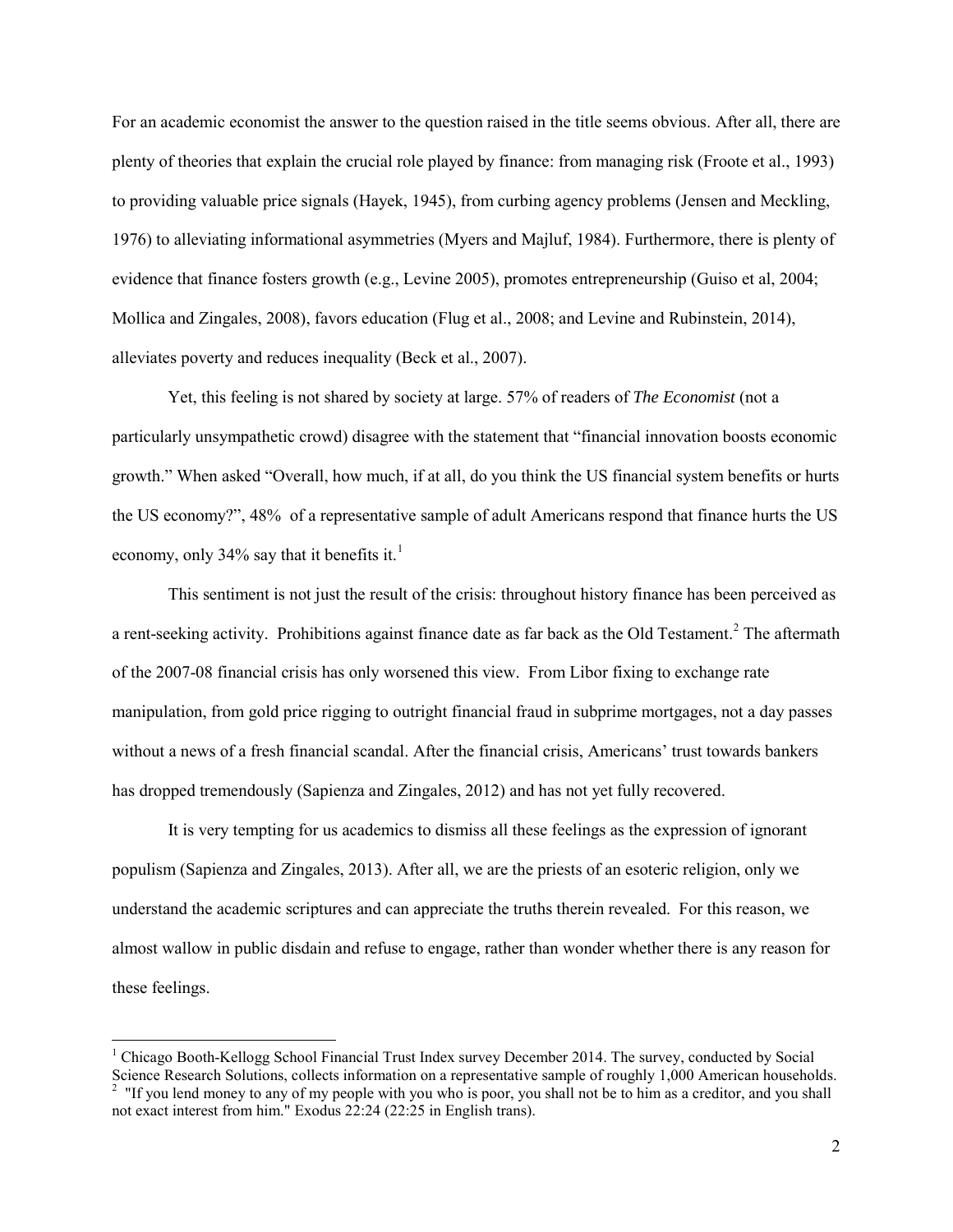This is a huge mistake. As finance academics, we should care deeply about the way the financial industry is perceived by society. Not so much because this affects our own reputation, but because there might be some truth in all these criticisms, truths we cannot see because we are too embedded in our own world. And even if we thought there was no truth, we should care about the effects that this reputation has in shaping regulation and government intervention in the financial industry. Last but not least, we should care because the positive role finance can play in society is very much dependent upon the public perception of our industry.

When the anti-finance sentiment becomes rage, it is difficult to maintain a prompt and unbiased enforcement of contracts, the necessary condition for competitive arm's length financing. Without public support, financiers need a political protection to operate, but only those financiers who enjoy rents can afford to pay for the heavy lobbying. Thus, in the face of public resentment only the noncompetitive and clubbish finance can survive. The more prevalent this bad type of finance is, the stronger the anti-finance sentiment will become. Hence, a deterioration of the public perception of finance risks triggering a vicious circle, all too common around the world (Zingales, 2012). The United States experienced it after the 1929 stock market crash and it faces this risk again today.

What can we do as a profession? First of all, acknowledge that our view of the benefits of finance is inflated. While there is no doubt that a developed economy needs a sophisticated financial sector, at the current state of knowledge there is no theoretical reason or empirical evidence to support the notion that all the growth of the financial sector in the last forty years has been beneficial to society. In fact, we have both theoretical reasons and empirical evidence to claim that a component has been pure rent seeking. By defending all forms of finance, by being unwilling to separate the wheat from the chaff, we have lost credibility in defending the real contribution of finance.

Our second task is to use our research and our teaching to curb the rent-seeking dimension of finance. We should use our research to challenge the existing practices in finance and blow the whistle on what does not work. We should be the watchdogs of the financial industry, not its lapdogs (Zingales, 2014). While there are several encouraging examples in this direction, we can definitely do more.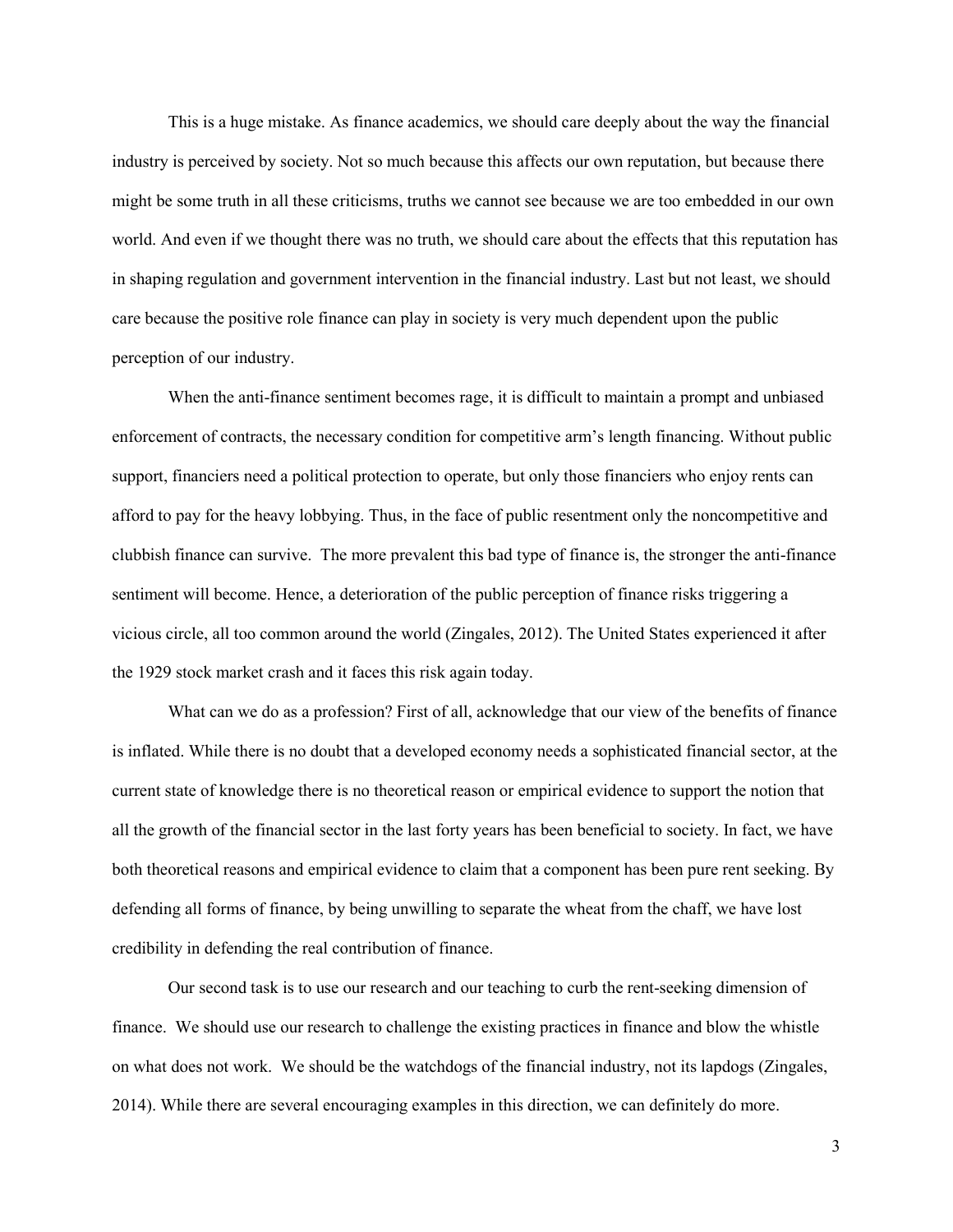We should get more involved in policy (while not in politics). Policy work enjoys a lower status in our circles, because too often it becomes the ex post rationalization of proposals advanced by various interest groups. By contrast, the benefit of a theory-based analysis is that it imposes some discipline, making capture by industry more difficult.

Finally, we can do more from an educational point of view. Borrowing from "real" sciences we have taken a very agnostic approach to teaching. But physicists do not teach to atoms and atoms do not have free will. If they did, physicists would be concerned about how the atoms being instructed could change their behavior and affect the universe. Experimental evidence (Wang et al, 2011; Cohn et al., 2014) seems to suggest that we inadvertently do teach people how to behave and not in a good way.

The rest of the paper proceeds as follows. Section 1 tries to answer the question of why we should care about this dissonance. Section 2 argues that our own perception of the benefits of finance is inflated. Section 3 presents evidence of why the financial sector can be excessively big and why market forces cannot bring it in check. Sections 4 to 6 outline what we can do from a research point of view and from a teaching point of view.

# **1. Why Should We Care?**

Facing (often exaggerated) attacks by the media, it is tempting for us financial economists to close ranks and defend the entire industry. If the healthcare industry – which grew in relative size more than the financial one – is not under attack, why should we?

This attitude is very myopic. While the financial sector can and does add a lot of value, some of the criticism is real. An industry does not pay \$139 billion in fines in two years (see Table 1) if there is nothing wrong. Several finance practices are wasteful if not fraudulent. If we try to defend them all, we might win some battles, but we will lose the war.

#### *1.1 Monetary vs. social rewards*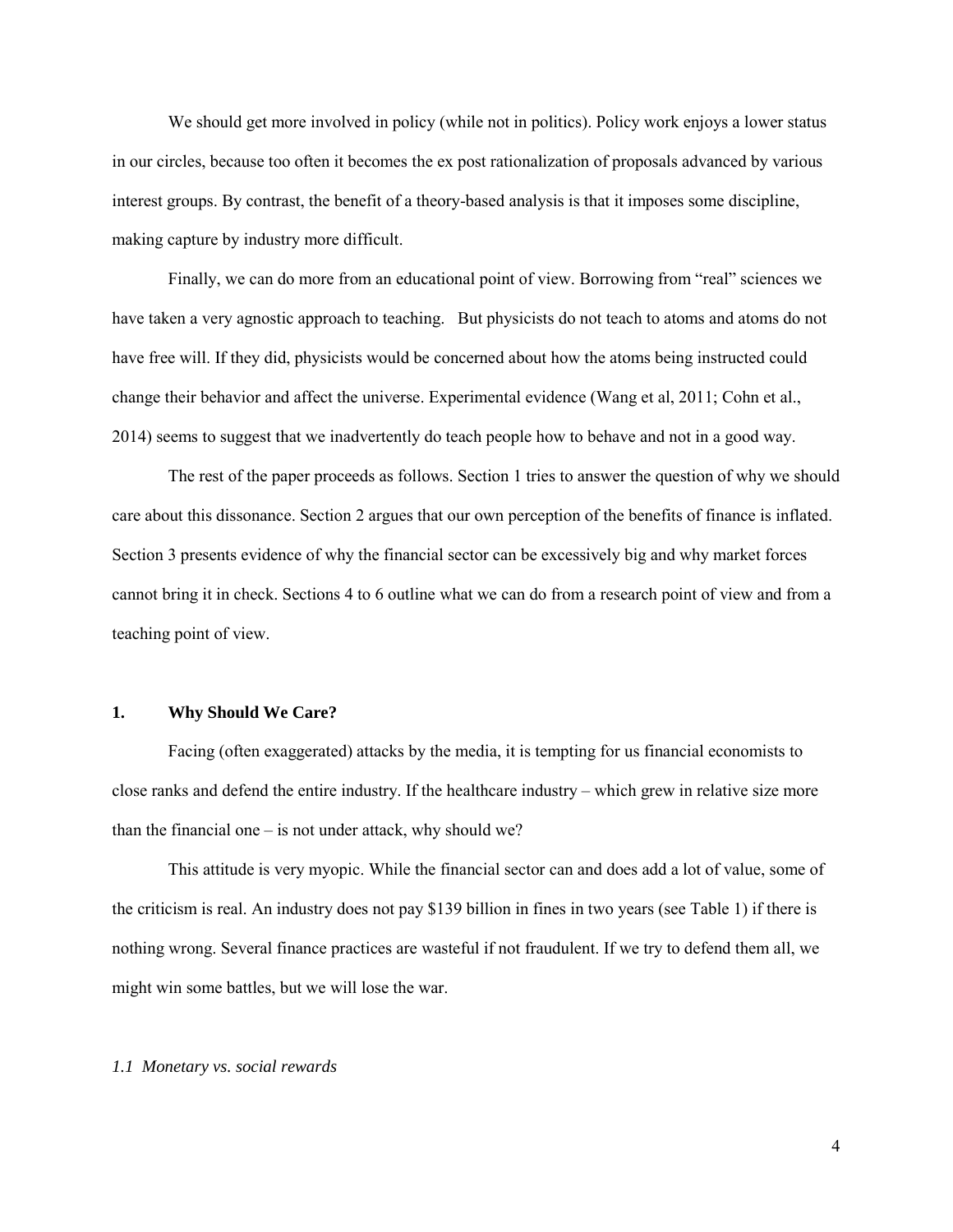In the social prestige arena, finance starts at a disadvantage vis-à-vis other fields. In an evolutionary view of social norms (Hayek, 1967), one of the possible roles of social prestige is to fill the gap between the (perceived) social and private returns of various activities. For example, fighting the spread of ebola is an activity with a very high social return, but a very low private return. Consistently, people who engage in such activity are kept in high regard by society. By contrast, tax-dodging is an activity with a very high private return, but negative social returns. Not surprisingly, tax dodgers and their enablers are not regarded very highly.

Many financial activities tend to have a private return that is much higher than the (perceived) social return. The same is true for lawyers, especially litigation lawyers, but it is not true for doctors. In finance, however, this difference is often extreme. In 1992 George Soros' short forced the pound out of the European Exchange Rate Mechanism (Ferguson and Schlefer, 2009). While (arguably) his social contribution was big (the United Kingdom got out from the ERM that was penalizing its economy), it was not very visible and easy to measure. By contrast, his private profit (\$1 bn) was. Thus, it is only natural that finance be low in the scale of social prestige. It is incumbent upon us, finance academics, to enhance the perception of the social return of many finance activities. To this day, the empirical measurements of the benefits of having an efficient market are fairly elusive.

But even if we do our best, the deck is stacked against us. Regardless of their social return, large and rapid accumulations of wealth (like Soros' one) are likely to generate envy and public resentment. This is even more true when the reason for that accumulation is not easily understood. Most people did not resent Steve Jobs' huge wealth accumulation, because they could directly appreciate the benefits of his innovations. The same is not true for financiers.

Thus, even in the absence of any fraud there is a natural public dislike towards finance. In the presence of fraud, this dislike easily becomes rage. This is the reason why we should all be sensitive to the cost created by fraud. Even when relatively small from a quantitative point of view, fraud in the financial sector can have devastating effects on the reputation of the industry, with extreme negative consequences on its functioning.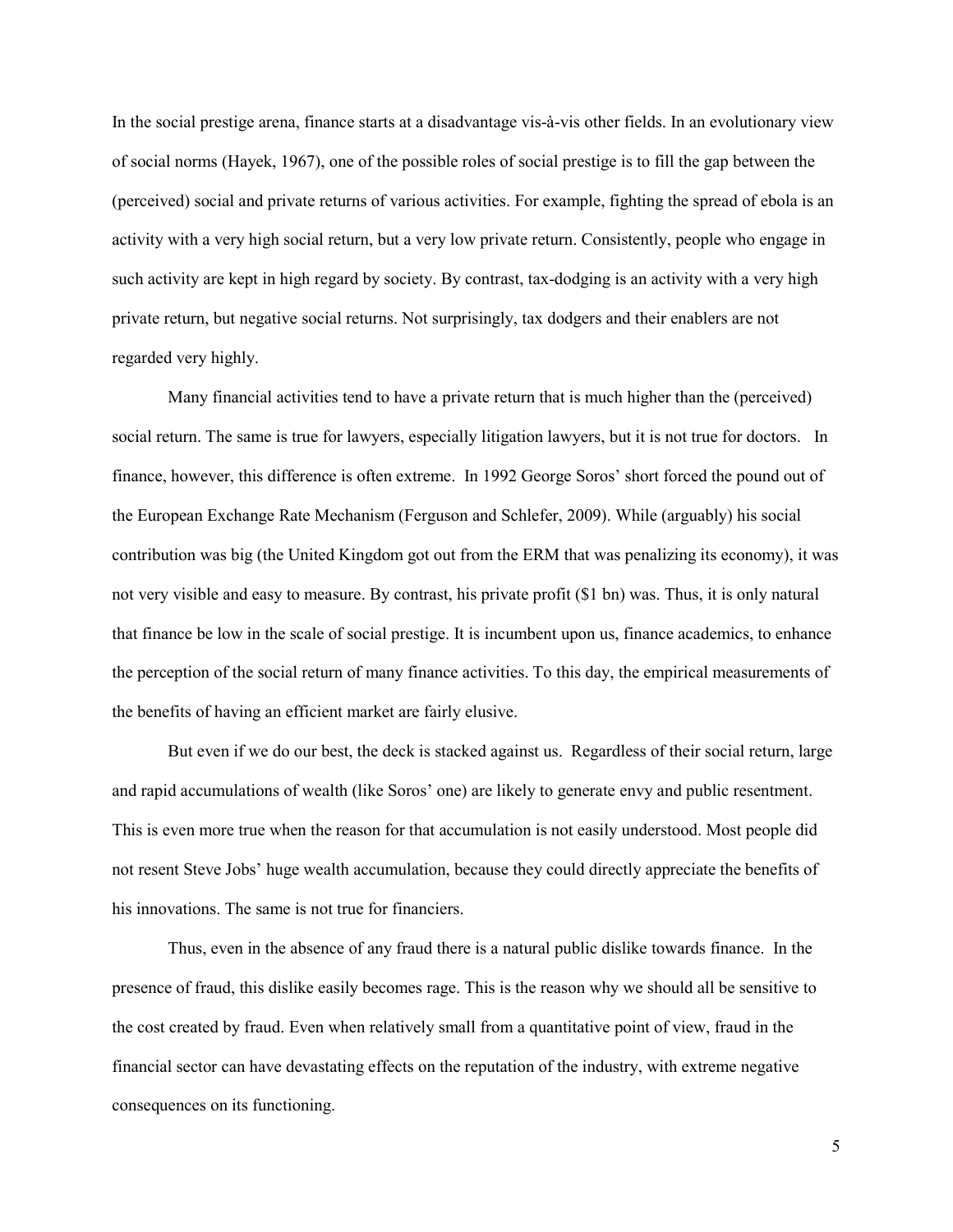#### *1.2 Reputation and good finance*

If political power is disproportionately in the hands of large donors – as it is increasingly the case in the United States – why is the negative public perception of finance a problem? Rich financiers can easily buy their political protection. In fact, this is precisely the problem.

At the cost of oversimplifying, there are two main ways in which financing can be done by the private sector (i.e., without the coercive power of the State). There is the competitive arm's length mode, which relies heavily on the prompt and unbiased enforcement of contracts; and there is a relationshipbased mode, where the financier secures her return on investment by retaining some kind of monopoly over the firm she finances (Rajan and Zingales, 1998a). As with every monopoly, this requires some barriers to entry. These barriers may be due to regulation, or to a lack of transparency – or "opacity" – of the system, which substantially raises the costs of entry to potential competitors. Alternatively, the barriers may be provided by a "special relationship" with the Government. In such a system, conflicts of interest are not the exception, they are the rule.

While it is certainly possible to construct counterexamples, the competitive mode of financing is cheaper and less biased. Yet, it is a much more difficult mode to sustain. It requires not only that the rule of law is respected now, but also that it will be respected in the future. If a lender does not expect her contract to be enforced by the law, she will never extend arm's length credit. She will seek some degree of economic or political control to protect her investment.

True competition can occur only on a leveled playing field and this leveled field needs to be designed and supported. In particular, it needs an administrative system that follows the impartiality principle and the rule of law. Unfortunately, while everybody benefits from such a system, nobody benefits so disproportionately to spend resources to lobby for it. Paradoxically, the lobby in favor of true competitive markets is the weakest of them all (Rajan and Zingales, 2003). This is the reason why public support for finance is so important. Without public support, the best form of finance – the competitive, democratic, and inclusive finance – cannot operate. If political protection becomes necessary to operate,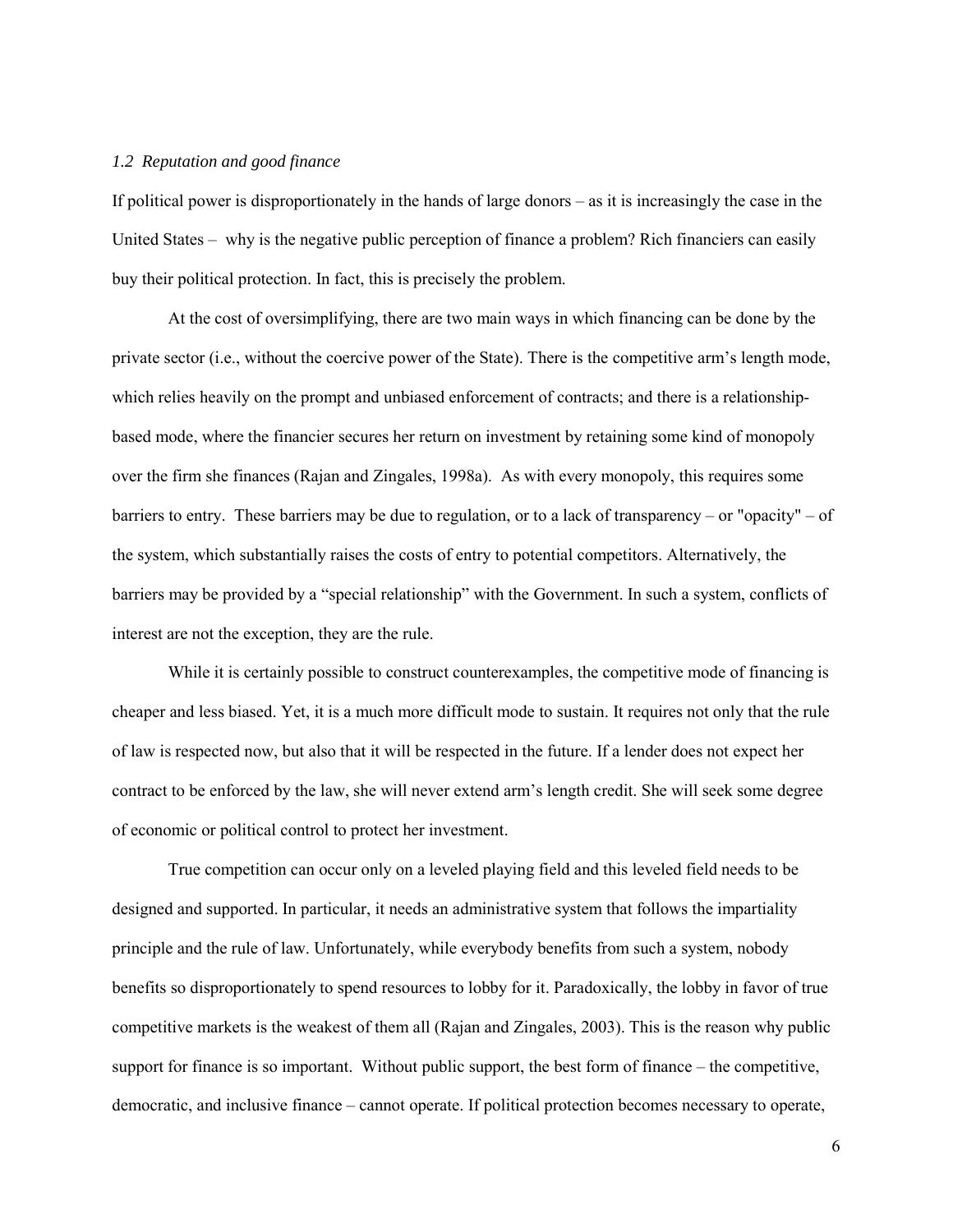only the type of finance that enjoys sufficient rents to lobby heavily can survive. This is the bad type of finance: the noncompetitive, plutocratic, and clubbish one.

# *1.3 The Vicious Circle*

 $\overline{a}$ 

The rule of law is a crucial ingredient in the development of competitive financial markets (La Porta et al., 2008). Yet, what underpins the rule of law is a set of beliefs that the rule of law promotes economic prosperity. If these beliefs start to waver, the expectation that property rights will be respected in the future wavers as well.

 In 2009, despite questions about its legality, the U.S. Congress approved by a 328-to-93 vote a *retroactive* 90 percent levy on bank bonuses of bailout banks.<sup>[3](#page-7-0)</sup> Thus, even in the United States public resentment against finance can undermine the expectation that the rule of law will be respected in the future. Without this expectation the competitive, democratic, and inclusive finance will quickly become unsustainable.

 This situation is very common around the world. Di Tella and MacCulloch (2009) find that, controlling for country fixed effects, the more an individual perceive his country as corrupt, the more he demands government intervention. They also find that increases in corruption in a country precede increases in voting support for populist, left-leaning parties.

In these situations, to keep the money spigot going, the financial industry will seek protection by increasing its political power. Unfortunately, this increased political power will have the effect of creating even more popular resentment against the industry. This resentment can be neutered by heavier lobbying, but this starts an escalation. The risk is that this escalation will end with an even more radical backlash against the entire industry.

<span id="page-7-0"></span><sup>3</sup> Hulse, Carl And David M. Herszenhorn, 2009, House Approves 90% Tax on Bonuses After Bailouts, *New York Times*, March 19, 2009.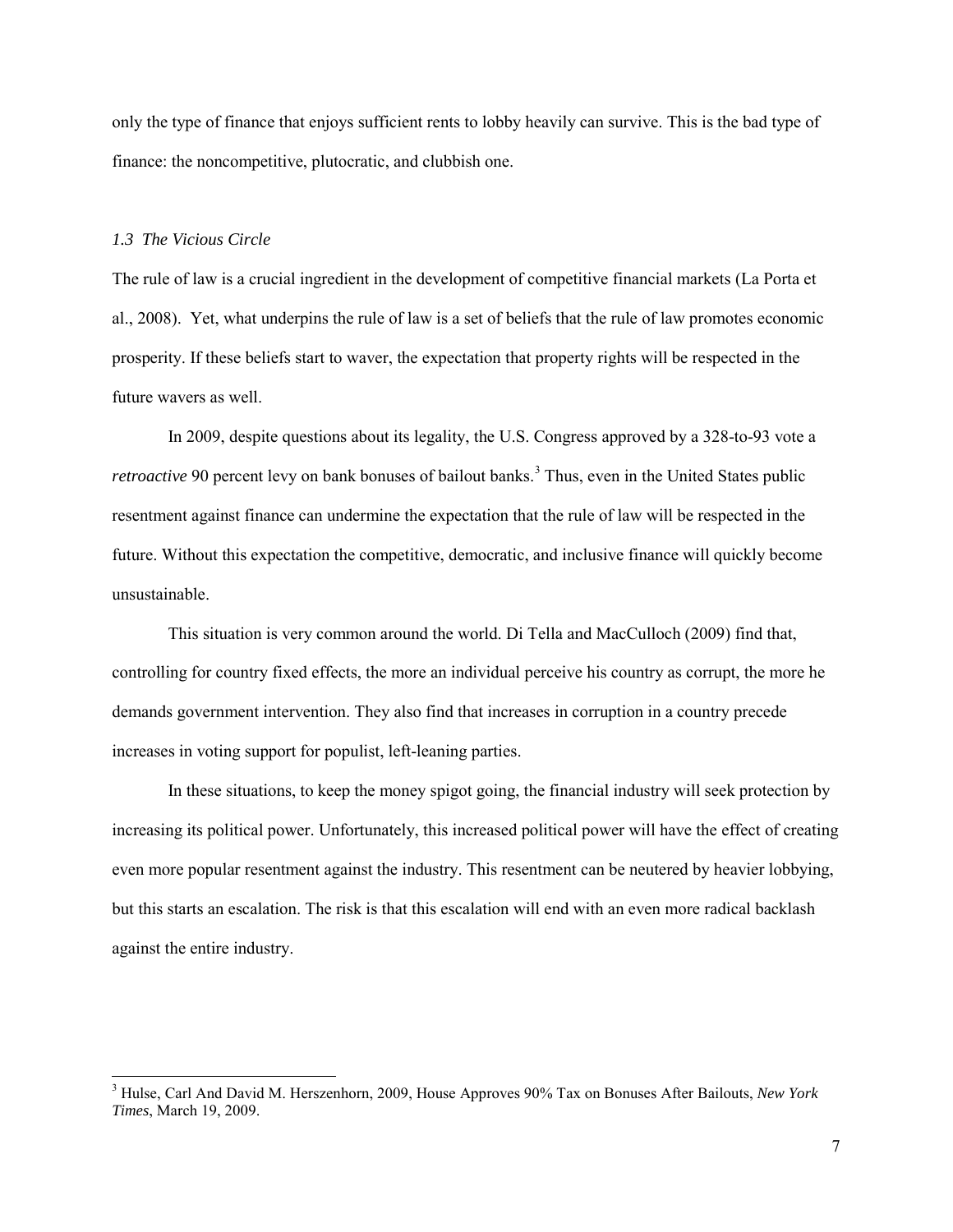This vicious circle is not unique to the finance industry. It is present in every industry. But it is particularly strong in the financial industry, because of the importance that the rule of law plays in this industry and because of the negative feelings this industry engenders even in regular times.

#### *1.4 No easy way out*

How to break this vicious circle? The traditional response – more government regulation – makes the problem worse. If the financial industry is good at buying out political power, it is even better at capturing regulators. At every financial crisis we create a new regulator. The Federal Reserve was created in 1913 to address the liquidity problems experienced during the panic of 1907. The Federal Deposit Insurance Corporation (FDIC) was born in 1933 to prevent the kind of bank runs that had forced more than 5,000 banks to close in the early 1930s. The Securities and Exchange Commission (SEC) came into being in 1934 to prevent the stock-market manipulations that had prevailed during the 1920s. And the Office of Thrift Supervision was created in 1989, following the savings-and-loan crisis of the late eighties. The Public Company Accounting Oversight Board (PCAOB) was created in response of the Enron and WorldComm accounting scandals. The 2007-08 financial crisis brought us the Consumer Financial Protection Bureau (CFPB).

All these agencies start with the best intentions. Hiring on the wake of a crisis, they are able to attract highly motivated people, who want to make the difference. Over time, however, the sense of purpose fades, while the constant pressure of the industry succeeds in winning over or pushing out even the best people. From a tool to improve the functioning of markets, over time these agencies become a club to consolidate the power of incumbents.

 This life-cycle theory of government agencies should not be used as an excuse for total *laissez faire*. Without proper rules we do not have a well-functioning market: we have a jungle. Yet, it should be kept in mind when thinking about how to intervene. In designing rules we economists need to think about how these rules will be adapted and enforced under heavy lobbying pressure. For this reason, rules that modify incentives ex ante rather than repress behavior ex post are to be preferred: enforcement can be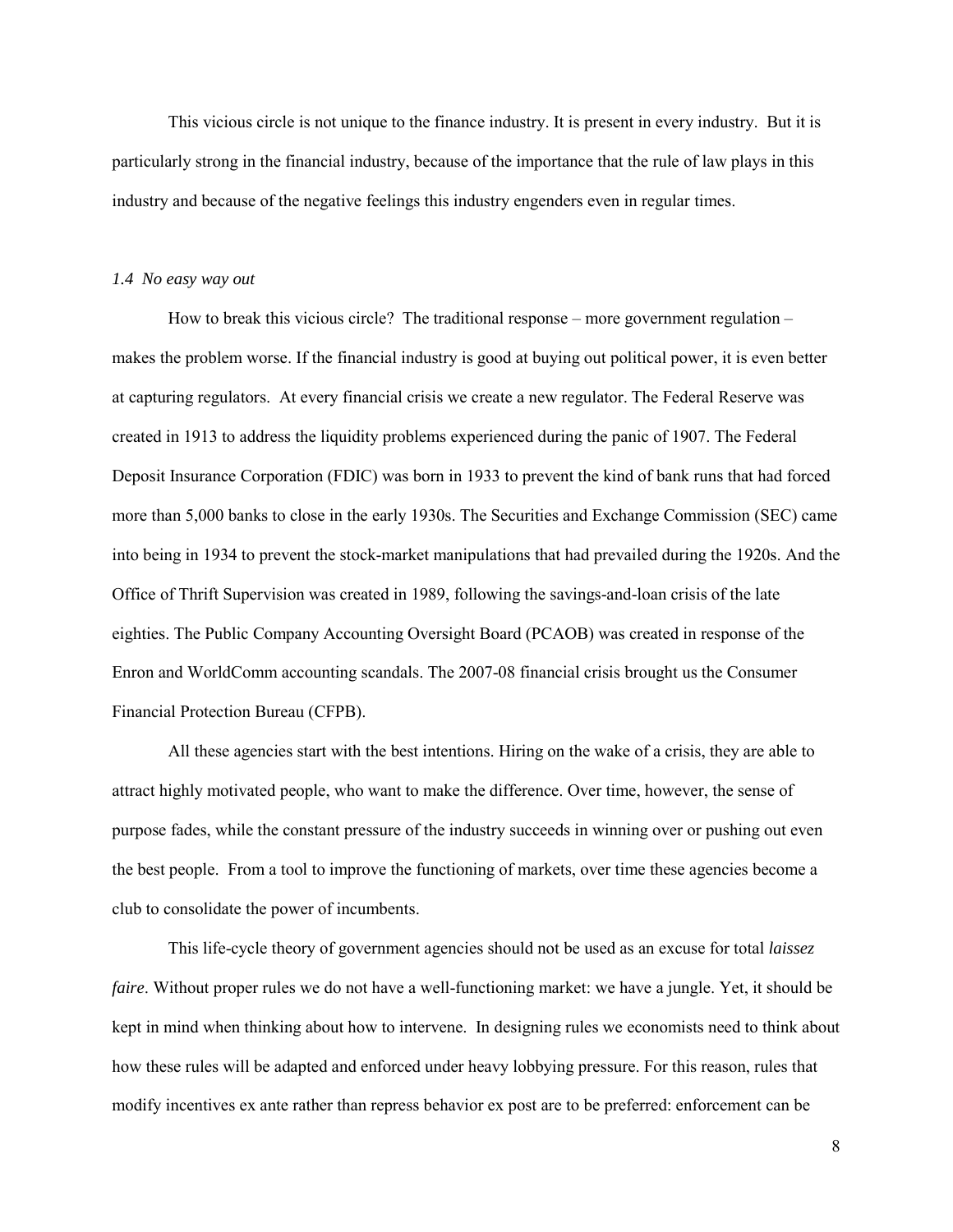more easily blocked by lobbying. Similarly, simpler rules approved by Congress are to be preferred to complicated regulation implemented by captured agencies. Finally, rules that can be enforced by class action suits are better, because it is easier to buy out an agency or a prosecutor than to buy out an entire class (Zingales, 2012).

Last but not least, regulation is not the only solution. As academics we can do a lot to ameliorate the situation. Yet, we cannot do it if we do not believe there is a problem. Thus, I will start arguing that we do have a problem and then I will outline what we can do about it.

### **2. An Inflated View of the Benefits of Finance**

Even the most severe critics of the financial sector agree that a good financial system is essential for a well-functioning economy and that "over the long sweep of history, financial innovation has been important in promoting growth" (Stiglitz, 2010). The real matters of contention are whether financial innovation over the last 40 years has been beneficial and whether the size of the U.S. financial system has outgrown its benefits. A common belief in our profession is that all that we observe is efficient. But do we have any theory or any evidence to justify this conclusion?

#### *2.1 Lack of theory*

The First Welfare Theorem (Arrow and Debreu, 1954) demonstrates that in a competitive economy individual choices lead to an allocation that is Pareto efficient. The First Welfare Theorem, however, holds only if every relevant good is traded in a market at publicly known prices (i.e., if there is a complete set of markets). When this condition is violated (as it generally is), the Pareto optimality of the equilibrium is not guaranteed. More interestingly for the financial sector, Hart (1975) shows that starting from an incomplete market economy, adding a market can make all agents worse off. Elul (1995) shows that far from being an exception, Hart's result is very robust and pervasive. Thus, there is no theoretical basis for the presumption that financial innovation, by expanding financial opportunities, increases welfare.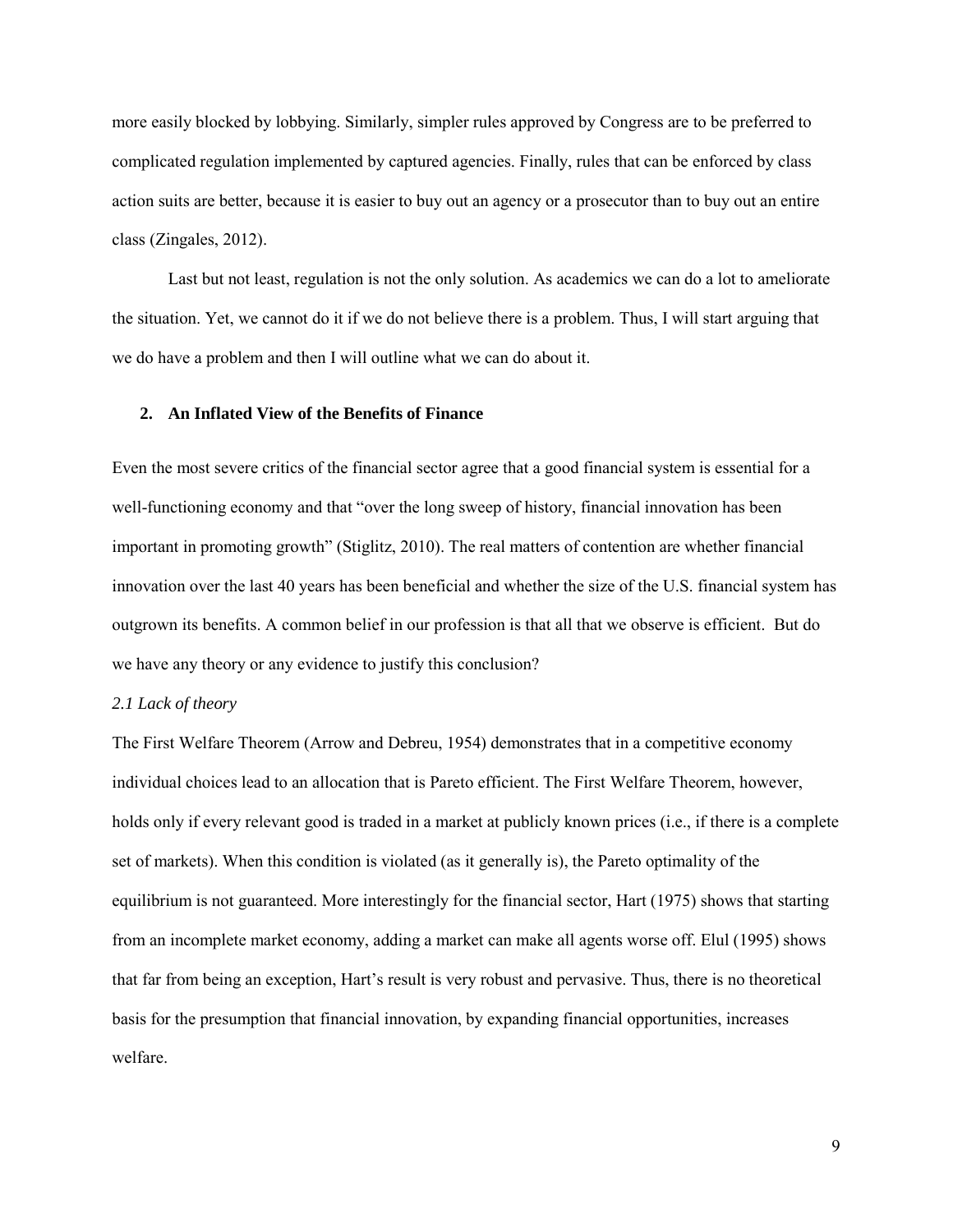#### *2.2 Lack of evidence*

 $\overline{a}$ 

There is a large body of evidence (summarized in Levine, 1997, 2005 and Beck, 2011) documenting that *on average* a bigger banking sector (often measured as the ratio of private credit to GDP) is correlated with higher growth, both cross-sectionally and over time.

Besides the traditional issues with this cross-country analysis (Zingales, 2003), this evidence has two problems in answering the question of whether the U.S. financial system is excessively big. First, that the relationship exists on average does not imply it is still true on the margin. Second, in this large body there is precious little evidence that shows the positive role of other forms of financial development, particularly important in the United States: equity market, junk bond market, option and future markets, interest rate swaps, etc. $4$ 

More recent evidence has challenged that more credit is always good. Arcand et al. (2011) find that there is a non-monotone relationship between credit to GDP and growth, with a tipping point when credit to the private sector reaches around 80-100% of GDP. At this level, the marginal effect of financial depth on output growth becomes negative. To a similar conclusion arrive Cecchetti and Carroubi (2012). In fact, Schularick and Taylor (2012) go further and establish that lagged credit growth is a highly significant predictor of financial crises and that financial stability risks increase with the size of the financial sector. Similarly, Mian and Sufi (2014) identify in the rise of the ratio of debt to GDP (the flip side of credit to GDP) the main culprit of the 2007-08 financial crisis. If anything, the empirical evidence suggests that the credit expansion in the United States was excessive.

The problem is even more severe for other parts of the financial system. There is remarkably little evidence that the existence or the size of an equity market matters for growth. Da Rin et al. (2006) find that in Europe the opening of a 'New' market for smaller companies had a positive and significant effect on the proportion of private equity funds invested in early stage ventures and high-tech industries. It is unclear, though, how much of this effect is specific to the internet bubble. Levine and Zervos (1998)

<span id="page-10-0"></span><sup>&</sup>lt;sup>4</sup> As a measure of financial development Jayaratne and Strahan (1996) use bank deregulation and Rajan and Zingales (1998b) use quality of accounting standards. Yet, even this evidence is unable to answer the question raised at the beginning of this section.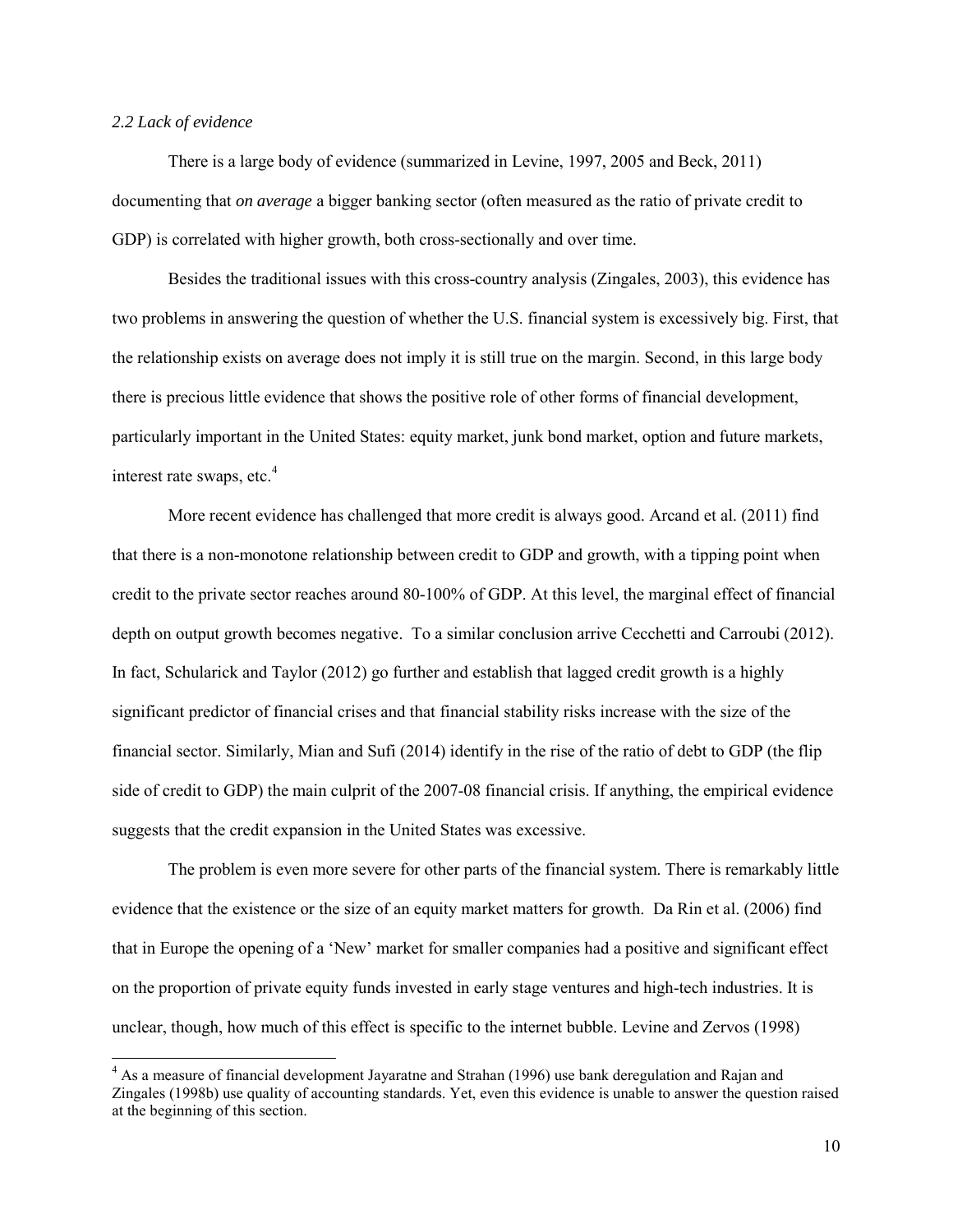estimate the correlation between various stock market measures and economic growth. Only market turnover (value of domestic shares on domestic exchanges over domestic capitalization) is significantly correlated with economic growth. A priori this would not have been the most obvious measure of development. Thus, it is not clear how much this result is the product of data snooping. Furthermore, I am not aware of any evidence that the creation and growth of the junk bond market, the option and futures market, or the development of over-the-counter derivatives are positively correlated with economic growth.

In interpreting a body of empirical literature one has to use Sherlock Holmes' famous principle of the dog that didn't bark. Before the 2007-08 financial crisis the incentives to write a paper documenting the benefit of any of these markets was very high. The data were readily available. Thus, if no paper has been published it is not for lack of trying, but for luck of any success in finding a statistically significant result. Therefore, the lack of published evidence can be safely interpreted as evidence of lack of any correlation.<sup>[5](#page-11-0)</sup>

To this point it is interesting to note that all the above-mentioned evidence on the negative effects of financial development was collected since the crisis even if based on pre-crisis data. Thus, the same evidence could have been gathered before the crisis, but it was not. Why? It is possible that our profession is subject to fads and the type of evidence we are looking for is affected by those fads as well. If so, the body of empirical evidence should be interpreted in light of these fads.

## *2.3 Not guilty by association*

 $\overline{a}$ 

Between 1960 and 2012 while the financial industry grew from 4% of GDP to 8% of GDP, the healthcare sector grew from 5% to 18%. If this explosion happened in other service sectors, doesn't this justify the growth in the financial sector?

The healthcare sector is a particularly good comparison for the financial one. Both sectors provide a service everybody needs, but very few people understand and thus both sectors depend heavily

<span id="page-11-0"></span> $<sup>5</sup>$  Of course, lack of statistical significance is often simply because of noise in the data. Thus, we cannot necessarily</sup> conclude that the correlation is zero, but simply that all the existing measures will produce a zero correlation.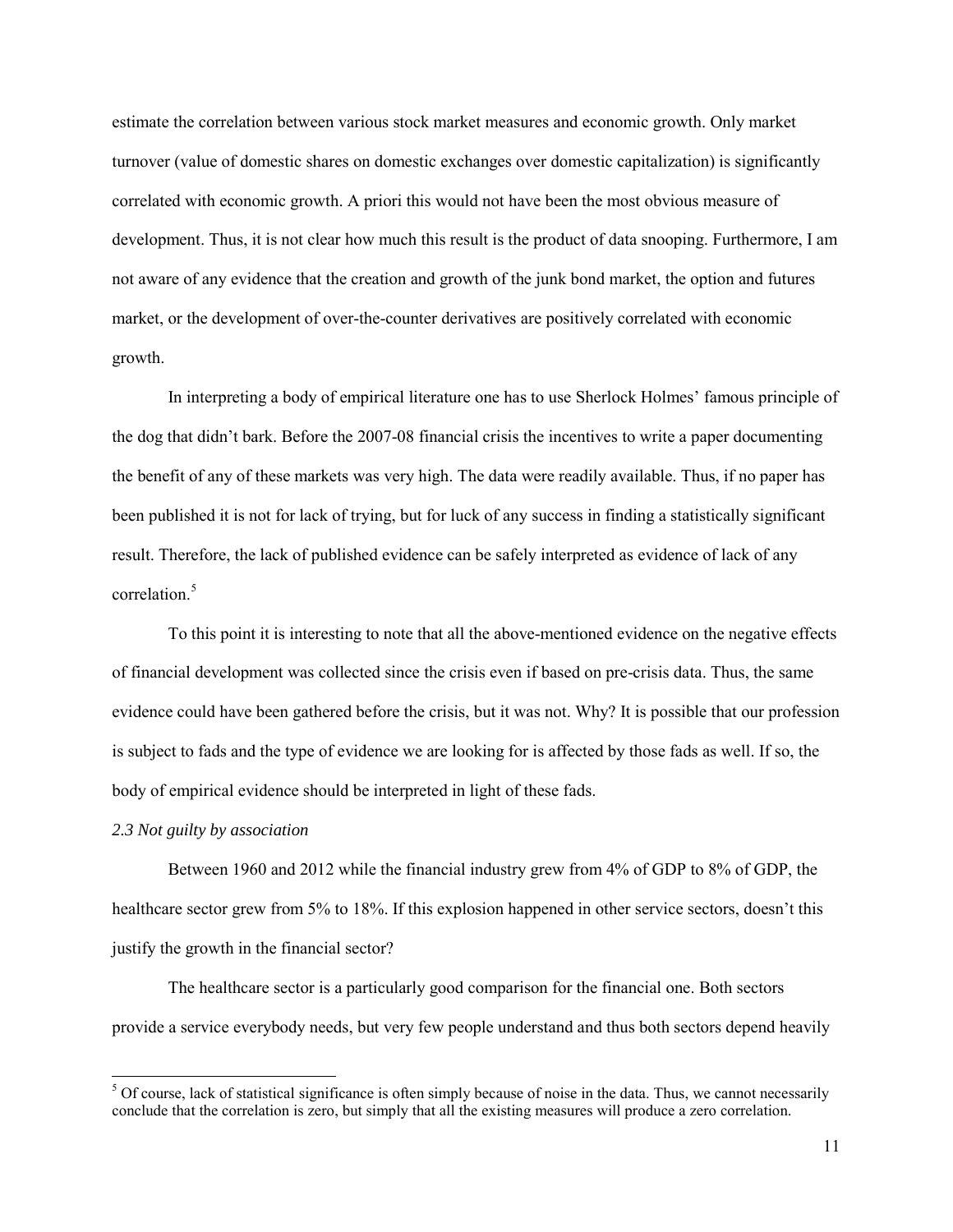on trust. Both sectors are plagued by conflicts of interest and experience enormous abuse and fraud. In both sectors, the buyers often do not bear the entire cost of their decisions. Finally, both sectors are much bigger in the United States than in most other countries.

Is this analogy a source of comfort or a source of worry? In both sectors, the government has intervened massively and distorted the natural market forces. Both sectors lobby heavily to direct government intervention to their own advantage. In 2014 they were at the top of the ranking for money spent in lobbying with \$3[6](#page-12-0)9M (finance) and \$367M (healthcare).<sup>6</sup> Thus, the parallel dynamics is more evidence of a common problem, rather than of the inexistence of a problem.

# *2.4 Money Doctors*

In an attempt to explain the growing size of the money management business documented in Greenwood and Scharfstein (2013), Gennaioli et al. (2014) argue that – like healthcare – finance is a service, which people cannot perform on their own. While expensive, not using these professional services could be worse because most people do not know much about these fields. According to this view, finance has grown because the demand for this service has grown. This view is supported by Von Gaudecker (forthcoming), who shows that financial illiterate workers benefit from financial advice: they gain roughly 50 bps of extra return per given level of risk.

As for healthcare, though, the question is not whether people benefit from doctors, but what is the cost-to-benefit ratio. In the United States healthcare expenditure over GDP is 18%, almost twice that of the United Kingdom (9%), Sweden (10%), Canada (11%), and Germany (11%).<sup>[7](#page-12-1)</sup> The disproportionate size of the U.S healthcare sector does not map into measurable benefits: the United States is only 32<sup>nd</sup> for overall life expectancy below Portugal and Greece, in spite of spending more than four times as much per capita.<sup>[8](#page-12-2)</sup> In Sweden the share of finance over GDP is half of that in the United States. Are U.S. retirement savings managed so much better than Swedish ones? The evidence in Cronqvist and Thaler (2004) seems to suggest that is not the case.

 $\overline{a}$ 

<span id="page-12-0"></span><sup>&</sup>lt;sup>6</sup> [https://www.opensecrets.org/lobby/top.php?indexType=c&showYear=2014.](https://www.opensecrets.org/lobby/top.php?indexType=c&showYear=2014)<br><sup>7</sup> http://data.worldbank.org/indicator/SH.XPD.TOTL.ZS.<br><sup>8</sup> World Health Organization, <u>http://apps.who.int/gho/data/node.main.688</u>.

<span id="page-12-1"></span>

<span id="page-12-2"></span>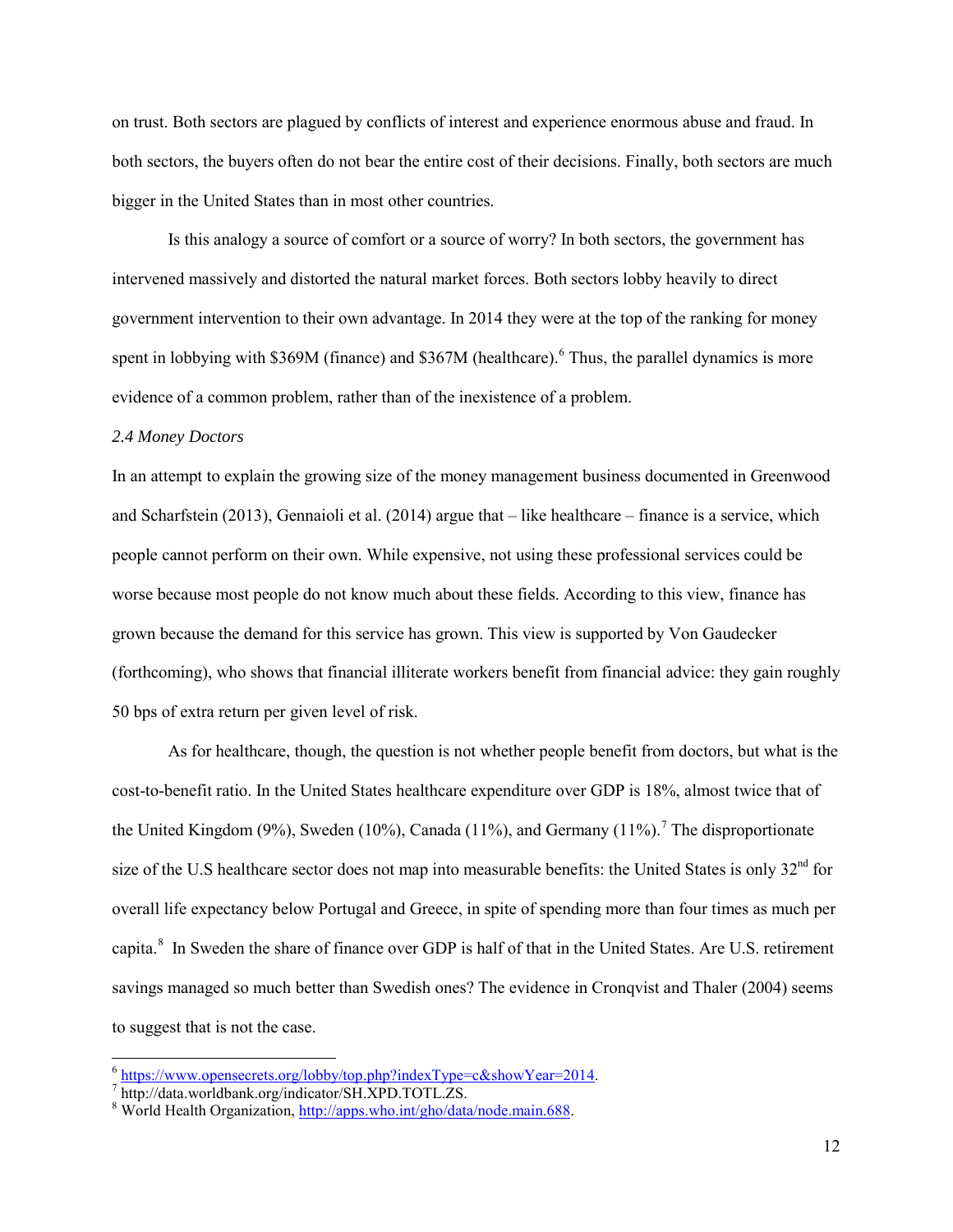As for healthcare, the question is also whether the system can be designed in a better way. The architecture of a country's retirement system (public or private, defined benefit or defined contribution, default options) has a big impact not only on its ability to fund pensions at a reasonable cost, but also on the size, the profitability, and the efficiency of the financial system. The movement towards defined contributions has significantly increased the share of GDP represented by asset management services (Greenwood and Scharfstein, 2013), making the financial industry richer. <sup>[9](#page-13-0)</sup> Was this good or bad for society overall?

## **3. An Hypertrophic Financial Sector**

The last forty years have witnessed a major revolution in finance. While forty years ago the efficient market theory (EMT) was dominant and Jensen (1978) could assert with confidence that "there is no other proposition in economics which has more solid empirical evidence supporting it", today it is hard to find any financial economist under forty with such a sanguine position.

The consequences of this revolution, however, have not been fully digested when it comes to welfare analysis and regulation. When does finance help ordinary people and when does it take advantage of them? Without the crutches of the EMT, the analysis is more nuanced (Zingales, 2010). We cannot argue deductively that all finance is good. Yet, we do not want to fall in the opposite extreme that all finance is bad or useless. To separate the wheat from the chaff, we need to identify the rent-seeking components of finance, i.e. those activities that while profitable from an individual point of view are not so from a societal point of view. In what follows I will focus on some corporate-finance examples, ignoring others such as excessive information discovery (Hirshleifer (1971)) and trading (French (2008)). I do so not necessarily because these are the most important cases, but because they are less discussed in the literature.

#### *3.1 Duping unsophisticated investors*

 $\overline{a}$ 

<span id="page-13-0"></span> $9 \text{ In } 2010 \text{ U.S.}$  households owned \$10.1 trillion in retirement assets. At a conservative 100bps of management fee per years, this represents a \$100bn for the financial industry.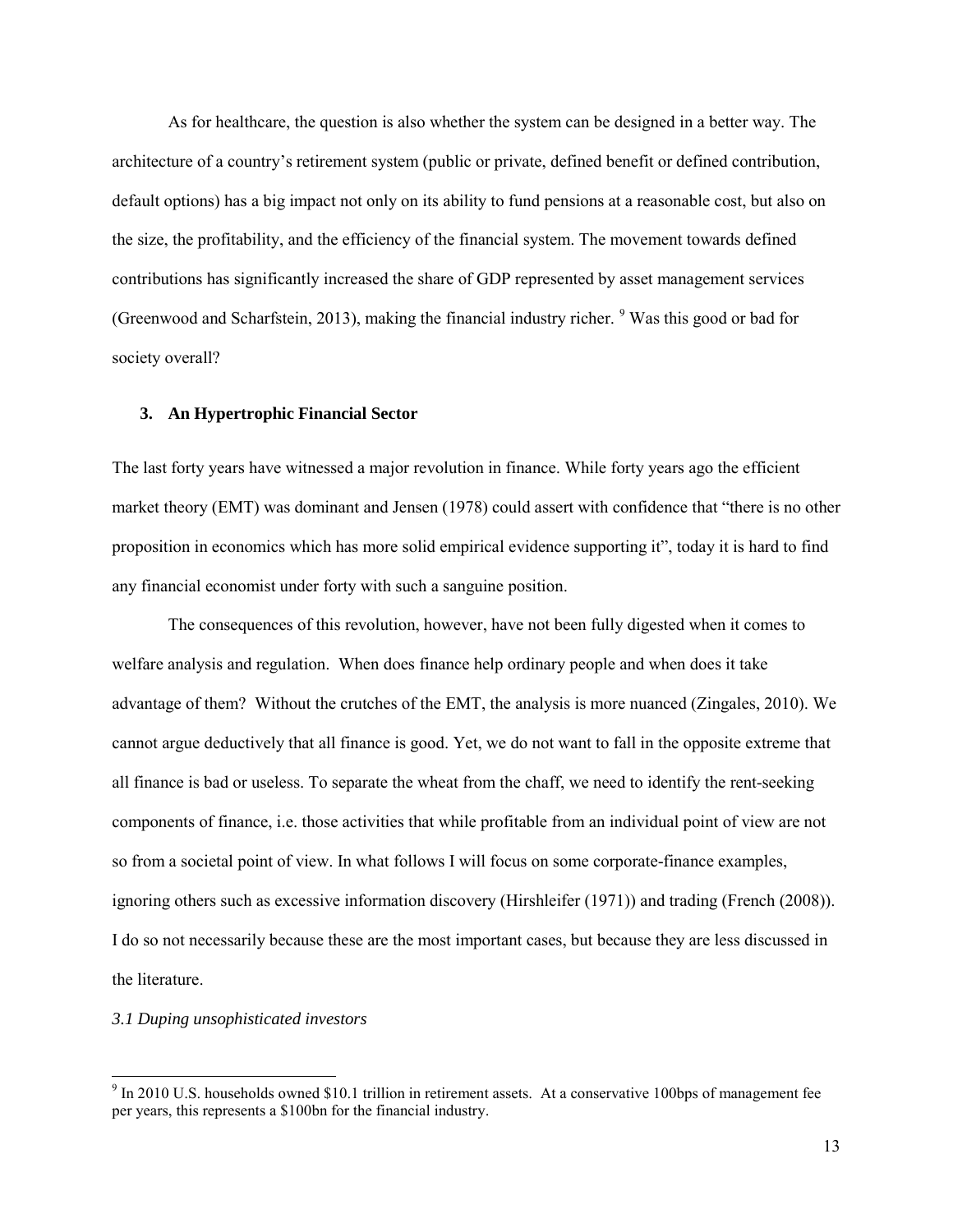In the financial sector "duping" takes place in two forms. There is the "straight" duping, where investors are sold a product they do not understand and would have never wanted had they understood it, and the "indirect" duping, where investors are attracted to product bundles that are very convenient for sophisticated investors (who buy the cheap part and disregard the expensive one), but turns out to be extremely costly for unsophisticated ones, who buy the whole bundle.

 The structured products sold to depositors throughout Europe belong to the first categories. Celerier and Vallee (2013), for example, analyze 55,000 retail structured products issued in 17 European countries from 2002 to 2010. They find that more complex products have higher markups and are sold to less sophisticated investors. Consistent with Carlin (2009), they find that complexity increases with an increase in competition, measured as the introduction of ETF products. Thus, complexity seems to be used to increase search costs.

 Another example of "straight" duping are lemon securities sold to unsophisticated buyers. In fact, the fear that commercial banks will dump on their depositors bonds of near-insolvent borrowers they do not want to refinance was one of the reasons behind the 1933 legislation to separate investment and commercial banks (also known as Glass Steagall Act). Kroszner and Rajan (1994) examine whether there was any empirical basis for this fear in the years preceding the Glass Steagall Act and they find no evidence that commercial banks systematically fooled the public. Yet, the same cannot be said for other countries. Italian banks dumped Parmalat and Cirio bonds on their depositors shortly before these companies went bankrupt (Maciocchi, 2012).

Finally, an example of "straight" duping is represented by mortgages sufficiently complicated not to be understood by borrowers. The level of complication does not need to be extreme. By using an experiment of mandatory counseling in Illinois, Ben-David et al. (forthcoming) show that an overwhelming majority of borrowers who were receiving adjustable rate loans did not understand that their mortgage payment was not fixed over the life of the loan.

A more sophisticated form of duping is the one studied by Gabaix and Laibson (2006). The basic financial product is not a lemon, but it is packaged with some optional overpriced add-ons (e.g., a free

14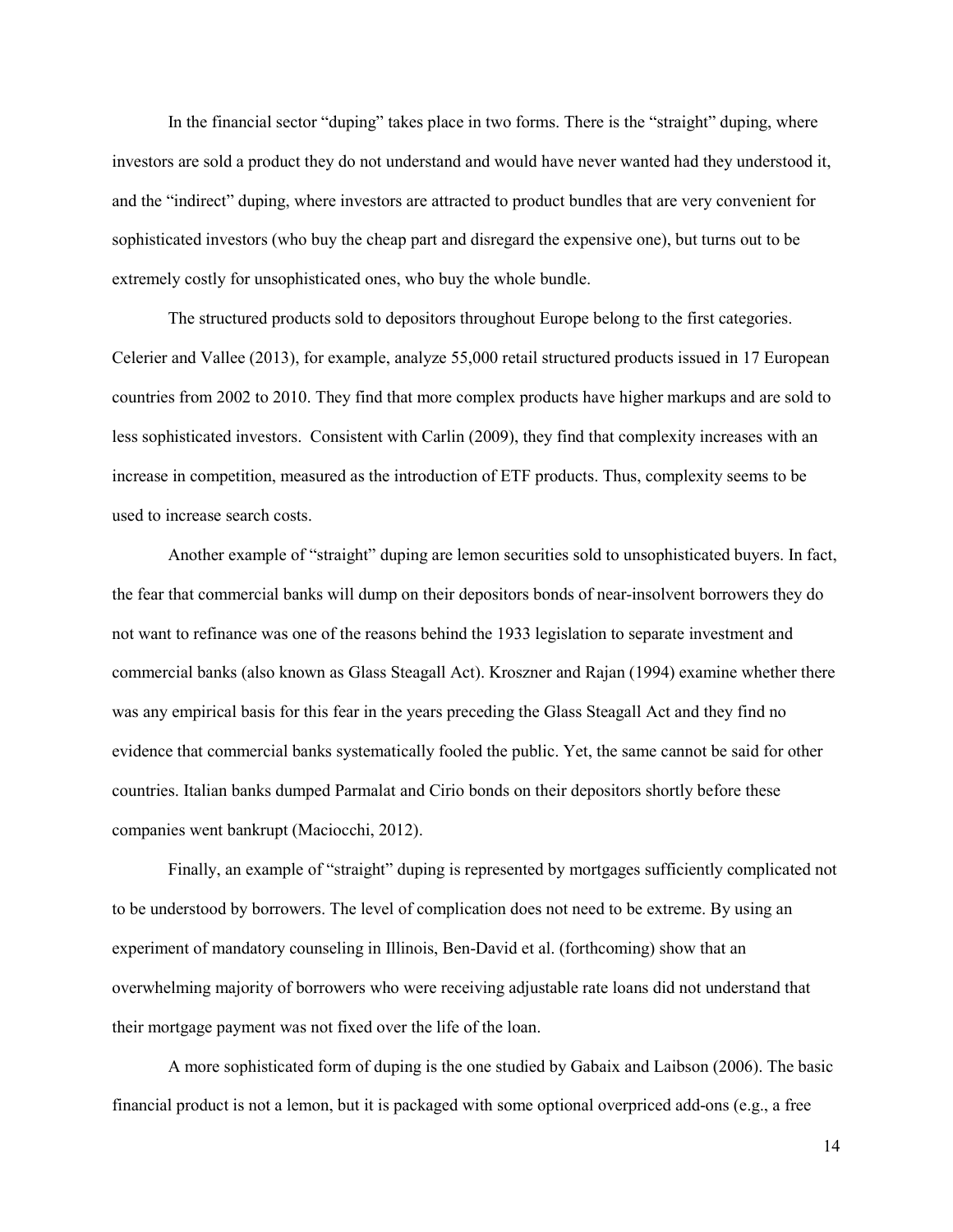credit card with extremely high late fees). Sophisticated consumers observe the price of the expensive add-on even if it is shrouded and they limit their purchase to the base good, while unsophisticated consumers do not pay attention to the price of the shrouded add-on and they buy it in addition to the base good. In equilibrium the base good will be priced below the marginal cost because it will be subsidized by the excessive profits on the shrouded add-on. Yet, the distortion will not be eliminated.

 These distortions are present in every sector, not just in finance. Yet, the financial sector provides much greater opportunities for abuses, thanks to the flexibility provided by financial engineering. These opportunities are so large that even governments take advantage of them. Subsidized credit is a very popular form of government intervention because it is less transparent to the taxpayers. So are various forms of financial engineering, such as the implicit bailout options to Fannie Mae and Freddie Mac, and many non-recourse loans granted by the Fed during the crisis. The use of financial engineering to disguise reality is so pervasive that even governments use it. A senior official in the Bush administration congratulated the Treasury and the Fed for their cleverness in designing a financial arrangement that hid from Congress the cost of the subsidies to the financial industry (Swagel, 2009).

Except for clear cases of fraud and for misrepresentation by the government, one may wonder whether all these situations do not fall under the *caveat emptor* principle. Under this old principle, the buyer cannot recover damages from the seller for defects on a property. This principle had two functions: First, to create the incentives for the buyer to collect information about his purchases; second, to minimize the possible litigation due to buyer's remorse. When it comes to the securities' market, we may wonder to what extent it is efficient to require all investors to collect the same information. Especially when they are *de facto* forced to become investors by some 401K plan.

#### *3.2 Aiding and Abetting Agency Problems*

Frequent-flier miles for business customers are generally credited to the individual flying, not the company paying for the ticket, a clever way to create brand loyalty and reduce price sensitivity. Similarly, several drug companies provide customers with a rebate roughly equal to their out-of-pocket expenses: another clever way to make customers insensitive to the price of the product. It is also a way to

15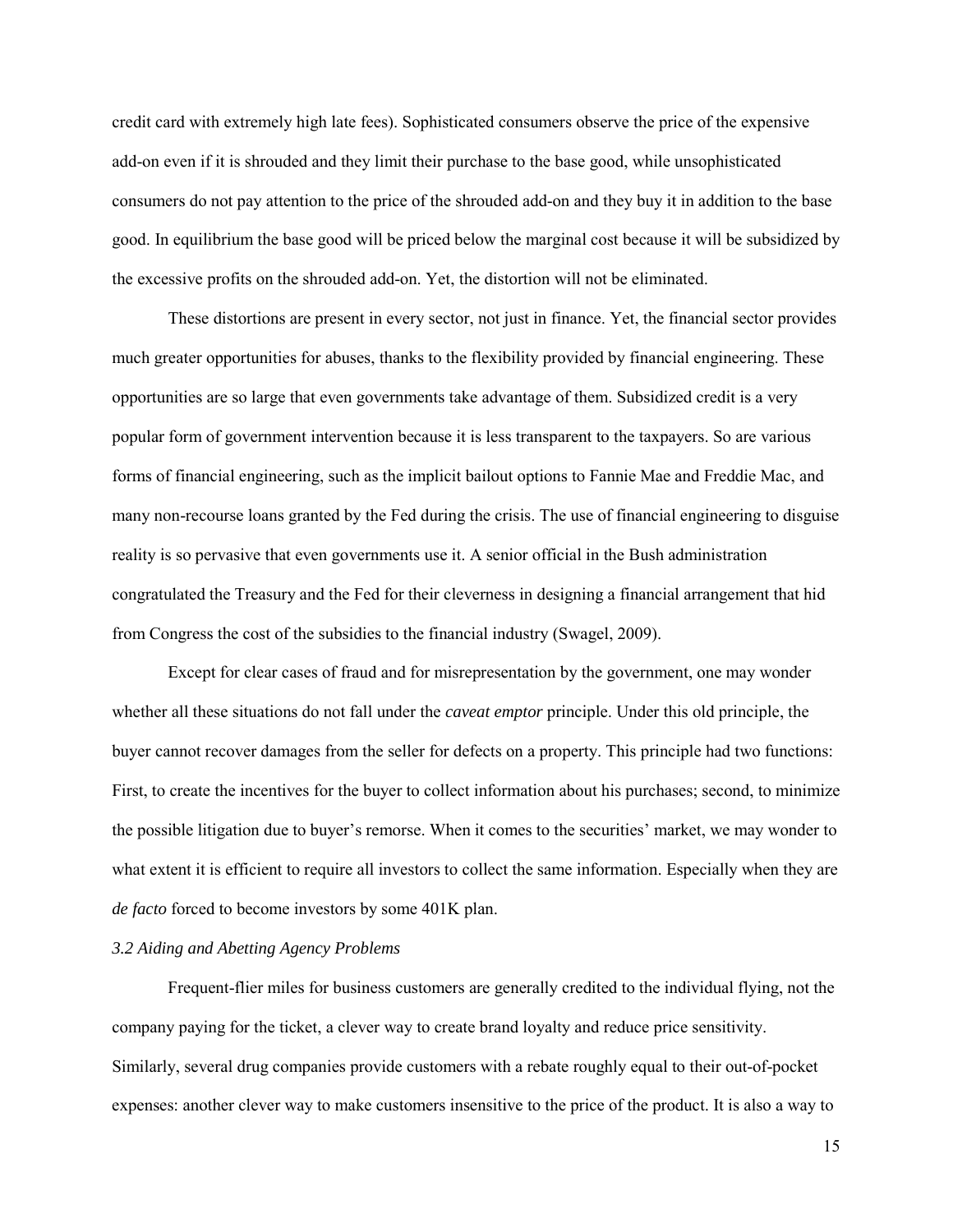prey on the moral hazard present in healthcare. Insured customers tend to disregard prices and to overconsume drugs. Principals (in this case the insurance companies that foot the bill) try to reduce this moral hazard by introducing some co-payment. By introducing the rebate, pharmaceutical companies neuter the insurance companies' attempt to mitigate the moral hazard problem.

As these examples suggest, exploiting customers' agency problems is a very diffused and timehonored technique. Of course, principals can react by requiring their employees to rebate their miles or their insured people to pay back their drug rebates. These countermeasures, however, take time and they are plagued with problems. Their efficacy depends very much on the speed of marketing innovation, the flexibility of the technology to exploit these agency problems, and how present and active the principal is.

 Unfortunately, finance stands out in all three dimensions: innovation happens very fast; financial engineering provides an extremely flexible tool to exploit agency problems; and the principles (be they shareholders in publicly traded companies or taxpayers) are dispersed and almost incapacitated to move. For this reason, financial products designed to prey on existing agency problems are very diffused.

Most executive compensation packages, for example, are linked to stock prices through options and to some financial variables, from earnings to cash flow. A clever use of derivatives can increase the value of the options and the value of the stated earnings or cash flow per given true performance of the company. For example, by increasing risk, derivatives can increase the value of the executives' stock options and by swapping a fixed rate with a floating rate, they can easily increase current earnings. A board could try to sterilize the effects of these derivatives in the CEO's compensation formula; however, having served on a compensation committee, I can attest to how difficult this is, even when board members have all the intention to do so, let alone when they are a little hesitant.

The problem is obviously even more severe when the principal is the taxpayers. Perignon and Vallee (2014) document this problem very clearly by looking at the actual borrowings of nearly 3,000 French local governments. They show that politicians use structured loans with artificially low initial rates and substantial future coupon risk . They use them more frequently and to a larger extent when their incentives to hide the cost of debt are strong, when their area is politically contested, and when their peers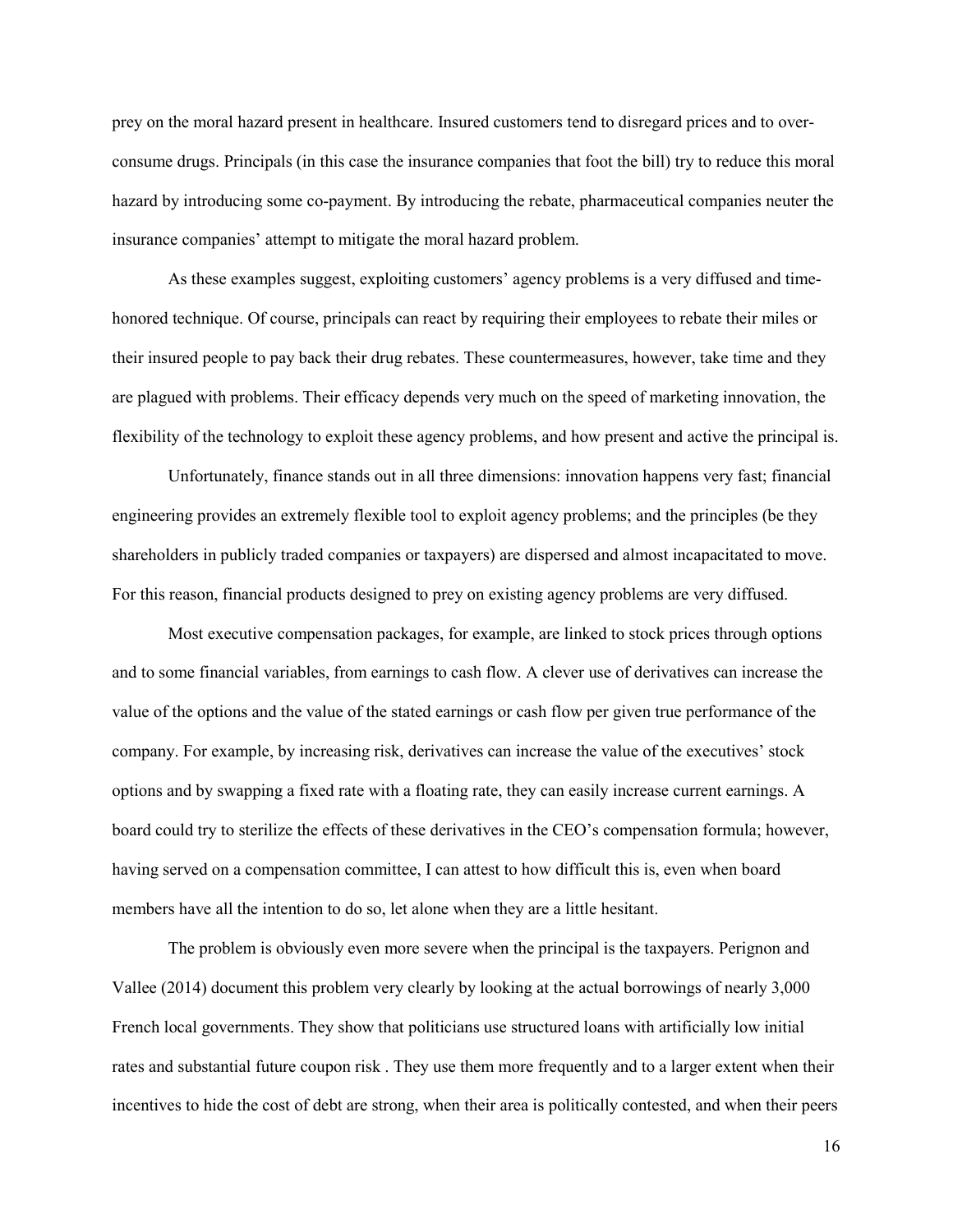implement similar transactions. Thus, financial engineering makes the agency problem between voters and elected politicians worse.

The same can be said for much of regulation. When Greece was trying to meet the Maastricht parameters to be admitted in the euro, it engaged in a series of currency and interest rate swaps. These contracts were not based on the prevailing spot market rates of exchange at the time of the swap transaction but on different ones. As a result "the Greek government debt was de facto reduced by EUR 2.4 billion by the conversion process" (EUROSTAT, 2010). "Normally, Greece should have made an equivalent payment in cash in order to compensate its swap counterpart, with an unfavorable effect on the government deficit. Instead the Greek authorities agreed that this above-mentioned lump sum would be repaid through an off-market interest rate swap that was structured such that the repayment by Greece would be spread by way of annual net interest payments until 2019, following a grace period of two years for such payments. The impact on the deficit therefore appeared over many years and the impact on the Greek accounts was low on a yearly basis" (EUROSTAT, 2010). Thus, the flexibility provided by financial derivatives allowed Greece to run afoul of the Maastricht parameters. Apparently, Greece was not the only one to do so (e.g. see Piga, 2001), but it is the one we know the best because the European Union conducted an investigation after Greece was bailed out.

 The problem is not limited to sovereigns, but involves all regulated entities. According to recent revelations, in early 2012 Goldman Sachs entered into a deal with Banco Santander, which a U.S. regulator defined as "basically window dressing that's designed to help Banco Santander artificially enhance its capital" (Bernstein, 2014). The operation was not illegal, but it was designed with the main purpose of bypassing crucial capital ratio requirements. This case is only one of many. How many? Unfortunately, it is not easy to find out.

#### *3.3 Is fraud a bug or a feature?*

Distortions and abuses are present in every industry. Rudman et al. (2009) estimate the cost of fraud and abuse in the healthcare sector to be between \$100 and \$170 billion per year. Yet, the size and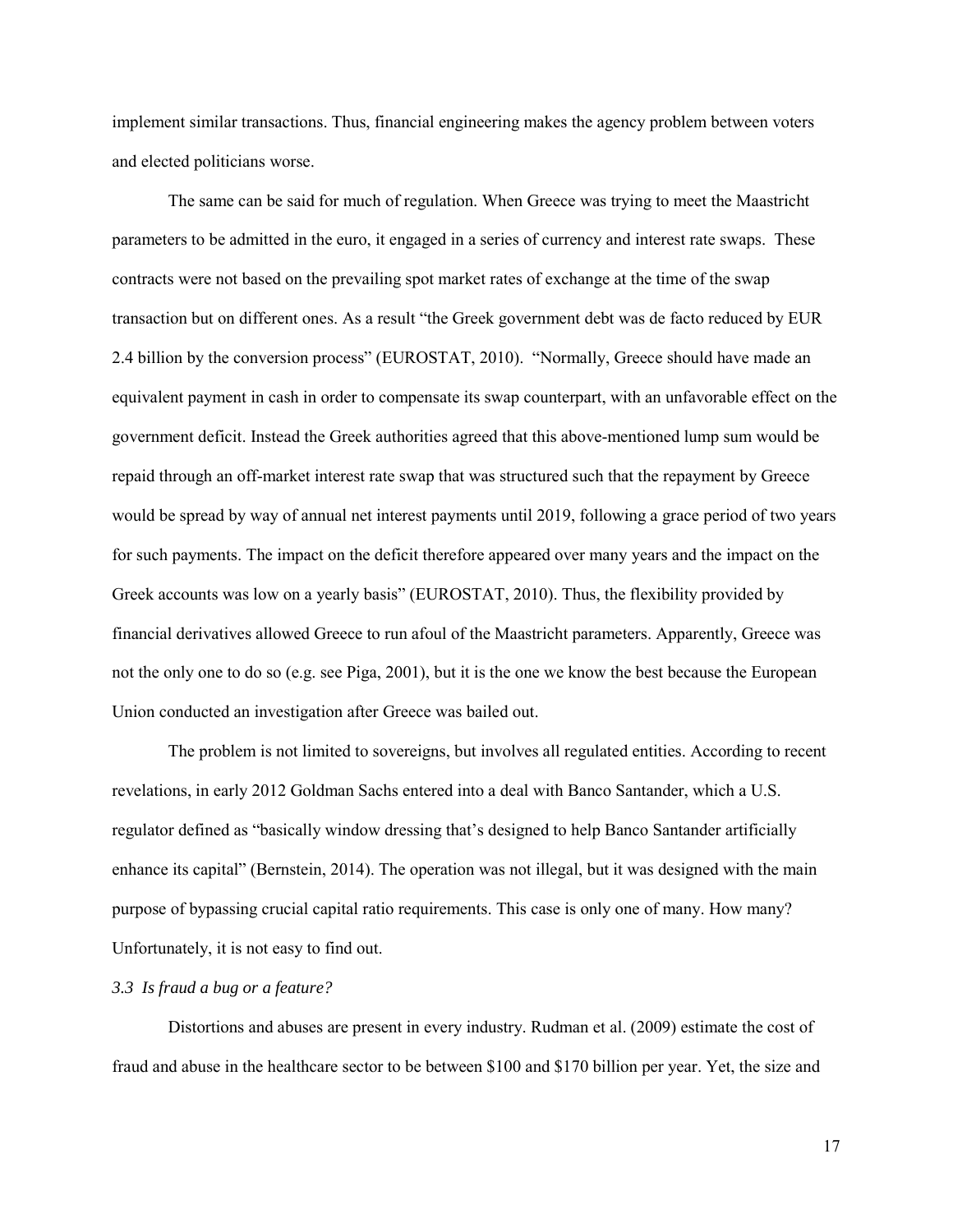pervasiveness of fraud in the financial sectors seem to exceed the one in the healthcare sector, in spite of being half its size.

For the period 1996-2004, Dyck et al. (2014) estimate that the cost of (mostly financial) fraud among U.S. companies with more than \$750m in revenues is \$380bn a year. Table 1 reports the fines paid by financial institutions to U.S. enforcement agencies between January 2012 and December 2014. The total amount is \$139 bn, \$113bn of which related to mortgage fraud. This severely underestimates the magnitude of the problem. First, some of the main mortgage lenders (like New Century Financial) went bankrupt and therefore were never charged. Second, even if the fraudulent institution did not go bankrupt, it can effectively be sued only if it has enough capital. The table includes just one fine regarding Madoff, for only 2.9bn, when the overall amount of the Madoff fraud totaled \$64.8 bn.<sup>[10](#page-18-0)</sup> Finally, Dyck et al. (2014) estimate that only one fourth of the fraud are detected. Thus, the actual figure can easily be four times the calculated amount.

Fraud has also been documented on a large scale during the real estate bubble. Piskorski et al. (forthcoming) find that close to 10% of the \$2 trillion non-agency RMBS issued between 1999 and 2007 misreport occupancy status of borrower and/or second liens. These results are also supported by the declaration of a whistleblower inside JPMorgan Chase who reports that 40 percent of the mortgages of some RMBS were based on overstated incomes (Querner, 2014).

Not to mention the Ponzi scheme organized by Madoff. Instead of offering phenomenal returns to attract investors, Madoff offered very stable, but fraudulent, returns.

What is unique is not just the magnitude of fraud, but the fact that most people committing it seem to have got away with it, leaving shareholders to bear the cost. While Madoff is in jail, I am not aware of any financial executive in jail for the \$113bn of mortgage related fraud, nor for the Libor scandal.

Finally, the pervasiveness of the fraud is remarkable. From Libor fixing to exchange rate manipulation, there is hardly any activity untouched by fraud. But even more remarkable is the

 $\overline{a}$ 

<span id="page-18-0"></span><sup>10</sup> Bray, Chad, 2009, "Madoff Pleads Guilty to Massive Fraud". *The Wall Street Journal*, March 12.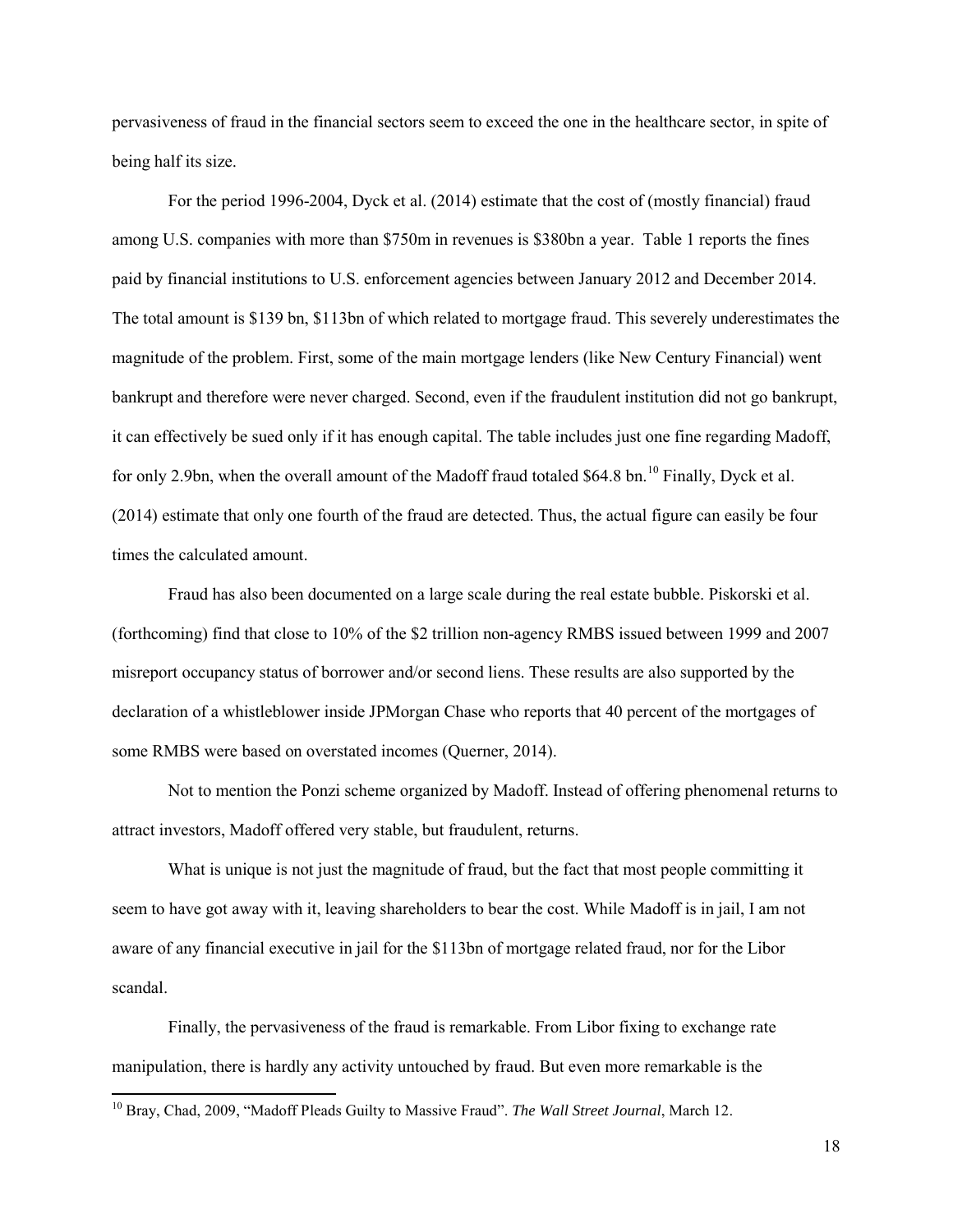nonchalance of the people committing it. For example one of the many email exchanges between employees of the Royal Bank of Scotland recites:

*Senior Yen Trader*: the whole HF (hedge fund) world will be kissing you instead of calling me if libor move lower *Yen Trader 1*: ok, i will move the curve down 1bp maybe more if I can *Senior Yen Trader*: maybe after tomorrow fixing hehehe *Yen Trader 1:* fine will go with same as yesterday then *Senior Yen Trader*: cool *Yen Trader 1:* maybe a touch higher tomorrow.<sup>[11](#page-19-0)</sup>

There is no attempt to hide what they are doing, no sense of guilt. It is ordinary business.

I fear that in the financial sector fraud has become a feature and not a bug. In the medical field, doctors might over-use expensive procedures, but they certainly do not boast that they are doing it with their colleagues. The Hippocratic Oath makes it socially unacceptable for a doctor to maximize income at the expense of patients.

The same is not true in finance. We teach our students how to maximize the tax advantage of debt and how to exploit any arbitrage opportunity. Customers are often not seen as people to respect, but as counterparties to take to the cleaners. It should not come as a surprise, thus, that – according to a whistleblower – investment bankers were referring to their clients as Muppets.<sup>12</sup> If the only goal is enrichment, there is a risk that abuses and fraud become not a distortion, but a continuation of the same strategy by other means. $13$ 

# 3*.4 The Distortionary Role Played by the Government*

 $\overline{a}$ 

All too often, the inefficiencies of the financial sector are blamed only on market imperfections and government intervention is invoked as the solution (e.g., Stiglitz, 1991). This approach ignores that

<span id="page-19-0"></span><sup>&</sup>lt;sup>11</sup> [http://www.huffingtonpost.co.uk/2013/02/06/libor-scandal-outrageous-traders-exchanges\\_n\\_2630945.html.](http://www.huffingtonpost.co.uk/2013/02/06/libor-scandal-outrageous-traders-exchanges_n_2630945.html) <sup>12</sup> "I have seen five different managing directors refer to their own clients as 'muppets,' sometimes over intern

<span id="page-19-1"></span>mail" writes Greg Smith in "Why I Am Leaving Goldman Sachs," *New York Times*, March 14, 2012.

<span id="page-19-2"></span><sup>&</sup>lt;sup>13</sup> There are two movements that attempt to create in students the mindset that doctors have: the MBA Oath movement [\(http://mbaoath.org/\)](http://mbaoath.org/), which exhorts MBAs to be "Value Creators", and "client-centeredness", which focuses on maximizing the value for the client. Both approaches suffer from some vagueness in their prescriptions and generate some other tensions (for example, similar to the tension between doctors and management).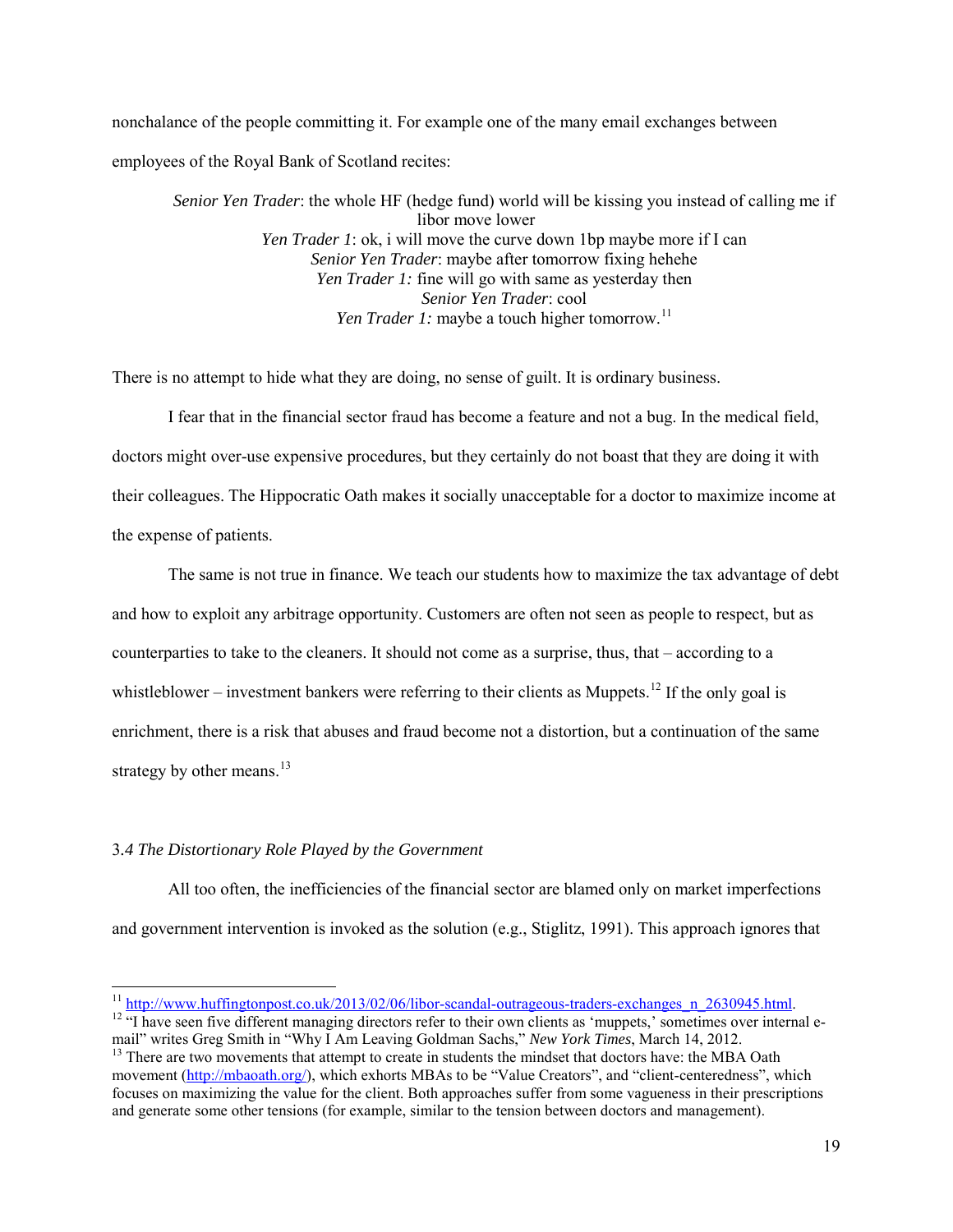the observed inefficiency of the financial sectors is often not the result of market imperfections, but of government interventions themselves.

 The most famous example is the put option provided by the Government to the financial sector. As Kelly et al. (2012) show, during the 2007-08 financial crisis stock prices reflected a collective guarantee for the financial sector. At the peak of the crisis, the market value of this implicit put option exceeded \$100bn, reducing banks' cost of equity. As I will discuss in more detail later, when there is free entry the effect of a subsidy is to increase disproportionately the size of the sector.

Another example is provided by the two government-sponsored mortgage giants (Fannie Mae and Freddie Mac), which had ability to borrow with an implicit government guarantee (guarantee that became explicit in the summer of 2008). In 2000, the subsidy for Fannie alone was estimated at \$6.1 billion and in 2003 at \$13.6 billion.<sup>[14](#page-20-0)</sup> When the need to intervene materialized, the effective cost was more than \$180 billion $15$ 

 The mistake often made is to attribute this government intervention to some populist pressure to promote low-income housing, *against* the interest of the financial industry. In fact, the financial industry was quite happy to receive a government subsidy in the form of underpriced insurance against default, and promoting low-income housing was just a noble excuse. Lobbying does not work very effectively without the cover of some noble ideas, and what is nobler than providing a house to every American?

 Unfortunately, in this case (unlike in the Government put option), academia did not play its positive role. By using its privileges to guard internal data closely, Fannie was able to prevent most independent researchers from assessing its performance. As a result, most of the research available on Fannie was research that Fannie authorized or paid for. In 2002, Fannie Mae commissioned a reassuring paper stating that "This analysis shows that, based on historical data, the probability of a shock as severe

 $\overline{a}$ 

<sup>&</sup>lt;sup>14</sup> Congressional Budget Office, "Updated Estimates of the Subsidies to the Housing GSEs," April 2004.

<span id="page-20-1"></span><span id="page-20-0"></span><sup>&</sup>lt;sup>15</sup> Congressional Budget Office, "The Budgetary Cost of Fannie Mae and Freddie Mac and Options for the Future Federal Role in the Secondary Mortgage Market", Testimony of Deborah Lucas before the US House of Representatives Committee on the Budget, June 2, 2011.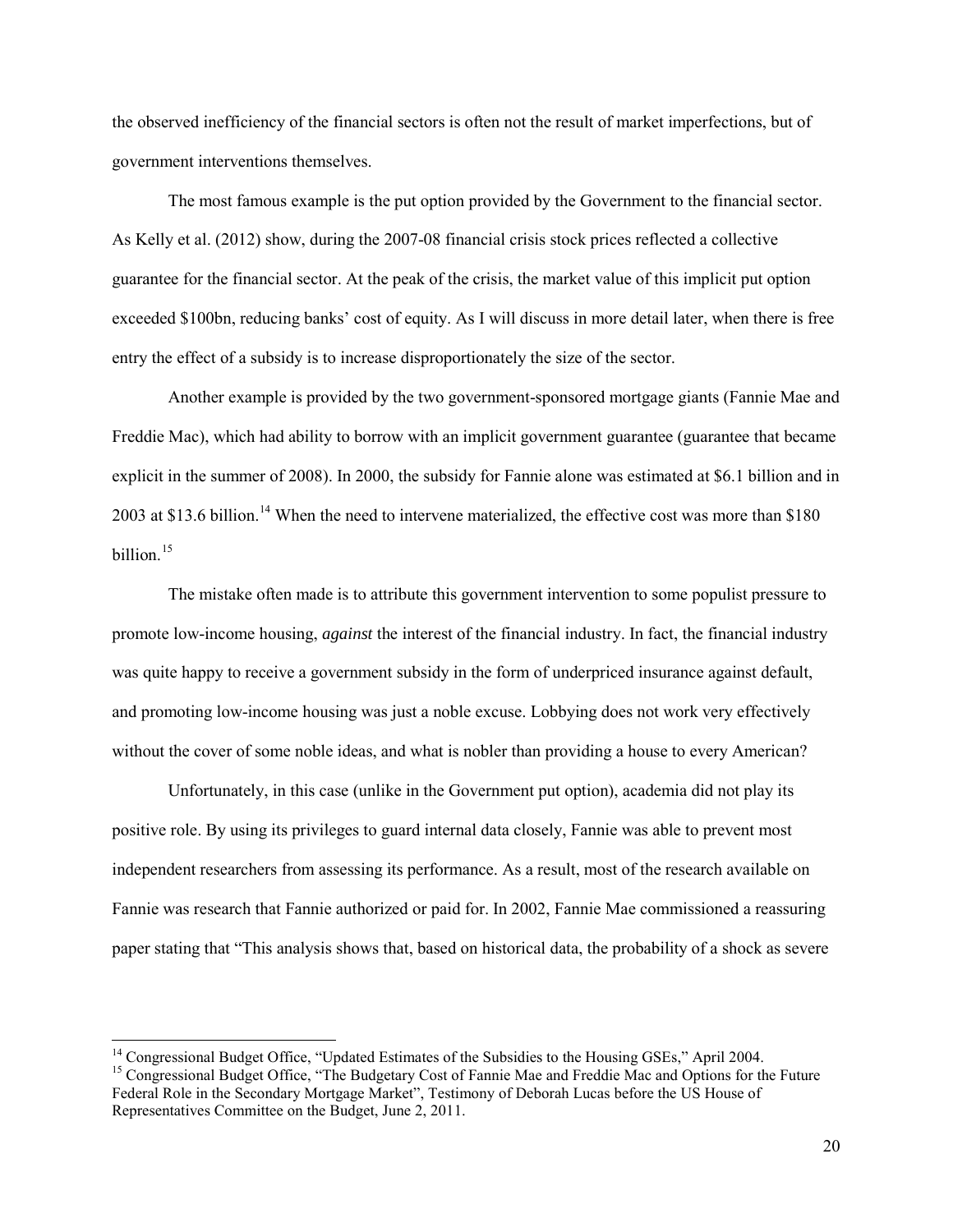as embodied in the risk-based capital standard is substantially less than one in 500,000—and may be smaller than one in three million."<sup>[16](#page-21-0)</sup>

Fannie's influence in academia, however, was not limited to the occasional paid-for paper. In a textbook example of how economists can be "captured" just as regulators can, Fannie Mae financially backed the two leading academic journals in housing research, Housing Policy Debate and the Journal of Housing Research. Not surprisingly, the articles in these journals were not terribly critical of Fannie Mae. Morgenson and Rosner (2011) report that a bank lobbyist trying to hire a housing expert to take on Fannie Mae admitted: "I tried to find academics that would do research on these issues and Fannie had bought off all the academics in housing. I had people say to me 'Are you going to give me stipends for the next 20 years like Fannie will?'"

### *3.5 Economic Consequences*

 $\overline{a}$ 

The economic consequences of all these distortions differ widely. When regulation is useful, regulatory arbitrage has important welfare costs, as is likely to be the case in the two examples provided above. When regulation is inefficient and serving just the interest of the large incumbents, regulatory arbitrage might actually decrease existing distortions, with welfare benefits. Unfortunately, we do not know how to identify the two scenarios ex ante. Lacking a theory of how frequently regulation is inefficient and how inefficient it is, it is impossible to make an average statement about the overall cost of regulatory arbitrage. To the extent, however, that at least some of the regulatory arbitrage is inefficient (as in the two examples provided above), resources are wasted in the process.

Preying on agency costs is likely to always lead to inefficiencies. Even if principles can prevent it through ex ante contractual restrictions, these restrictions are likely to be either costly (because they prevent some legitimate actions) or incomplete (because they cannot fully prevent the additional opportunism). Thus, all these components of finance are redundant.

<span id="page-21-0"></span><sup>&</sup>lt;sup>16</sup> Joseph E. Stiglitz, Jonathan M. Orszag and Peter R. Orszag, "Implications of the New Fannie Mae and Freddie Mac Risk-based Capital Standard," *Fannie Mae Papers*, 2002, vol. 1 (2), page 2.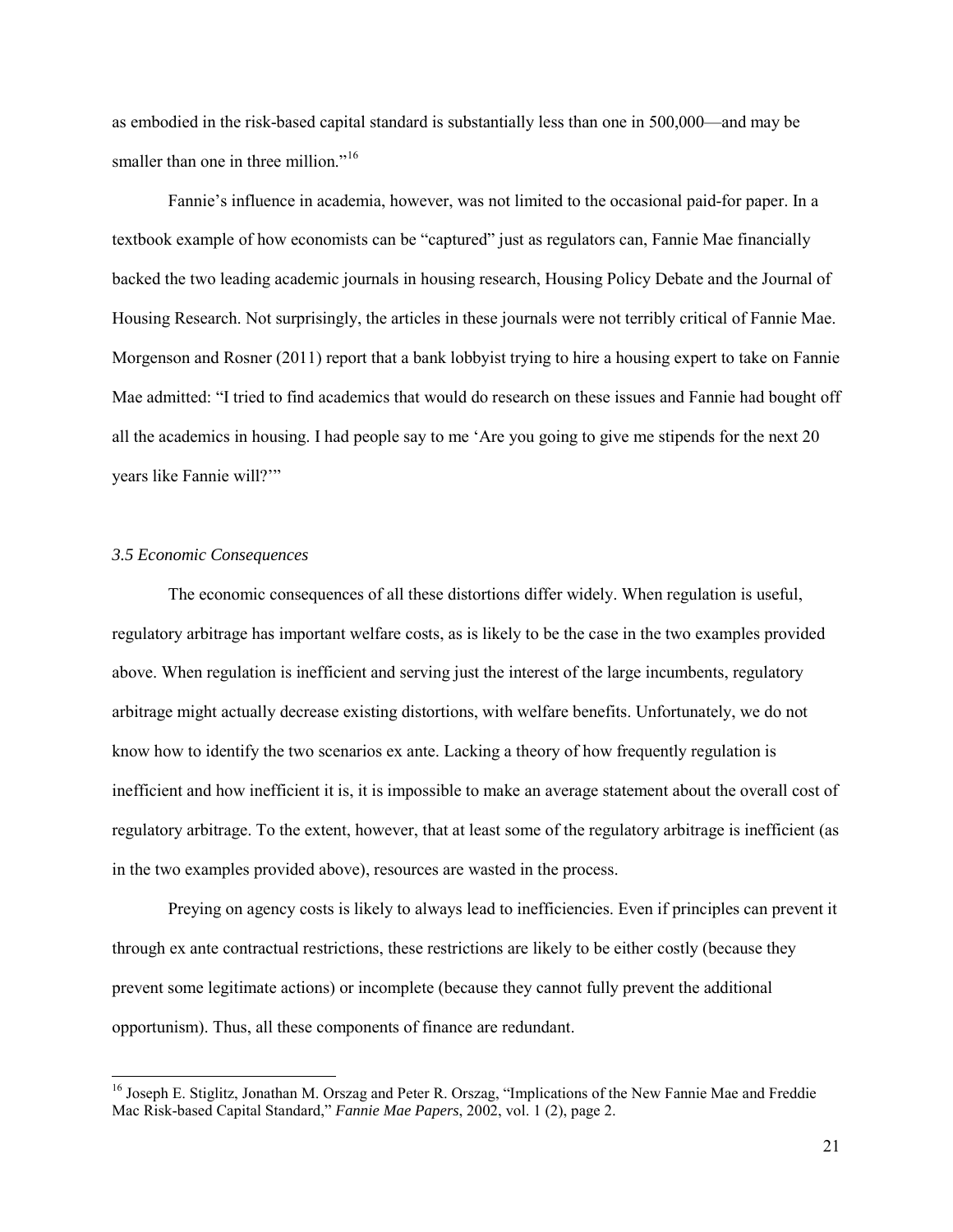Much of the "duping" and fraud is pure redistribution from the duped to the dupers. As economists we tend to be fairly silent about the welfare effect of wealth redistribution, because we do not want to engage in interpersonal utility comparisons. Yet, there are several important aspects that should be considered.

First, this is no costless redistribution. In fact, given the high salaries of the financial sector (Philippon and Reshef, 2009), the deadweight loss can be pretty substantial.

Second, redistributing resources from the (relatively) poor to the (relatively) rich is not an activity that enhances the reputation of the financial industry.

Another important dimension is where innovation efforts take place. If the most profitable line of business is to dupe investors with complex financial products, competitive pressure will induce financial firms to innovate along that dimension, with a double loss to society: talents are wasted in search for better duping opportunities and the mistrust towards the financial sector increases.

 Last but not least, all these relatively easy profit opportunities in a sector with no barrier to entry lead to excessive entry in the sector. The point is best illustrated with an example. Before the internet made shopping for properties easy, American realtors possessed a huge source of market power: the Multiple Listing Service (MLS), a central repository of all properties available for purchase. All realtors who used the MLS abided by a type of contract that made it extremely difficult for buyers and sellers to compete on price, guaranteeing realtors a commission of 6% of the property's purchase price.<sup>17</sup> Since it is relatively simple and inexpensive to become a licensed realtor, this market – like the finance market – is characterized by free entry. The combination of some monopoly power and free entry leads to a bloated and less productive realtor industry.

Hsieh and Moretti (2003) demonstrate this point empirically, using variation in land – instead of house – prices across U.S. cities. If land prices go up, a house does not become any more difficult to sell. Yet, if the realtor commission stays fixed, selling a house becomes more lucrative thanks to the land's escalating value.

<span id="page-22-0"></span><sup>&</sup>lt;sup>17</sup> When the seller negotiates a lower commission, he must not only bargain with his own real estate agent, but also with the prospective buyer's agent, who holds a big bargaining chip: the power to steer his client away from the property.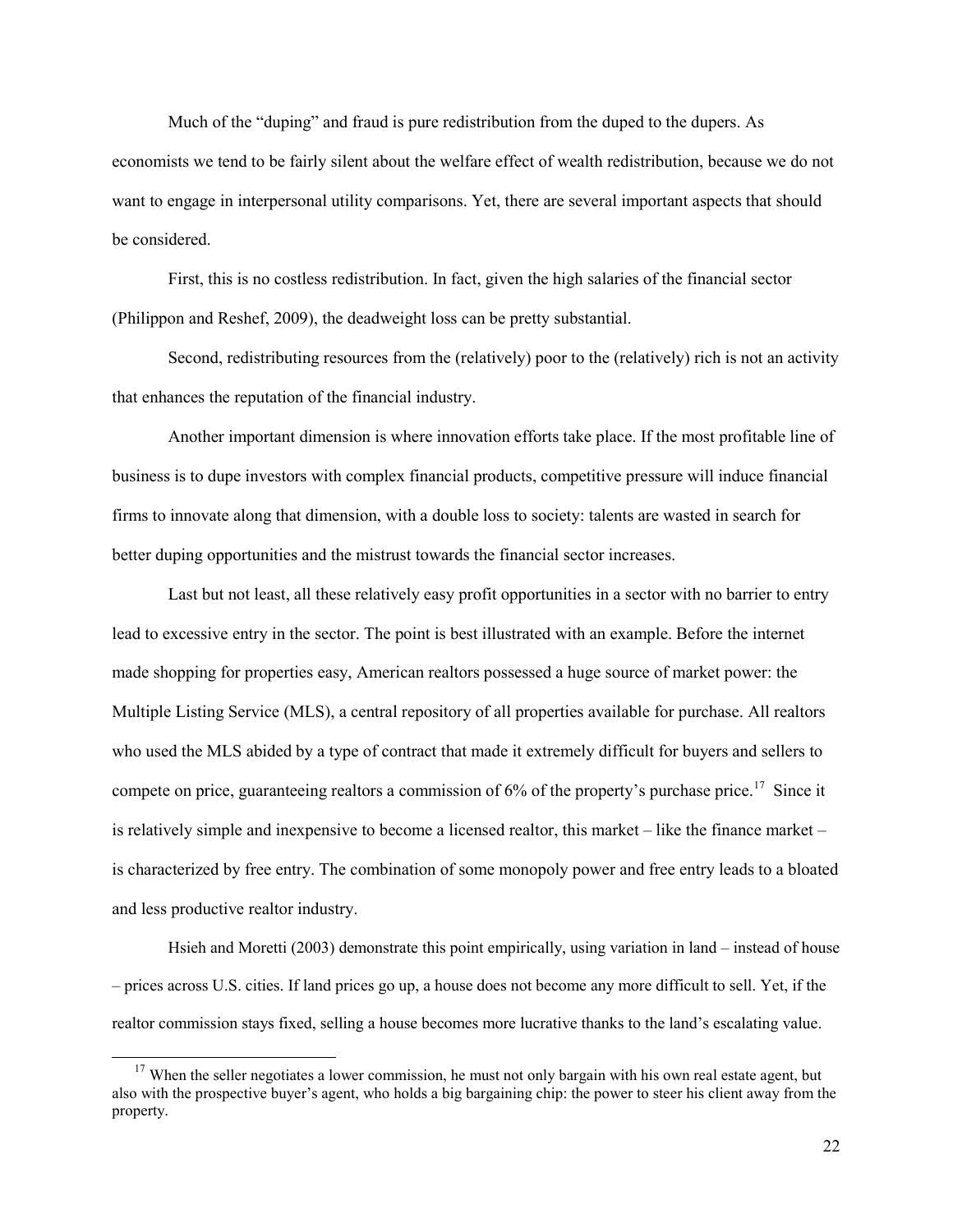The effect is an increase in the fraction of the labor force working as real estate agents, lower productivity (sales per agent or sales per hour worked) among real estate agents, and real wages that remain flat.

What happened in the real estate sector is happening to the financial sector. When it is easy to dupe investors or to prey on their agency problems, many more people will try to enter the industry. The main difference is that entry into real estate brokering is fairly fast: one has to take a relatively easy state license exam and he is in. The same is not true for the financial sector. Much of the reputation is associated to the firm, not the individual. Thus, new entrants have to climb the ladder inside existing organizations. Thus, the equalization of compensations takes longer.

#### **4. What can we do in empirical research?**

#### *4.1 Whistleblower*

"Publicity," wrote Justice Louis Brandeis (1914), "is justly commended as a remedy for social and industrial diseases." Thus, our primary contribution as researchers is to expose these distortions, to act as whistleblowers. When the necessary data to conduct the research are broadly accessible, this seems to work. The competition among academics to write interesting papers to advance their career contributes to uncover scandals. From collusive quotes on NASDAQ (Christie and Schultz, 1994) to postdated stock options (Lie, 2005), from overinflated house transaction prices (Ben-David, 2011) to disappearing analysts' recommendations (Ljungqvist et al., 2009), academic research has identified many improprieties in the financial industry.

In pure Adam Smith fashion, competition in the academic field ensures that the pursuit of selfinterest delivers the common good. Ritter (2008) summarizes the many cases in which "forensic" finance uncovered some wrongdoing. Yet, this mechanism does not always work well. We academics have been late in spotting mortgage fraud. Even today there are only two academic papers documenting it (Piskorski et al., 2013; Griffin and Maturana, forthcoming). I fear this mechanism works well only when the data to conduct the research are broadly accessible.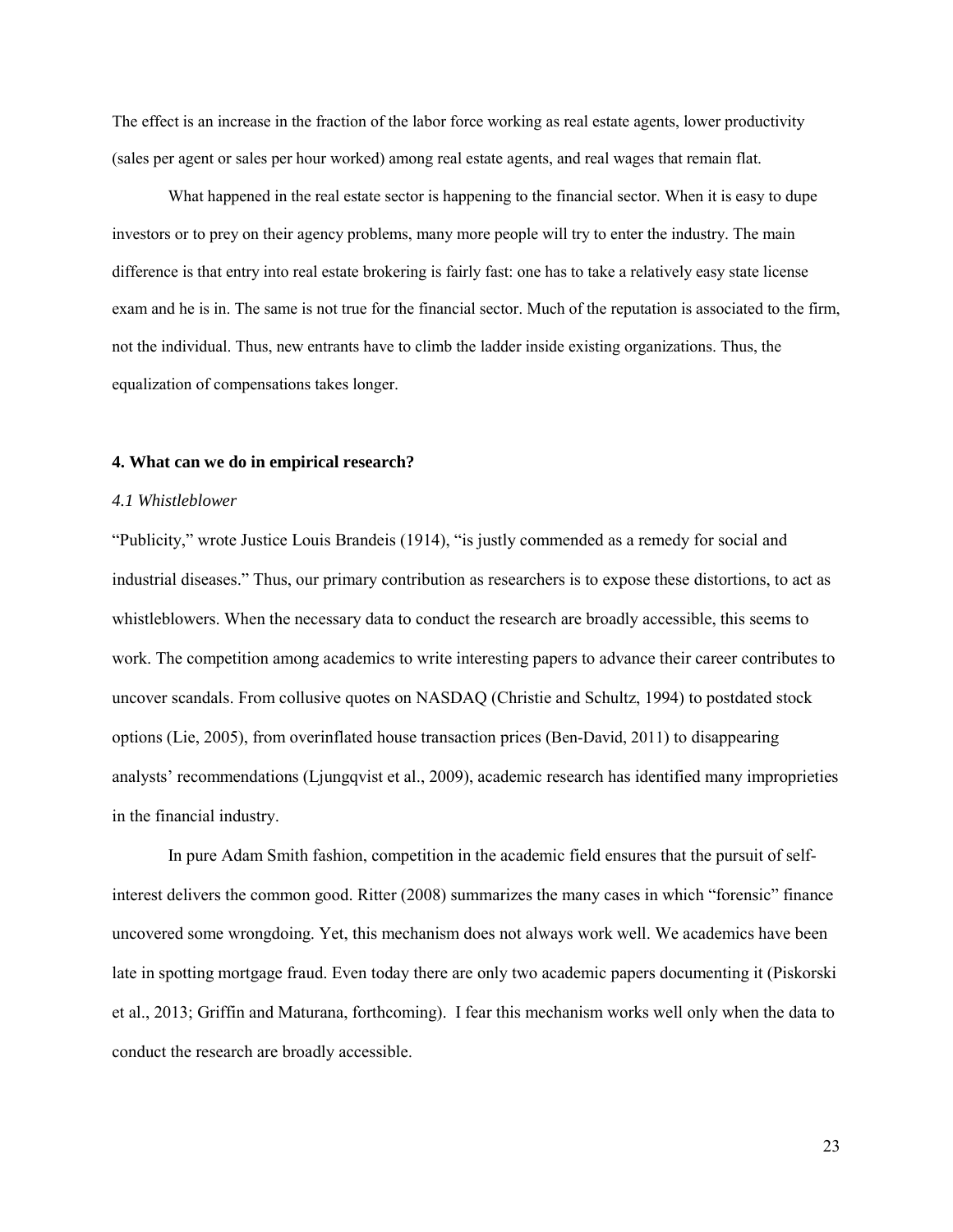Unfortunately, this is increasingly not the case. In spite of their quasi-government status, Fannie and Freddie kept their data closely guarded, preventing any academic inquiry into their activities. In other cases, companies and regulators use access to their data to indirectly influence research. Access to proprietary data provides a unique advantage in a highly competitive academic market. To obtain those data, academic economists generally have to maintain a reputation for treating their sources favorably. Therefore there are incentives to cater to the industry or the political authority that controls the data (Zingales, 2014).

The problem is potentially even more severe with regulators, who have captive research departments. Regulators, being hierarchical organizations, have hierarchy vet all research done inside their organization, especially the one done with proprietary data. This vetting is often done both ex ante (on the basis of the results they expect to find) and ex post (on the basis of the results that have been found). Even when regulators are not captured by the industry, they tend to be very risk-averse: they do not want a scandal under their watch. This is the reason why they tend to be very averse to granting access to data to independent researchers: they fear they would uncover something inconvenient. They do not appreciate that independent researchers are their allies, not their enemies.

When I was a young assistant professor I worked with confidential data at the Bank of Italy. I inquired if I could use it to test whether industrialists sitting on a bank's board were getting a sweetheart deal from the bank. It is a question the Bank of Italy, as supervisor and, at the time, regulator of the entire Italian banking sector, should have found interesting. In spite of the potential regulatory implications, I was stonewalled. In my naïveté, I could not understand why bank officials seemed uninterested in finding out the truth. Now that I am older and more cynical, I think that the bank had no desire to confront reality. Its officials doubtless suspected the truth but wished to keep it hidden, to avoid a scandal under their watch.

Unfortunately, these episodes are not restricted to other countries; they do take place in the United States as well. They create a potentially serious sample selection in the type of questions that can be analyzed and hence in the published evidence.

24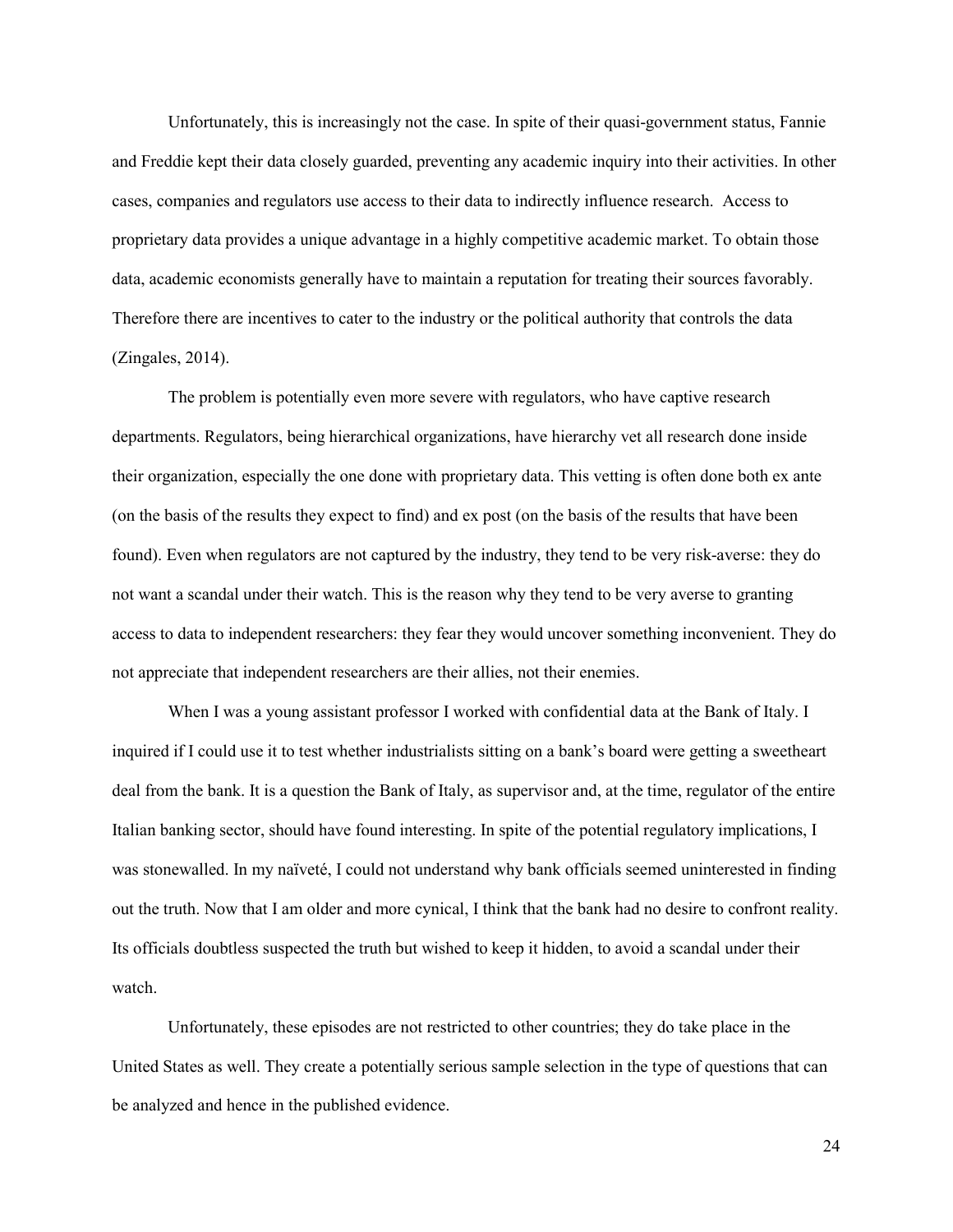#### *4.2 Ex Post Cost Benefit Analysis*

 $\overline{a}$ 

 "Publicity" does not work only against fraud, it can also work to favor evidence-based regulation. To understand this mechanism, let us consider a concrete example of a controversial financial innovation: payday loans. Payday loans are a form of regulatory arbitrage around anti-usury laws. Payday lenders, instead of charging high rates, charge 'fees' (\$15 to \$20 per \$100 principal balance) for unsecured loans with a very short time horizon (two to four weeks), with rates above 400% per year.

Introduced in the early 1990s, payday loans exploded in the United States in the following two decades. Today 12 million Americans per year use payday loans, spending on average \$520 in interest for loans of average size of just \$375.<sup>[18](#page-25-0)</sup> There are more payday-loan shops than McDonald's and Starbucks stores combined (Zinman, 2010).

Not surprisingly, this practice is very controversial and it is has been banned in several states. Yet, it could be defended as a unique financing opportunity for low income people, who have nothing otherwise. Without it, low income people will find it impossible to cope with unexpected shocks or will have to rely on loan sharks or internet payday loans, with worse consequences. Both arguments have some validity, thus only empirical work can tell us which is the practical relevance of the two sides of the story.

Academic papers find some support for both sides of the argument. Melzer (2011) documents that access to payday loans increases real indicators of economic distress, such as difficulties in paying bills, delaying medical care, and skipping on purchasing prescription medicines, by 25 percent. Similarly, Carrell and Zinman (2010) find that payday loan access adversely affects the job performance and readiness of U.S. aviators: it increased by 5.3% the likelihood that an airman was sanctioned for critically poor readiness and by 3.9% the likelihood that he was ineligible to re-enlist.

<span id="page-25-0"></span><sup>&</sup>lt;sup>18</sup> The Pew Charitable Trusts, 2012, "Payday Lending in America: Who Borrows, Where They Borrow, and Why" http://www.pewtrusts.org/~/media/legacy/uploadedfiles/pcs\_assets/2012/PewPaydayLendingReportpdf.pdf.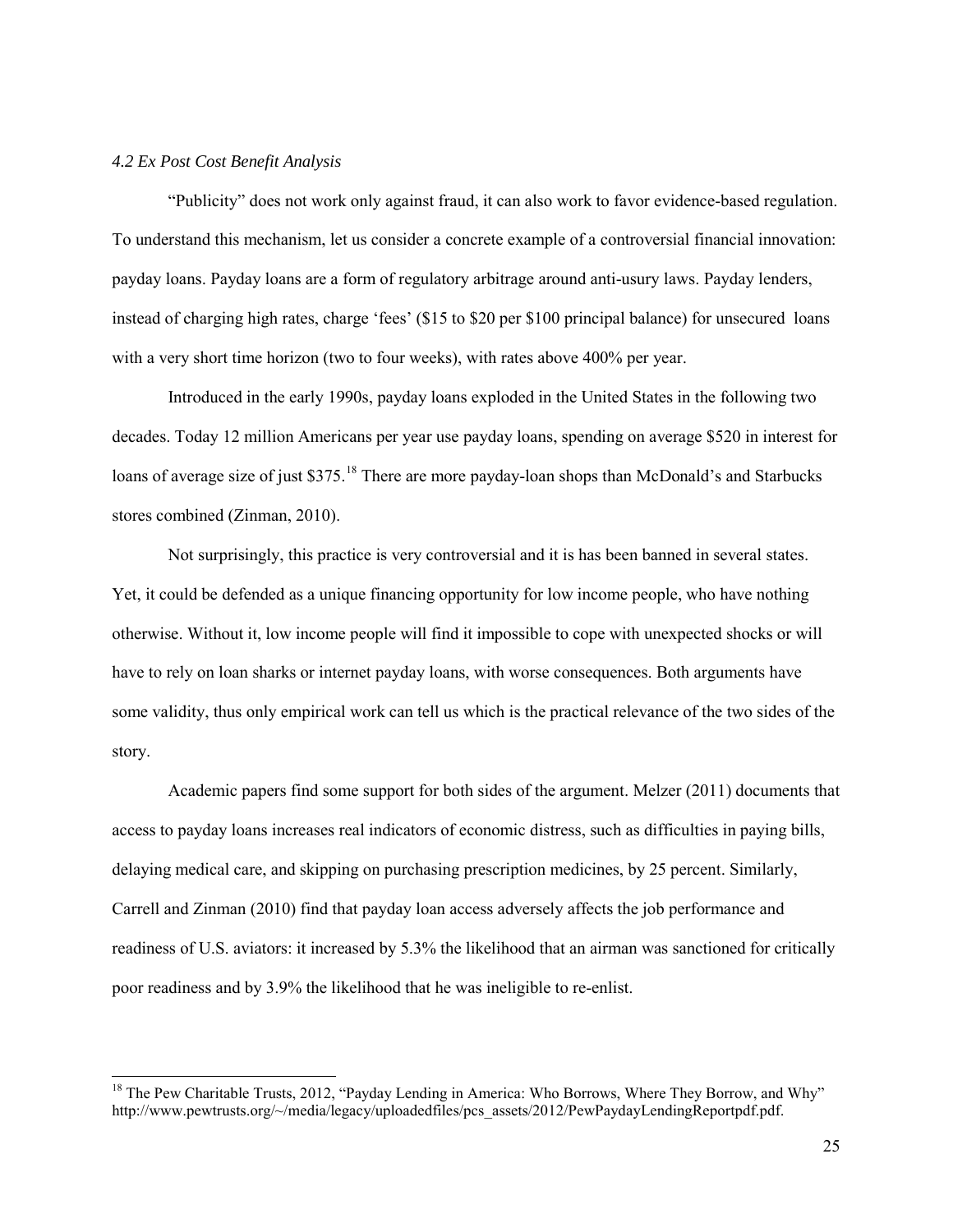On the other side, in Morse (2011) access to payday loans lowers the likelihood of foreclosure after natural disasters by over 20 percent and in Zinman (2010) restrictions on payday loans introduced in Oregon appear to have worsened the overall financial conditions of Oregon households vis-à-vis Washington ones.

These different results only appear to be in contradiction. In reality, they reflect the heterogeneity in the use of payday loans. To appreciate it, we need to understand that when most borrowers (69%) use payday loans, they are doing so to cover ordinary living expenses, not to meet unexpected emergencies.<sup>[19](#page-26-0)</sup> Given the very high cost of this type of borrowing, in most (but not all) situations the optimal response to a shock would be to cut ordinary expenses, which is precisely what they say they would have done without access to payday loans.<sup>[20](#page-26-1)</sup> The question is whether reductions in ordinary expenses could be accomplished at the pace needed to cover shortfalls. The contractual design of payday loans, however, does not lead naturally to such adjustment. Since the loan is due in full at maturity, most borrowers find impossible to repay the loan in a single income cycle, triggering a spiral of additional borrowing.

 In 2010, the state of Colorado tried to eliminate this feature of payday lending by mandating that they be offered in the form of installment loans. A legitimate question is why this contractual form should be mandated. The simple reason – very much in line with Gabaix and Laibson (2005) – is that unsophisticated borrowers cannot appreciate the convenience of installment loans. When they do not, lenders prefer conventional payday loans because they make customers borrow repeatedly, maximizing the fees they can charge.

 The experience in Colorado is very positive. Three years after the reform, borrowers spent 44 percent less in interest than they had in 2009 under the conventional payday loan model, saving \$41.9 million.<sup>21</sup>

 $\overline{a}$ 

<span id="page-26-2"></span><span id="page-26-1"></span><span id="page-26-0"></span><sup>19</sup> The Pew Charitable Trusts, 2012, "Payday Lending in America: Who Borrows, Where They Borrow, and Why" http://www.pewtrusts.org/~/media/legacy/uploadedfiles/pcs\_assets/2012/PewPaydayLendingReportpdf.pdf. <sup>20</sup> The Pew Charitable Trusts, 2012, "Payday Lending in America: Who Borrows, Where They Borrow, and Why" http://www.pew <sup>21</sup> The Pew Charitable Trusts, 2013, "Payday Lending in America: Policy Solutions file:///C:/UserData/work/Afa\_address/pay\_day\_loans/PewPaydayPolicySolutionsOct2013pdf.pdf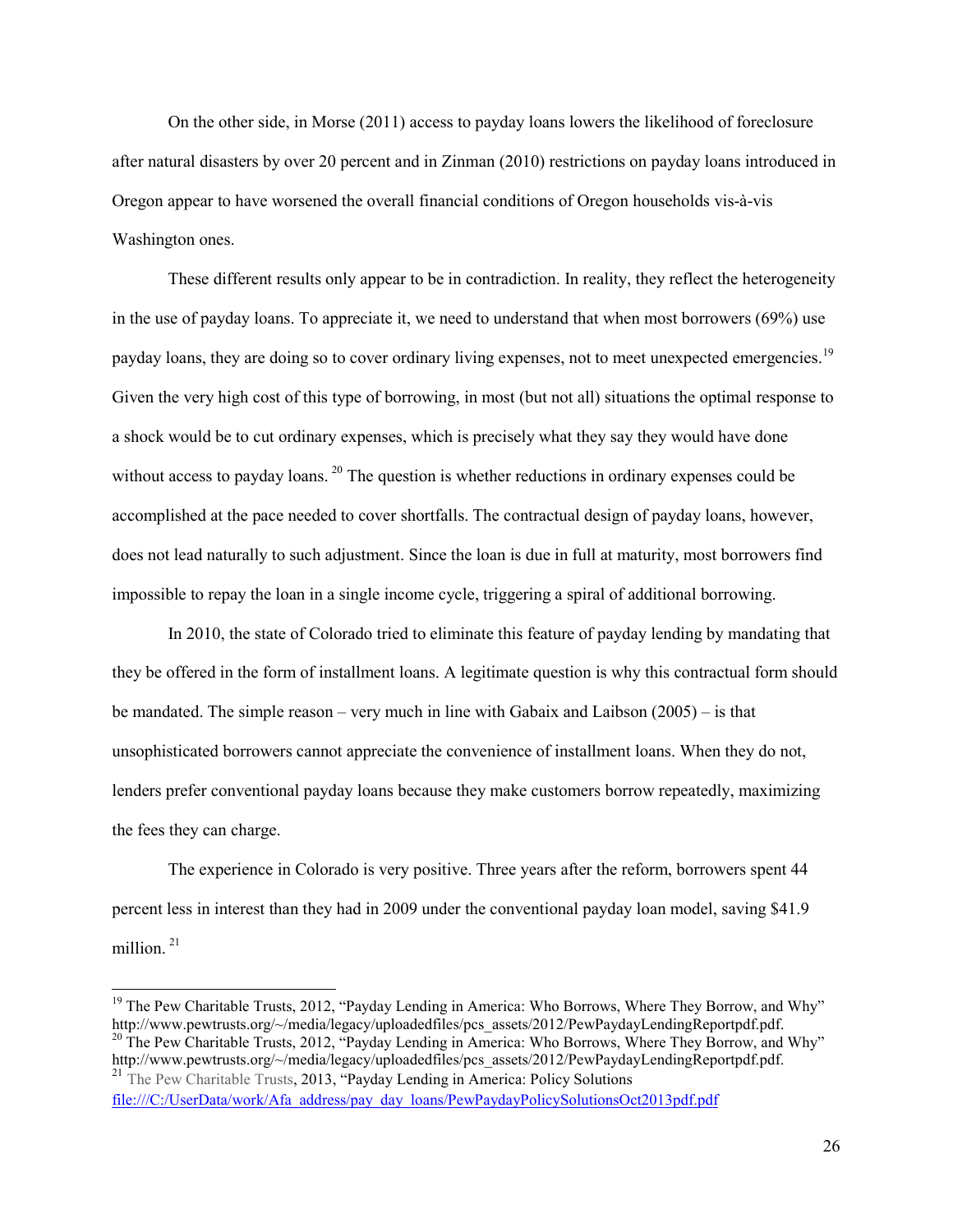Given such a drastic reduction in fees paid to lenders, it is entirely relevant to consider what happened to the payday lending supply. In fact, supply of loans increased. The explanation relies upon the elimination of two inefficiencies. First, less bankruptcies. Second, the reduction of excessive entry in the sector. Half of Colorado's stores closed in the three years following the reform, but each remaining store served 80 percent more customers, with no evidence of a reduced access to funds.

This result is consistent with Avery and Samolyk (2010), who find that states with no rate limits tend to have more payday loan stores per capita. In other words, when payday lenders can charge very high rates, too many lenders enter the sector, reducing the profitability of each one of them. Similar to the real estate brokers, in the presence of free entry, the possibility of charging abnormal profit margins lead to too many firms in the industry, each operating below the optimal scale (Flannery and Samolyk, 2007), and thus making only normal profits.

 Interestingly, the efficient outcome cannot be achieved without mandatory regulation. Customers who are charged the very high rates do not fully appreciate that the cost is higher than if they were in a loan product which does not induce the spiral of unnecessary loan float and thus higher default. In the presence of this distortion, lenders find the opportunity to charge very high fees to be irresistible, a form of catering products to profit from cognitive limitations of the customers (Campbell, 2006). Hence, the payday loan industry has excessive entry and firms operating below the efficient scale. Competition alone will not fix the problem, in fact it might make it worse, because payday lenders will compete in finding more sophisticated ways to charge very high fees to naïve customers, exacerbating both the overborrowing and the excessive entry. Competition works only if we restrict the dimension in which competition takes place: if unsecured lending to lower income people can take place only in the form of installment loans, competition will lower the cost of these loans.

 The problem is how this solution is going to emerge politically. Industry lobbyists will not be in favor of setting caps on rates, even if this might end up increasing the profitability of the surviving firms, because it will damage many of the incumbents in their interest group. Unsophisticated customers are unable to appreciate the cost of conventional payday loans in the marketplace, let along to organize

27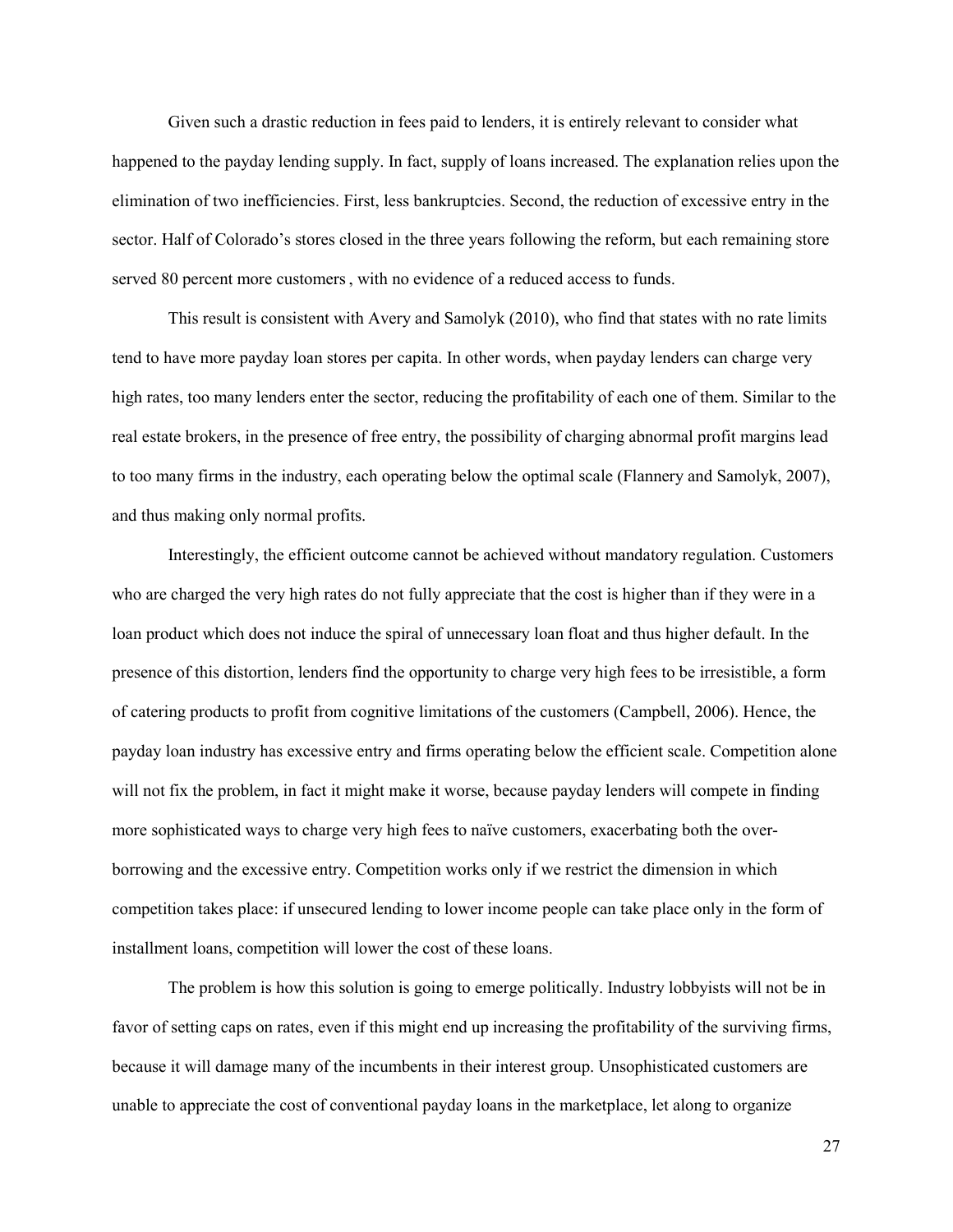politically to fight them. The only political constituency for change would be the people impoverished by the spiral of borrowing. But these people will lobby to prohibit payday lenders, rather than to modify the way they are run. Who is going to lobby for these restrictions that level the playing field and make the economy more productive, but do not shut down the industry?

While some seminal work in this area had been done by academics, the assessment of the Colorado initiative has been done by the Pew Foundation. I wonder to what extent there are not enough incentives, from an academic point of view, to produce this research. If profitable trading strategies are considered publishable research, why shouldn't well-done policy program evaluations?

## **5. What can we do in theoretical research?**

All researchers are affected by fads, by their ideological beliefs, and are biased by interests they are often not aware of (Kuhn, 1962). We economists are no different. Yet, the rigor of our formal analysis provides us with an important tool to try and resist all these undue influences.

The framework we have developed is not always realistic and often needs to be adapted and changed. What we should avoid, though, is the ad hoc adaptations of the framework to avoid falsification, as described by Kuhn (1962) and as occurs so frequently in our field. To try and minimize our inevitable biases, we should start from first-principles and let the model tell us the results, not the other way around. In particular, we need to pay attention to the following three issues.

#### *5.1 Be rigorous, not policy-relevant*

When we engage in policy work we try to be relevant. Theoretical work needs to be first and foremost rigorous, not policy-relevant. If our main goal is to be policy-relevant, we can do empirical work. The reason why rigor is so important is that our set of tools is so powerful that we run the risk that our models become simply an elegant formalization of the consensus. Good theoretical work, by contrast, makes us see the world differently.

Unfortunately, all too often we run the risk of succumbing to the temptation of policy-relevant theory for fear of becoming irrelevant. Suppose – for example – that there are two methods to curb the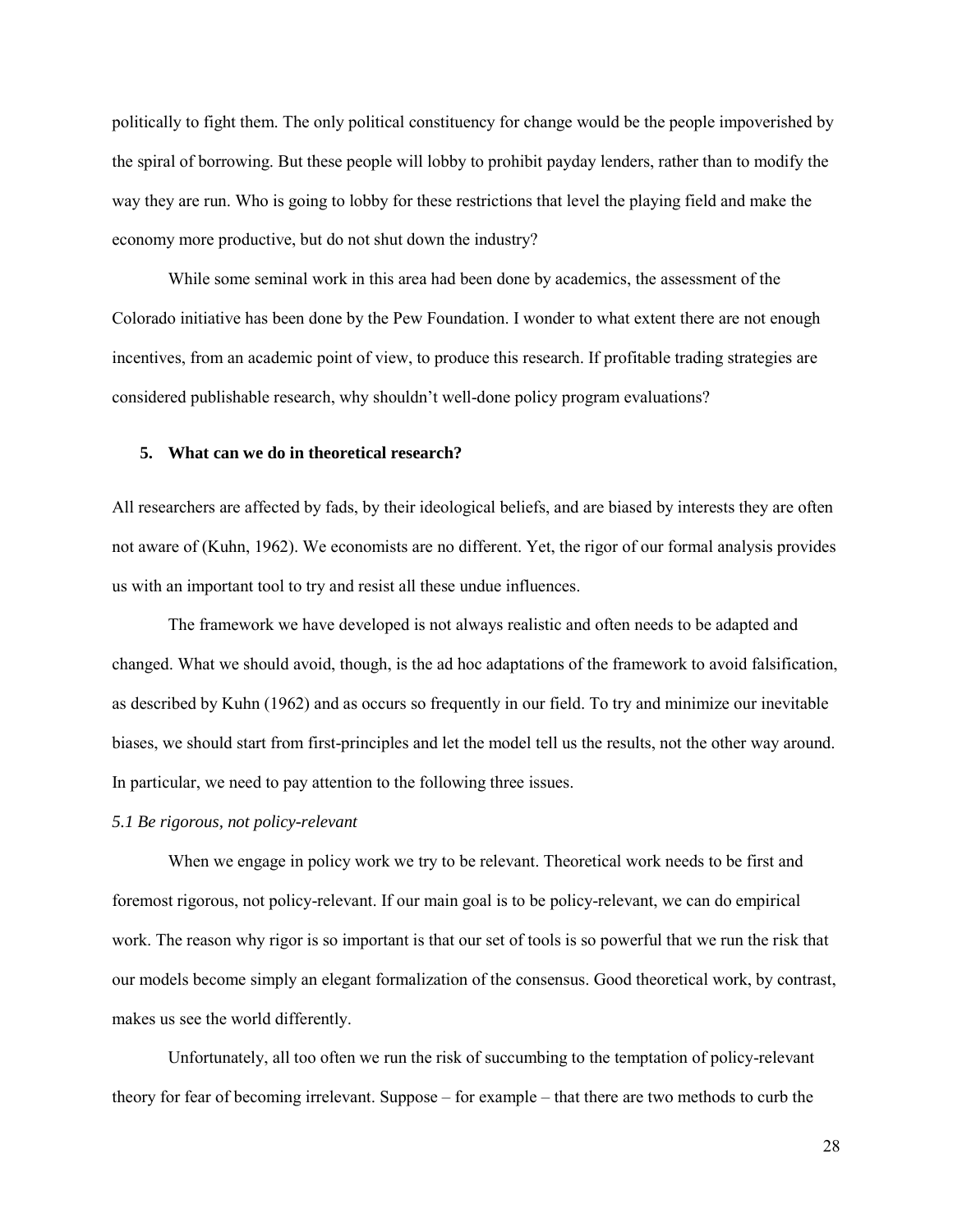too-big-to-fail problem. One solves the problem completely, but it is very costly for banks. The other one provides only a partial solution, but it is much less costly to banks. Which approach would an economist, who wants to be relevant, advocate? Obviously, the second one. By advocating the first one, he would be considered unrealistic. He will not be invited to major conferences (often sponsored by banks or by regulators who are captured by banks) and his papers would probably be rejected from the major economic journals where editors will prefer to publish "more realistic" schemes.

## *5.2 Policy vs. Politics*

Many policy-oriented economists think that "to take public positions on important policy issues without knowledge of the political process is a big mistake," where "knowledge of the political process" should be read as "the political constraints imposed by lobbying."<sup>[22](#page-29-0)</sup>

These constraints should be considered by politicians. "Politics – Otto Von Bismarck said –is the art of the possible, the attainable — the art of the next best." These constraints should also be studied by political economists. But they should not be at the forefront of our economic analysis. The reason is not that they are not relevant, the reason is that they inevitably embed the lobbying pressure of the powerful incumbents. By incorporating them in our analysis we run the risk of becoming (inadvertently) the mouth piece of those interests.

Eliminating the tax advantage of debt, for example, does not strike me as a very politically feasible proposal. But it is certainly the right proposal to eliminate many financing distortions. Ignoring it and marketing alternative proposals only contributes to making it more difficult that the tax distortion will be eventually eliminated.

For this reason it is very important to separate policy from politics and advocacy. We need more of the first in our academic literature, less of the second.

*5.3 Keep it simple, stupid* 

 $\overline{a}$ 

<span id="page-29-0"></span> $22$  Brookings Papers on Economic Activity, Spring 2009, page 76.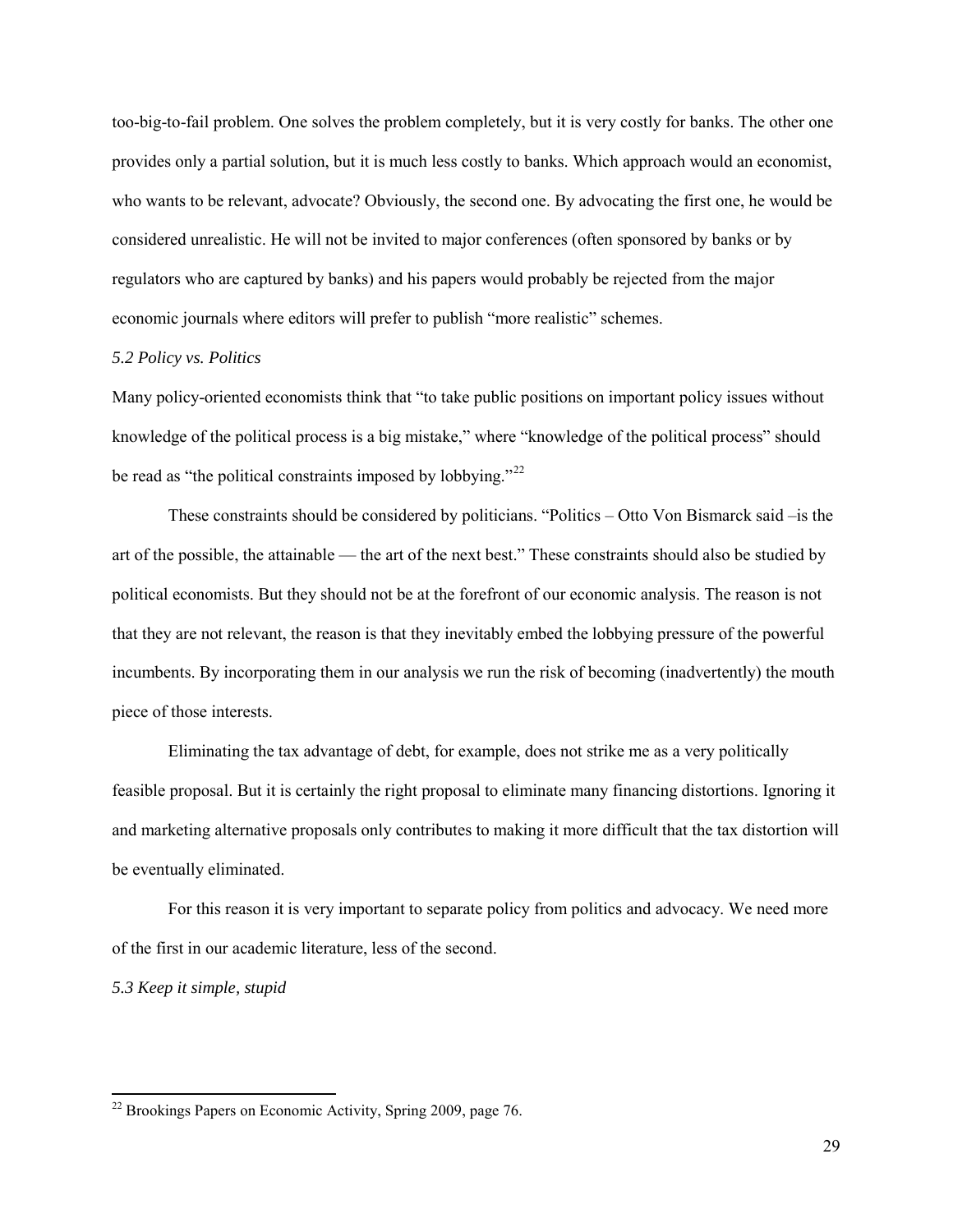When we economists try to derive policy implications, we tend to prefer elaborate solutions: they show our cleverness and they demonstrate the importance of our technical expertise. In so doing, however, we ignore some important considerations.

First, when the possibility of arbitrage and manipulation is considered, the best (most robust) solutions tend to be the simplest ones. This is, for example, the case in Holmstrom and Milgrom (1987), where they show that linear incentives schemes are optimal when the possibility of inter-temporal arbitrages is considered. In the same spirit, Innes (1990) shows that when an agent can hide output at no cost, a simple debt contract is the optimal contract to overcome a moral hazard problem with limited liability.

Second, simple rules also facilitate accountability (Glaeser and Shleifer, 2001). Complicated rules are difficult to enforce even under the best circumstances, and impossible when their enforcement is the domain of captured agencies. In the context of regulation, however, there is one added benefit of simplicity. Not only does simple regulation reduce lobbying costs and distortions; it also makes it easier for the public to monitor, reducing the amount of capture.

Finally, when we factor in the enforcement and lobbying costs, simpler choices, which might have looked inefficient at first, often turn out to be optimal in a broader sense. Thus, we should make an effort to propose simple solutions, which are easier to explain to people and easier to enforce and monitor.

For example, a simple way to deal with the problem of unsophisticated investors being duped is to put the liability on the sellers. Just like brokers have to prove that they sold options only to sophisticated buyers, the same should be true for other instruments like double short ETF.

This shift in the liability rule (*Caveat Venditor*) risks shutting off ordinary people from access to financial services. For this reason, there should be an exemption for some very basic instruments – like fixed rate mortgages and a broad stock market index ETF.<sup>[23](#page-30-0)</sup>

 $\overline{a}$ 

<span id="page-30-0"></span> $2<sup>23</sup>$  One risk of such a system is excessive litigation. Obviously, this litigation would only take place when the unsophisticated counterparty loses money. Thus, for unsophisticated people investing in risky products would be a one way bet. I do not see this problem as significant. First, after a few litigations, the major players will choose to get out of selling complicated products to unsophisticated people, avoiding the problem altogether. Second, the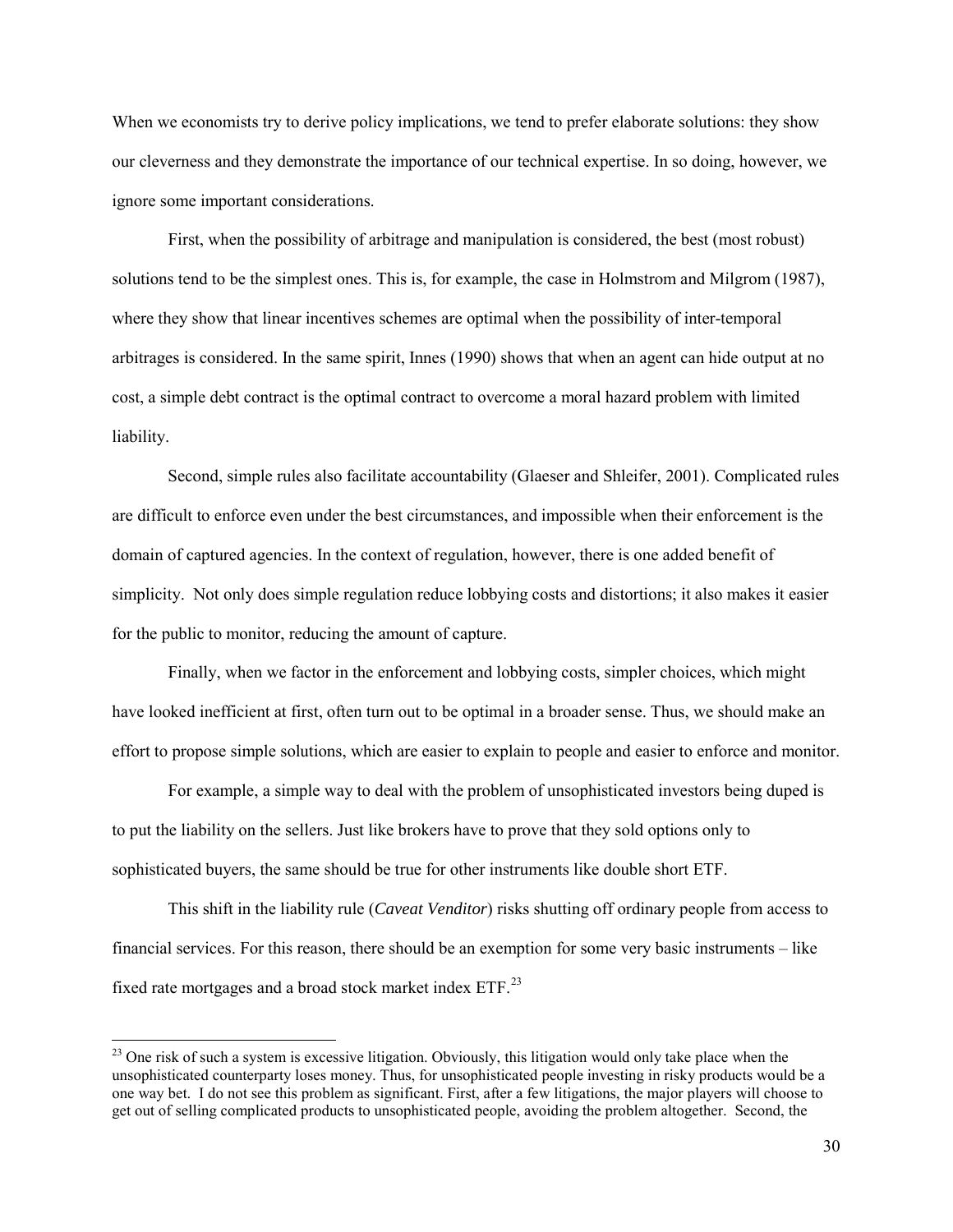Similarly, the simple (in fact ideal solution) to reduce several agency problems that can be exploited by financial instruments is to reduce the magnitude of these agency problems. In particular, the problem between shareholders and managers is quite severe and there are many margins for improvement.

Even ignoring those margins, though, there are simple mechanisms to limit the proliferation of financial instruments aimed at preying on agency problems. The first (and simplest) one is to make mandatory, in addition to the standard financial accounts, also derivative-free financial accounts. This will eliminate any opacity and ambiguity. It will not prevent good transactions, but it will stop the bad ones. It is reasonable to expect that the politicians in French local governments studied by Perignon and Vallee (2014) would not have bought structured loans if such disclosure were in place.

There is also a simple way to prevent regulatory-arbitrage transactions while not curbing financial innovation that could be valuable: to make investment banks liable for aiding and abetting regulationavoidance. In tax law we already have a principle that any transaction designed for the sole purpose of reducing taxes is illegal. It amounts to extending this principle to regulation.

What about bad regulation? Isn't this rule giving an excessive amount of power to regulators, power that can be abused? First of all, short of wanting zero regulation, it is not obvious what is the purpose of having easing regulatory arbitrage. Second, the problem could be easily solved by creating an "efficiency exception" in the aiding and abetting rule. If the investment bank can prove that the rule it was aiding to bypass was an inefficient and senseless rule, then the charge will be dropped.

#### **6. What can we do in teaching?**

 $\overline{a}$ 

The RBS emails reported above, like many others clues, seem to suggest that the moral standards in the financial industry are very low. One possible reason is self-selection. After all, as Rajan (2010) argues, money is the only metric in the financial world. Thus, people motivated by other goals prefer to enter different businesses. There is some evidence (Frey and Meier, 2003) that business economics

uncertainty could be limited by some guidelines issued by the American Finance Association on what is deemed as an appropriate instrument for various categories of buyers (not unlike what the AMA does for medicines).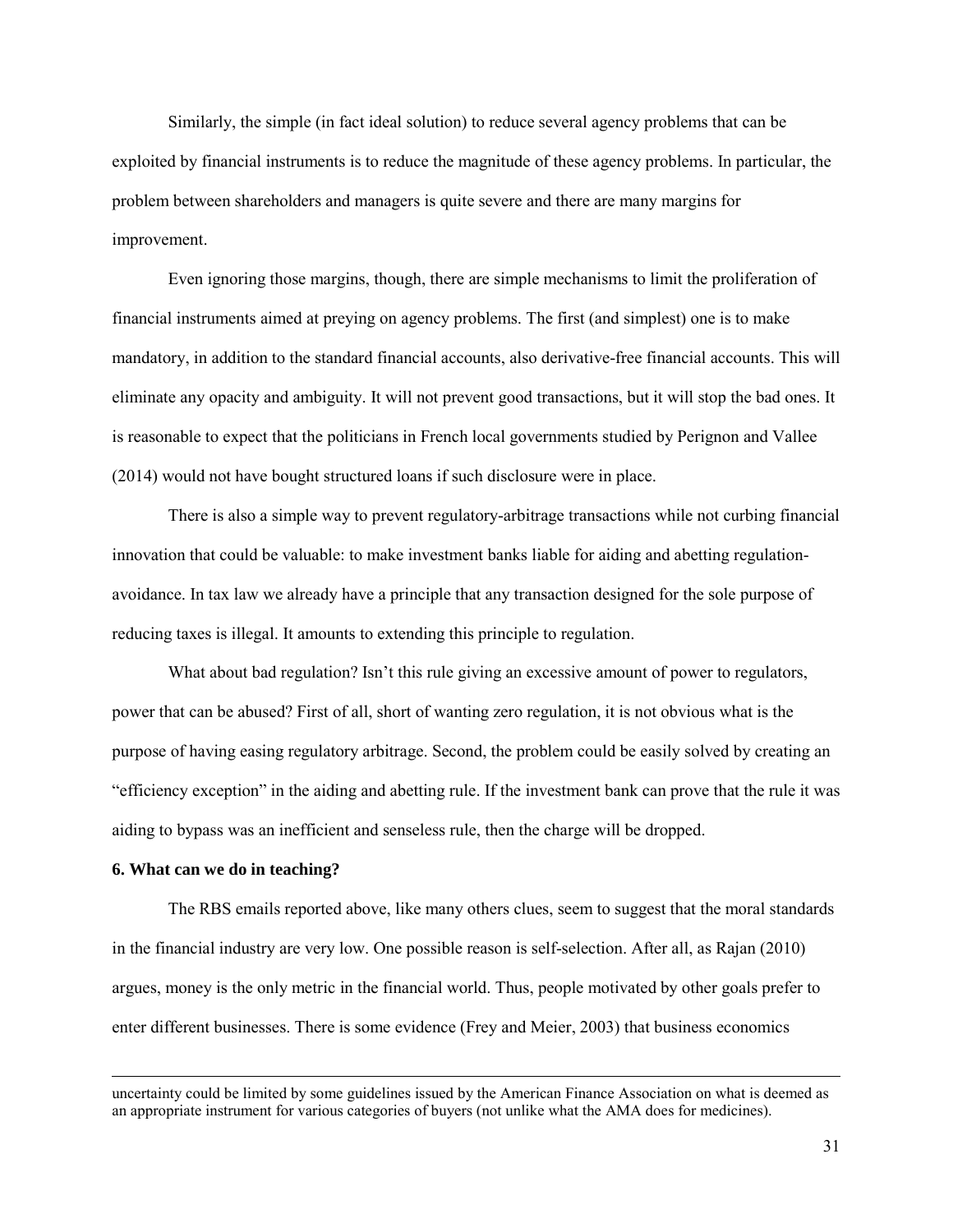students are more selfish than the average student and that higher level of selfishness is due to self-selection, not indoctrination.<sup>[24](#page-32-1)</sup>

Yet, indoctrination seems to be playing a role. Cohen et al. (2014) show that employees of a large international bank behave more dishonestly when their professional identity as bank employees is rendered salient. This effect is unique to bank employees because employees from other industries do not become more dishonest when their professional identity or bank-related items are rendered salient. This experiment suggests that the prevailing business culture in the banking industry undermines honesty norm. This result is consistent with Wang et al. (2011), who show in an experiment that the teaching of economics makes students more selfish and less concerned about the common good. Are we training people to be (more) dishonest?

Our standard defense is that we are scientists, not moral philosophers. Just like physicists do not teach how atoms *should* behave, but how they *do* behave, so should we. Yet, physicists do not teach to atoms and atoms do not have free will. If they did, physicists would be concerned about how the atoms being instructed could change their behavior and affect the universe. Shouldn't we be concerned about the effect of our "scientific" teaching?

A former student of Gary Becker's once admitted to me that many of his classmates were remarkably amoral. He attributed this to the fact that – in spite of the teacher's intentions – they took Becker's (1968) descriptive model of crime as prescriptive. We label as "irrational" not committing a crime when the expected benefit exceeds the expected punishment. Most people call this behavior moral. Is being agnostic subtly teaching students the most amoral behavior, without us taking any responsibility?

I fear so. We should not relegate our prescriptive analysis to separate, poorly attended courses, validating the implicit assumption that social norms are a matter of interest only for the less bright students. There are several social norms that are crucial to the flourishing of a market economy. We

 $\overline{a}$ 

<span id="page-32-1"></span><span id="page-32-0"></span><sup>&</sup>lt;sup>24</sup> Not all papers find economists to be selfish and amoral. For example, Laband and Beil (1999) find that a majority of economists pay the highest level of dues to the American Economic Association (based on self-reported income). Furthermore, the rate of cheating (based on imputed income) is similar to that of sociologists and political scientists.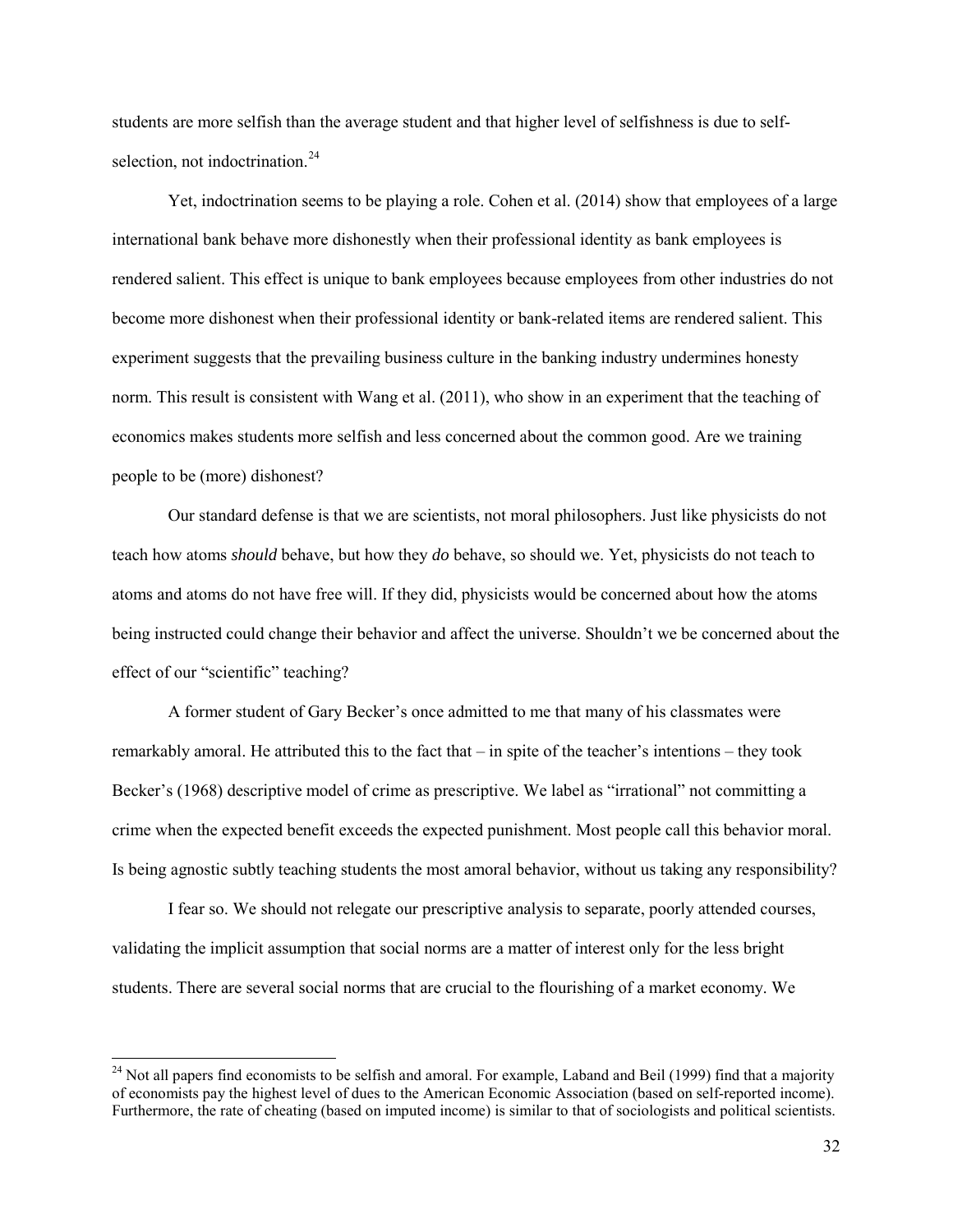should teach them in our regular classes, at the very least emphasizing how violating these norms has negative effect on reputation.

We should also be much more transparent on the negative aspects of the financial industry, from rent-seeking behavior to captured regulation, from inefficient boards to outright fraud. Unfortunately, business cases do not help us in this dimension. Most of them are field-based, i.e. they rely on private information provided by the company. The explicit quid-pro-quo is that the author will request the company's approval before release. The implicit one is a positive spin in exchange for access to interesting information. As we describe in Dyck and Zingales (2003), some companies actively manage their information release to shape the cases. While there is more to be learned from failures, cases tend to celebrate successes and be fairly acritical toward business. For example, to find problems with venture capitalists, one has to read marketing cases, not finance ones (Najjar et al, 2002). While some of these biases might be inevitable, the more aware we become, the more we can correct them.

## **7. Conclusion**

As a profession we financial economists have been too proud of the technical achievements and the economic successes of our discipline and too complacent of its shortcomings. There is a large gap between our self-perception and the outside perception of our role in society, a gap that can undermine the political viability of a well-functioning financial system. A competitive and inclusive financial system can exist only if the rule of law is respected and expected to be respected in the future. Yet, this expectation is unsustainable if there is a major public resentment against the financial system at large.

 It is incumbent upon us academics to fill this gap. On the one hand, we need to better explain and document the contribution of finance to society. On the other hand, we need to appreciate that some of the criticisms that are raised against us are founded. Most importantly, we need to guard against the risks of becoming simple mouthpieces of the financial industry.

In this article I outline some steps we can take as a profession. Yet, the most important one is awareness of the problem. Without it, no solution can work. I hope with this piece to plant a seed. Only time will tell if it will flourish.

33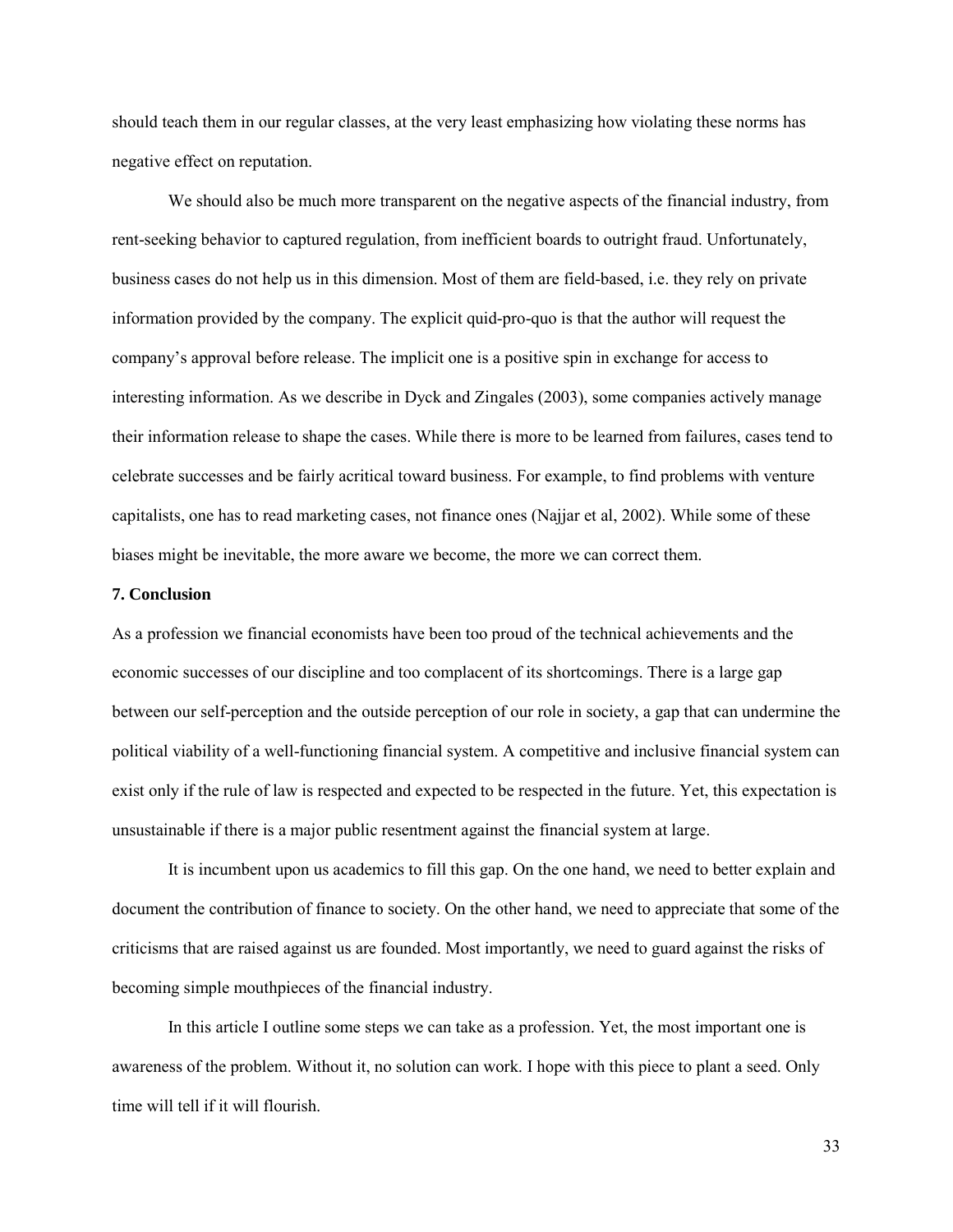#### **References**

- Agarwal, Sumit, Gene Amromin, Itzhak Ben-David, Souphala Chomsisengphet, and Douglas D. Evanoff, 2014, Predatory lending and the subprime crisis, *Journal of Financial Economics* 113, 29–52.
- Arcand, Jean-Louis, Enrico Berkes, and Ugo Panizza, 2012, Too much finance? Working Paper WP/12/161, International Monetary Fund.
- Arrow, Kenneth J., and Gerard Debreu, 1954, Existence of an equilibrium for a competitive economy, *Econometrica: Journal of the Econometric Society,* 265–290.
- Avery, Robert B, and Katherine A. Samolyk, 2011, Payday loans versus pawnshops: The effects of loan fee limits on household use, Federal Reserve System Research Conference, Arlington, Virginia.
- Beck, Thorsten, A Demirgüç-Kunt, and Ross Levine, 2007, Finance, inequality and the poor, *Journal of Economic Growth* 12 (1), 27-49.
- Beck, Thorsten, December 2011, The role of finance in economic development: Benefits, risks, and politics, European Banking Center, Discussion Paper no. 2011-038.
- Becker, Gary, 1968, Crime and punishment: An economic approach, *Journal of Political Economy* 169.
- Ben-David, Itzhak , 2011, "Financial Constraints and Inflated Home Prices During the Real-Estate Boom," *American Economic Journal: Applied Economics*, 2011, vol. 3 (3): 55–78.
- Bernstein, Jake, 17 November 2014, The Carmen Segarra tapes, ProPublica.
- Bourke, Nick, Alex Horowitz, Walter Lake, and Tara Roche, October 2013, Payday lending in America: Policy solutions, (Washington, DC: Pew Charitable Trusts) http://www.pewtrusts.org/~/media/legacy/uploadedfiles/pcs\_assets/2013/pewpaydaypolicysolutio nsoct2013pdf.pdf.
- Bourke, Nick, Alex Horowitz, and Tara Roche, 2012, Payday lending in America: Who borrows, where they borrow, and why, (Washington, DC: Pew Charitable Trusts) http://www. pewtrusts. org/uploadedFiles/wwwpewtrustsorg/Reports/Safe\_Small\_Dollar\_ Loans/LOANS\_Payday% 20Lending% 20Report% 20Final\_web. pdf.

Bray, Chad, 2009, "Madoff Pleads Guilty to Massive Fraud". The Wall Street Journal, March 12.

Brandeis, Louis D., 2009, *Other people's money: And how bankers use it* (New York: F.A. Stokes, 1914).

Campbell JY, 2006, Household Finance. *Journal of Finance*. 2006;LXI(4):1553-1604

- Carrell, Scott, and Jonathan Zinman, 2014, In harm's way? Payday loan access and military personnel performance, *Review of Financial Studies* 27, 2805–2840.
- Cecchetti Stephen G. and Enisse Kharroubi, 2012, Reassessing the impact of finance on growth, BIS working paper no. 381.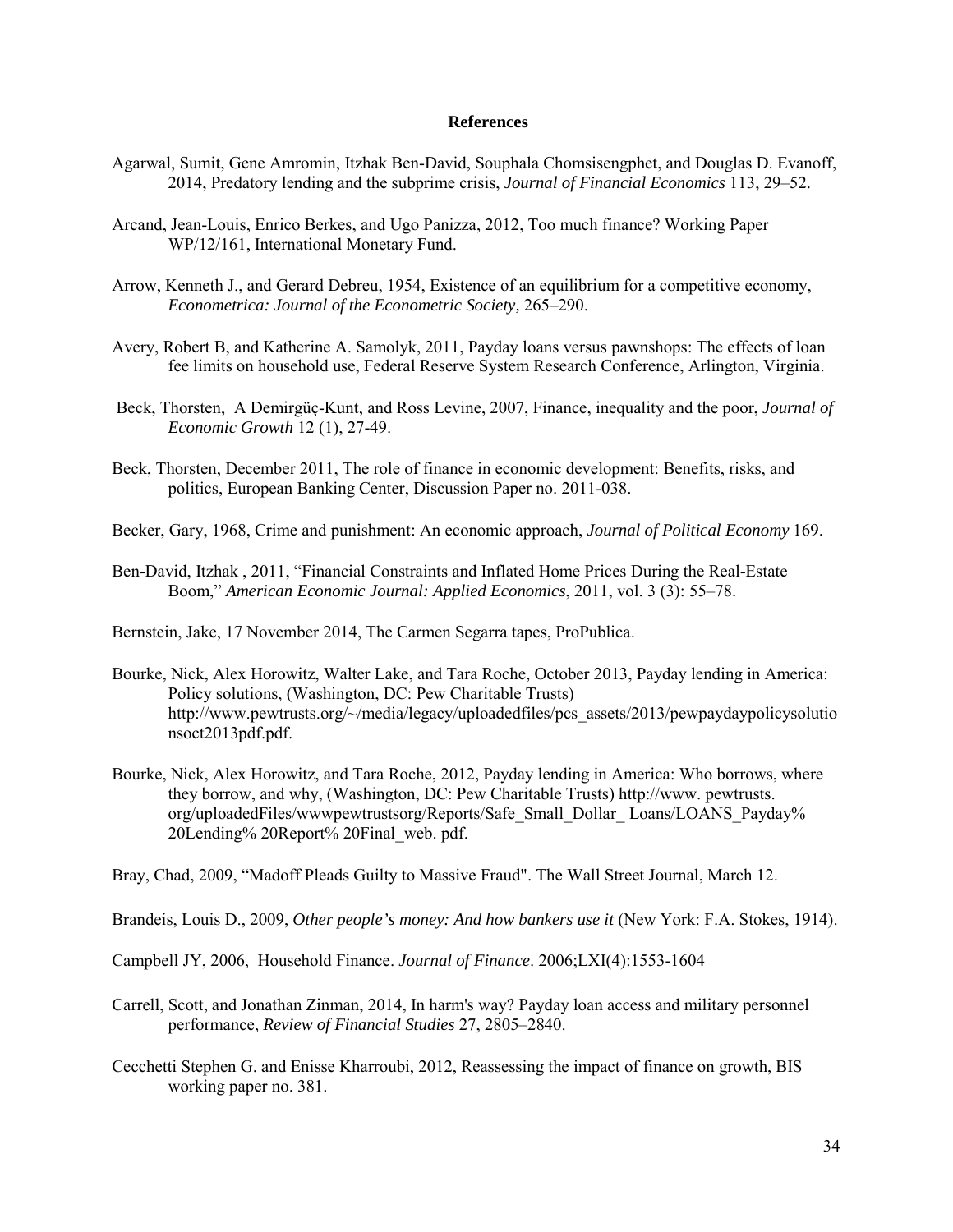- Célérier, Claire, and Boris Vallée, 2013, What drives financial complexity? A look into the retail market for structured products, A Look into the Retail Market for Structured Products (July 1, 2013). Paris December 2012 Finance Meeting EUROFIDAI-AFFI Paper.
- Christie, William G. and Paul H. Schultz, 1994, "Why Do NASDAQ Market Makers Avoid Odd-Eighth Quotes?," Journal of Finance, vol. 49 (5): 1813–1840.
- Cohn, Alain, Ernst Fehr, and Michel André Maréchal, 2014, Business culture and dishonesty in the banking industry, Nature 516, 86–89.
- Cronqvist, Henrik, and Richard H. Thaler, 2004, Design choices in privatized social-security systems: Learning from the Swedish experience, *American Economic Review* 94.2, 425–428.
- Da Rin, Marco, Giovanna Nicodano, and Alessandro Sembenelli, September 2006, Public policy and the creation of active venture capital markets, *Journal of Public Economics* 80(8-9), 1699—1723.
- Di Tella, Rafael, and Robert MacCulloch. "Why Doesn't Capitalism Flow to Poor Countries?" Brookings Papers on Economic Activity (spring 2009): 285–321.
- Dyck , Alexander and Luigi Zingales, 2003 , "The Bubble and the Media" in Cornelius, Peter and Kogut, Bruce (eds.) Corporate Governance and Capital Flows in a Global Economy, New York, Oxford University Press
- Dyck, Alexander, Adair Morse, and Luigi Zingales, 2014, How pervasive is corporate fraud? Work Paper No. 2222608, Rotman School of Management.
- Elul, Ronel, 1995, Welfare effects of financial innovation in incomplete markets economies with several consumption goods, *Journal of Economic Theory* 65, 43–78.
- EUROSTAT, 2010, Report on the edp methodological visits to Greece in 2010 (European Comission).
- Ferguson, Niall, and Jonathan Schlefer, September 9, 2009, Who broke the Bank of England? Harvard Business School BGIE Unit Case No. 709-026.
- Flannery, Mark J., and Katherine A. Samolyk, 1 June 2007, Scale economies at payday loan stores, *Proceedings of the Federal Reserve Bank of Chicago's 43rd Annual Conference on Bank Structure and Competition* (May 2007), Chicago, IL, 233–259.
- Flug, Karnit, Antonio Spilimbergo, and Erik Wachtenheim, April 1998, Investment in education: do economic volatility and credit constraints matter? *Journal of Development Economics* 55 (2), 465–481.
- Foa, Gabriel, Leonardo Gambacorta, Luigi Guiso, and Paolo Emilio Mistrulli, 2013, The supply side of housing finance, EIEF working Paper.

French, Kenneth, August 2008, The cost of active investing, *Journal of Finance* 63, 1537-1573.

Frey and Meier, 2003. "Are political economists selfish and indoctrinated? Evidence from a natural experiment", *Economic Inquiry* 41:448-462.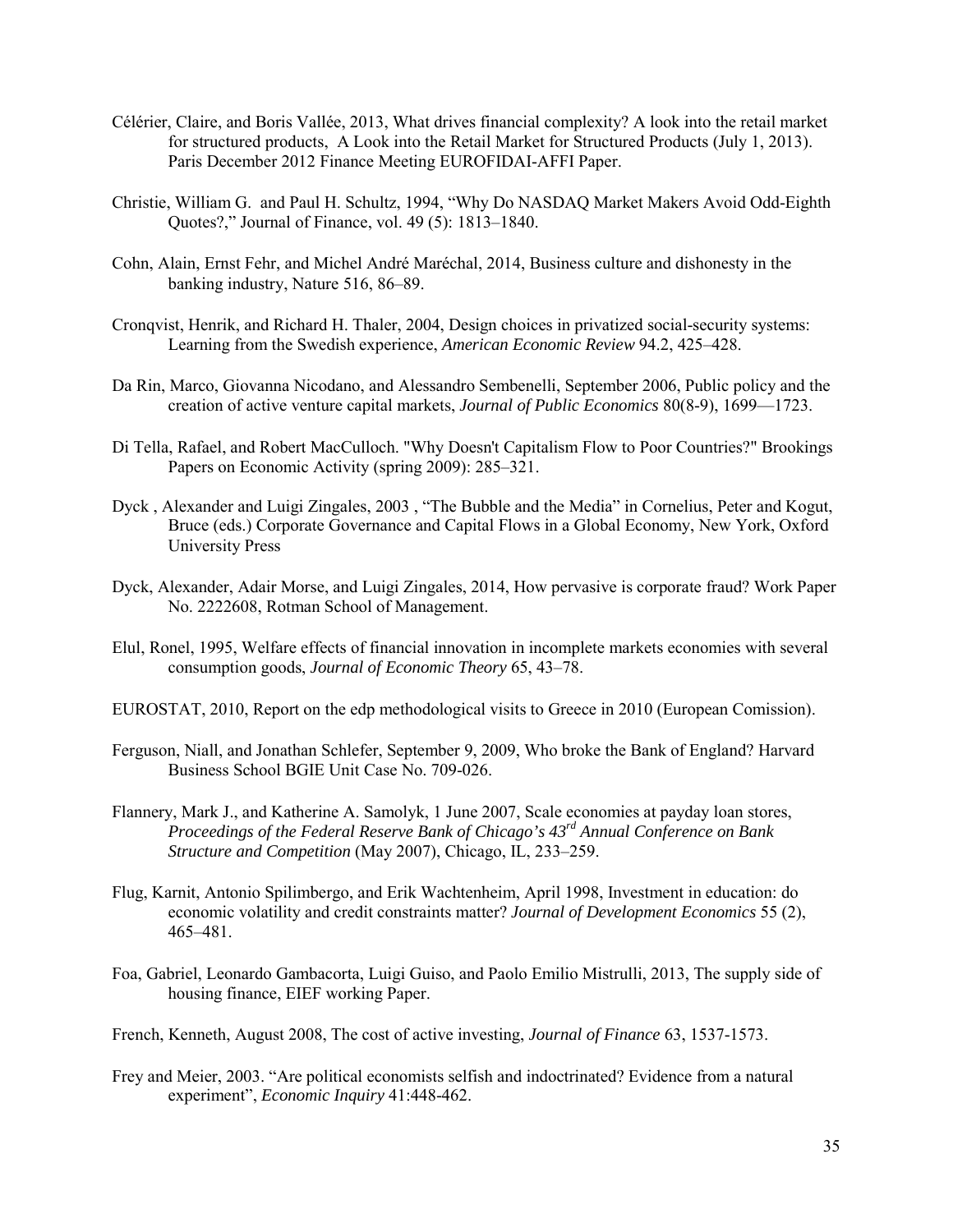- Froot, Kenneth A., David S. Scharfstein, Jeremy C. Stein, 1993, Risk management: Coordinating corporate investment and financing policies, *The Journal of Finance* 48 (5), 1629–1658.
- Gennaioli, Nicola, Andrei Shleifer, and Robert Vishny, 2014, Finance and the Preservation of Wealth, *The Quarterly Journal of Economics* 129 (3), 1221-1254.
- Glaeser, Edward and Andrei Shleifer, 2011, A reason for quantity regulation, *American Economic Review*, 431–435.
- Goldman, Dana, and Elizabeth McGlynn, 2005, U.S. health care: Facts about cost, access, and quality, RAND Health.
- Griffin, John and Gonzalo Maturana, *forthcoming* "Who Facilitated Misreporting in Securitized Loans?". *Journal of Finance.*
- Grossman, Andrew, Emily Glazer, and Christina Rexrode, 18 December 2014, How a memo cost big banks \$37 billion, *Wall Street Journal*.
- Guiso, Luigi, Paola Sapienza, and Luigi Zingales, 2004, Does local financial development matter? *Quarterly Journal of Economics* 119, 929-969.
- Guiso, Luigi, Paola Sapienza, and Luigi Zingales, December 2008, Trusting the stock market, *Journal of Finance* 63 (6), 2557-2600.
- Hart, Oliver, 1975, On the optimality of equilibrium when the market structure is incomplete, *Journal of Economic Theory* 11, 418-443.
- Hirshleifer, Jack, 1971, The private and social value of information and the reward to inventive activity, *The American Economic Review* 61, 561–574.
- Holmstrom, Bengt, and Paul Milgrom, 1987, Aggregation and linearity in the provision of intertemporal incentives, *Econometrica: Journal of the Econometric Society*, 303–328.
- Hsieh, Chang-Tai, and Enrico Moretti, 2003, Can free entry be inefficient? Fixed commissions and social waste in the real estate industry, *Journal of Political Economy* 111 (5), 1076- 1122.
- Hulse Carl, and David M. Herszenhorn, 2009, House approves 90% tax on bonuses after bailouts, *New York Times*, March 19.
- Innes, Robert D., 1990, Limited liability and incentive contracting with ex-ante action choices, *Journal of Economic Theory* 52, 45–67.
- Jayaratne, Jith, and Philip E. Strahan, August 1996, The finance-growth nexus: Evidence from bank branch deregulation, *Quarterly Journal of Economics* 111, 639–670.
- Jensen, Michael C., and William H. Meckling, 1976, Theory of the firm: Managerial behavior, agency costs and ownership structure, *Journal of Financial Economics* 3 (4), 305–360.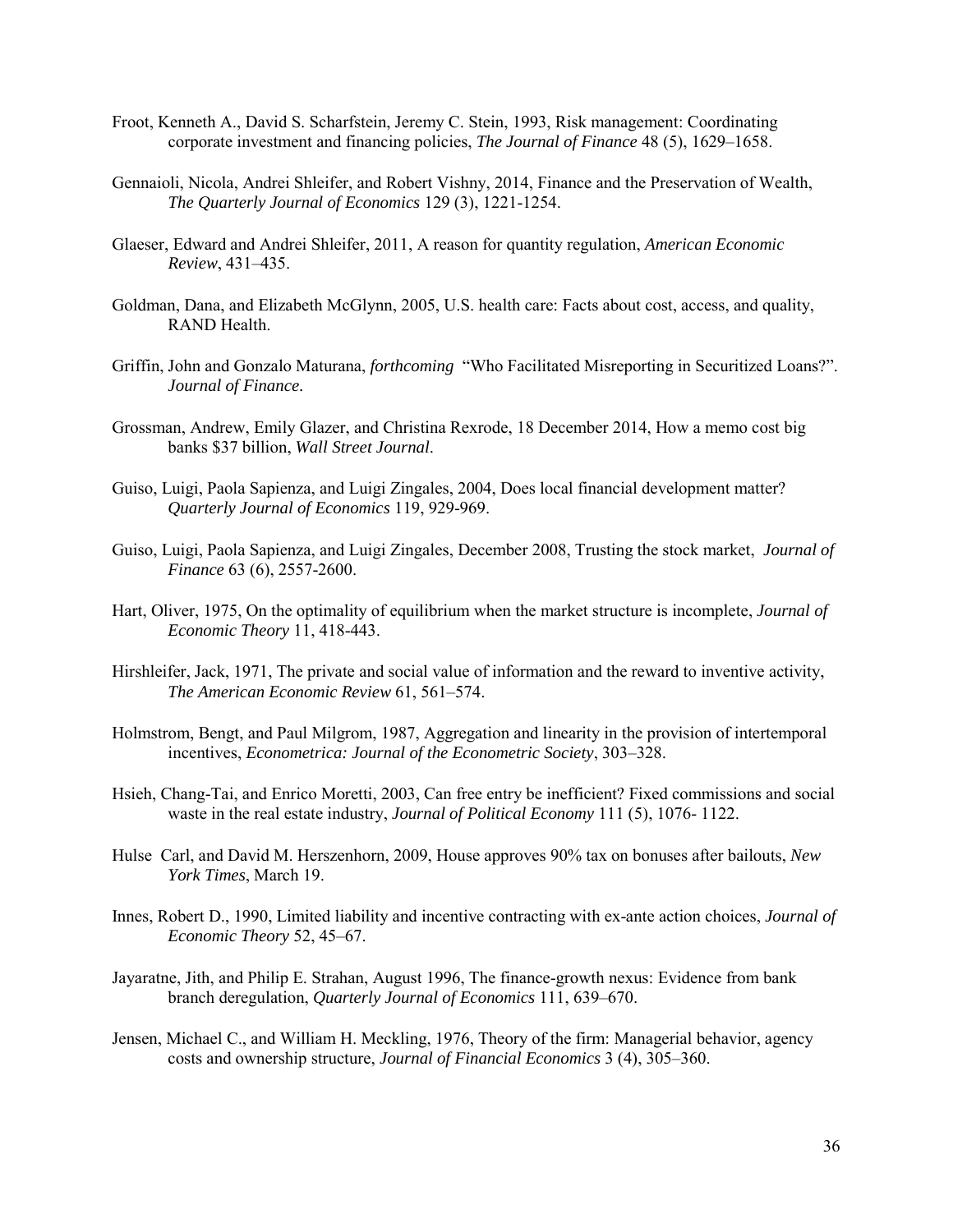- Jensen, Michael C., 1989, "Some Anomalous Evidence Regarding Market Efficiency," Journal of Financial Economics, Vol. 6, Nos. 2/3, 95- 101.
- Kelly, Bryan T., Hanno N. Lustig, and Stijn Van Nieuwerburgh, 2012, Too-systemic-to-fail: What option markets imply about sector-wide government guarantees, Fama-Miller Working Paper, Chicago Booth Research Paper No. 11-12.
- Kroszner, Randall S., and Raghuram G. Rajan, 1994, Is the Glass-Steagall act justified? A study of the US experience with universal banking before 1933, *The American Economic Review* 84, 810– 832.
- Kuhn, Thomas 1962, The Structure of Scientific Revolutions, Chicago: University of Chicago Press.
- Laband, David, and Richard Beil. 1999. Are economists more selfish than other 'social' scientists? Public Choice, 100 (1-2): 85-101
- La Porta, Rafael, Florencio López-de-Silanes, and Andrei Shleifer, June 2008, The economic consequences of legal origins, *Journal of Economic Literature* 46 (2), 285-332.
- Levine, Ross, 1997, Financial development and economic growth: Views and agenda, *Journal of Economic Literature* 35, 688-726.
- Levine Ross, 2005, Finance and growth: Theory and evidence, in Philippe Aghion and Steven N. Durlauf, eds., *Handbook of Economic Growth* 1A, 865-934, (North-Holland Elsevier, Amsterdam).
- Levine, Ross, and Sara Zervos, 1998, Stock markets, banks, and economic growth, *American Economic Review* 88, 537-558.
- Levine, Ross, and Yona Rubinstein, 2014, Liberty for more: Finance and educational opportunities, Cato Papers on Public Policy, Vol. 3.
- Lie, Erik (May 2005). "On the Timing of CEO Stock Option Awards" (PDF). Management Science 51 (5): 802–812
- Ljungqvist, Alexander, Christopher Malloy, and Felicia Marston, 2009, "Rewriting History", *Journal of Finance,* vol. 64 (4): 1935–1960.
- Maciocchi, Patrizia, 19 Ottobre 2012, Cassazione: L'investimento sui bond Ciro e Parmalat era a rischio. Si al risarcimento, *Il Sole 24 Ore*.
- Melzer, Brian T., 2011, The real costs of credit access: Evidence from the payday lending market, *The Quarterly Journal of Economics* 126, 517–555.
- Mian Atif and Amir Sufi, 2014, *House of Debt, University of Chicago Press*
- Mollica, M. and Luigi Zingales, 2008, The impact of venture capital on innovation and the creation of new businesses, working paper, University of Chicago.

Morgenson, Gretchen, and Joshua Rosner, 2011, *Reckless Endangerment*, New York: Times Books.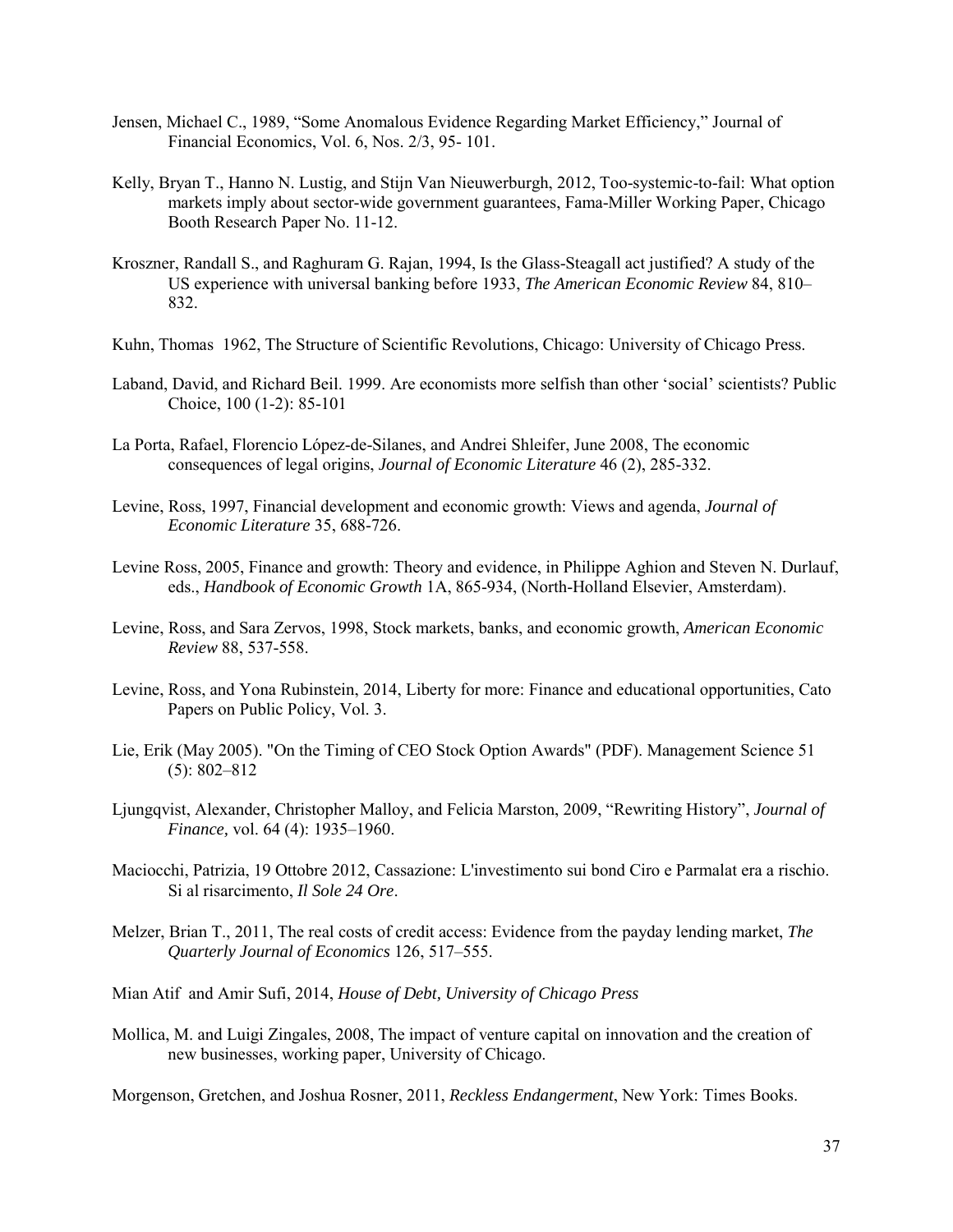Morse, Adair, 2011, Payday lenders: Heroes or villains? *Journal of Financial Economics* 102, 28–44.

- Myers, Stewart C., and Nicholas S. Majluf, 1984, Corporate financing and investment decisions when firms have information that investors do not have, *Journal of Financial Economics* 13 (2), 187– 221.
- Najjar Andrei, Anne T. Coughlan, and Julie Hennessy, 2002, "Invisalign: Orthodontics Unwired,"Kellogg School of Management.
- Pew Charitable Trusts, 2014, How state rate limits affect payday loan prices, http://www.pewtrusts.org/en/research-and-analysis/fact-sheets/2014/04/10/how-state-rate-limitsaffect-payday-loan-prices
- Philippon, Thomas, 2012, Has the US finance industry become less efficient? On the theory and measurement of financial intermediation, Working Paper No. 18077, National Bureau of Economic Research.
- Philippon, Thomas, and Ariell Reshef, 2012, Wages and human capital in the U.S. finance industry: 1909–2006, *The Quarterly Journal of Economics* 127, 1551–1609.
- Piga, Gustavo, 2001. *Derivatives and public debt management* (International Securities Market Association (ISMA)).
- Piskorski, Tomasz, Amit Seru, and James Witkin, 2013, Asset quality misrepresentation by financial intermediaries: Evidence from rmbs market, Working Paper No. 18843, National Bureau of Economic Research.
- Pérignon, Christophe, and Boris Vallée, 2013, Political incentives and financial innovation: The strategic use of toxic loans by local governments, *HEC Paris Research Paper No. FIN-2013-1017*.
- Rajan, Raghuram G., 2011, *Fault lines: How hidden fractures still threaten the world economy* (Princeton University Press).
- Rajan, Raghuram G., and Luigi Zingales, 1998a, Which capitalism? Lessons from the east Asian crisis, *Journal of Applied Corporate Finance* 11 (3), 40-48.
- Rajan, Raghuram G., and Luigi Zingales, 1998b, Financial dependence and growth, *The American Economic Review* 88, 559-586.
- Rajan, Raghuram G., and Luigi Zingales, 2003, *Saving Capitalism from the Capitalists*, Random House, New York .
- Ritter, Jay R., 2008, Forensic finance, *Journal of Economic Perspectives* 22(3), 127-147.
- Rudman, William J., John S. Eberhardt, William Pierce, and Susan Hart-Hester, 2009, Healthcare fraud and abuse, *Perspectives in Health Information Management/AHIMA, American Health Information Management Association* 6.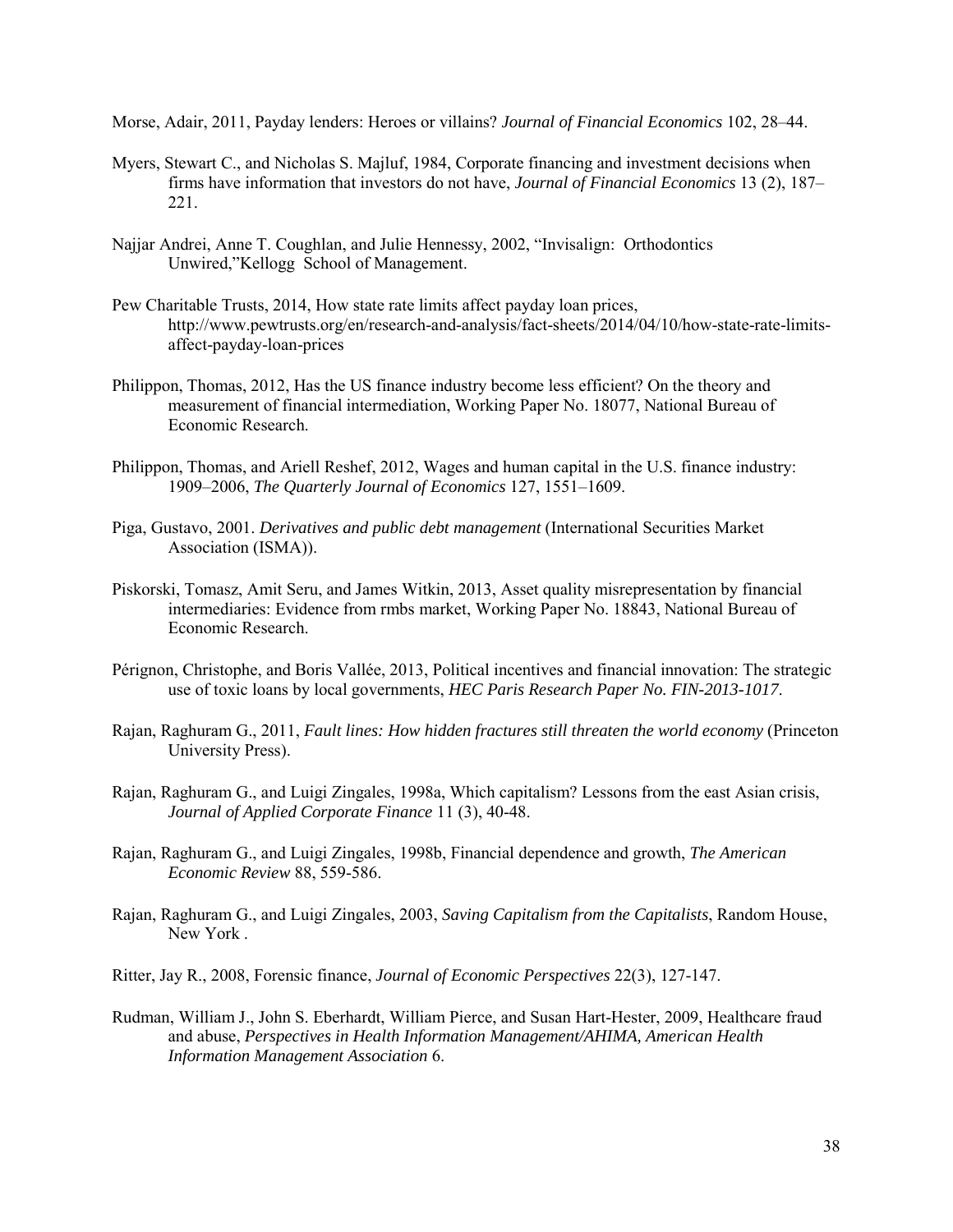- Sapienza, Paola, and Luigi Zingales, 2012, A trust crisis, *International Review of Finance* 12 (2), June: 123–131.
- Sapienza, Paola and Luigi Zingales, 2013, Economic experts vs. average Americans, *American Economic Review* 103(3), May: 636-642.
- Schularick, Moritz, and Alan M. Taylor, 2012, Credit booms gone bust: Monetary policy, leverage cycles, and financial crises, 1870–2008, *American Economic Review* 102(2), 1029–1061.
- Stiglitz, Joseph E., 2010, Financial innovation: Against the motion that financial innovation boosts economic growth, *The Economist* February 23 – March 3. http://www.economist.com/debate/days/view/471.
- Stiglitz, Joseph E. , 1991, The invisible hand and modern welfare economics, NBER Working Paper No. W3641.
- Stiglitz, Joseph E. , Jonathan M. Orszag, and Peter R. Orszag, 2002, Implications of the new Fannie Mae and Freddie Mac risk-based capital standard, Fannie Mae Papers 1 (2), 2.
- Swagel, Phillip, 2009, The financial crisis: An inside view, *Brookings Papers on Economic Activity*, 1– 63.
- Taibbi, Matt, 6 November 2014, The \$9 billion witness: Meet JP Morgan Chase's worst nightmare, *Rolling Stone*.
- Von Gaudecker, Hans‐Martin, 2014, How does household portfolio diversification vary with financial literacy and financial advice?, *The Journal of Finance*.
- Von Hayek, Friedrich A, 1945, The use of knowledge in society, *American Economic Review*, Vol. 35, No. 4 (Sep., 1945), pp. 519-530
- Von Hayek, Friedrich A., 1967, Notes on the Evolution of Systems of Rules of Conduct, In Friedrich A. von Hayek, *Studies in Philosophy, Politics, and Economics*, Chicago: University of Chicago Press: 66‐81.
- Xavier, Gabaix, and David Laibson, 2005, Shrouded attributes, consumer myopia, and information suppression in competitive markets, Working Paper No. 11755, National Bureau of Economic Research.
- Wang Long, Deepak Malhotra, and J. Keith Murnighan, December 2011, Economics education and greed, *Academy of Management: Learning Education 10 (*4), 643-660.
- Zibel, Alan, and Brent Kendall, 7 August 2013, Probe turns up heat on banks, *Wall Street Journal*.
- Zingales, Luigi, July/August 2003, Commentary on more finance more growth, *The Federal Reserve of St. Louis Review*.

Zingales, Luigi, Fall 2010, Learning to live with not-so-efficient markets, *Daedalus* 139 (4).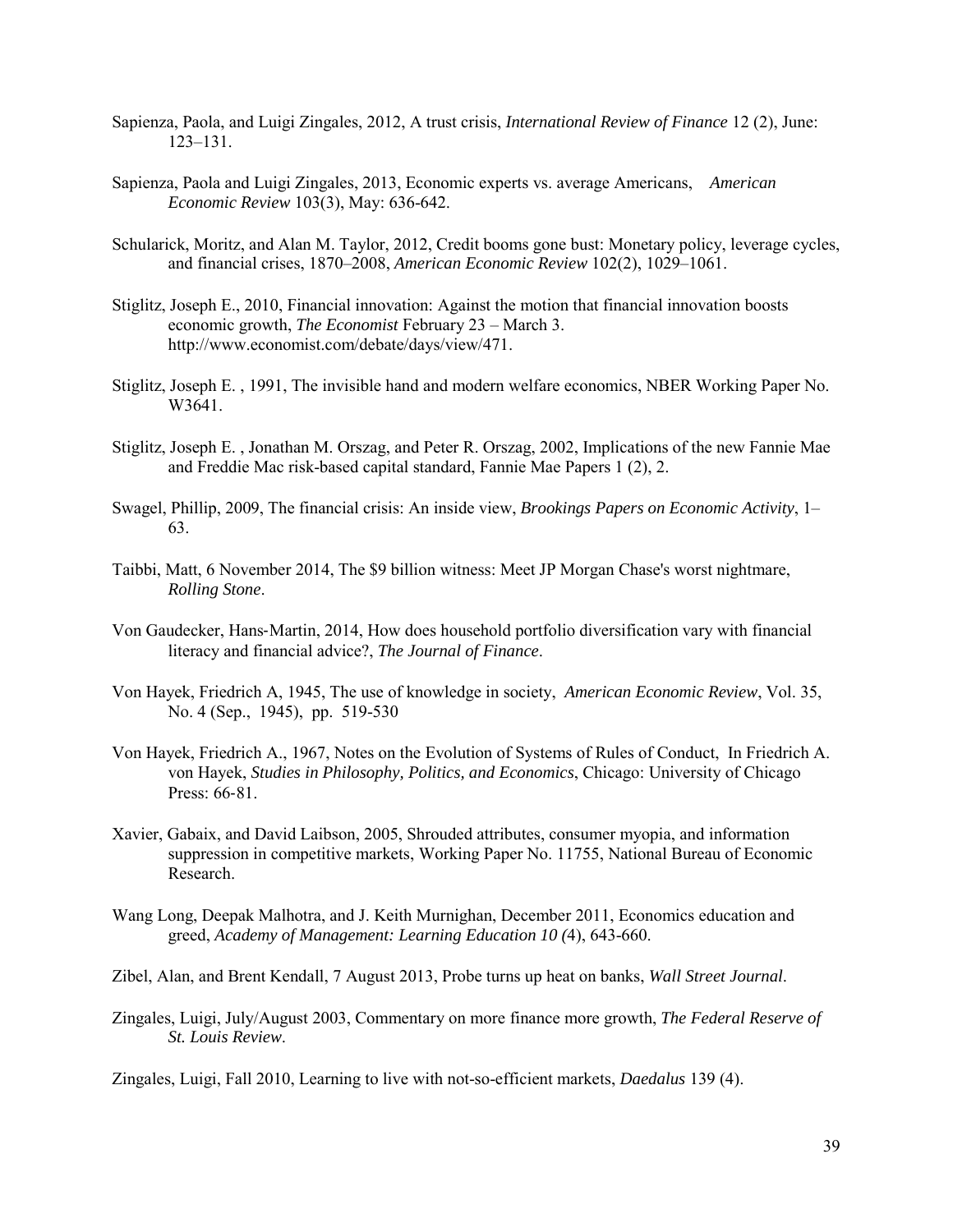Zingales, Luigi, 2012, *A capitalism for the people (Basic Books).*

- Zingales, Luigi, 2014, Preventing economists' capture, *Preventing Regulatory Capture*, eds. Daniel Carpenter and David Moss, (Cambridge University Press)
- Zinman, Jonathan, 2010, Restricting consumer credit access: Household survey evidence on effects around the Oregon rate cap, *Journal of Banking & Finance* 34, 546–556.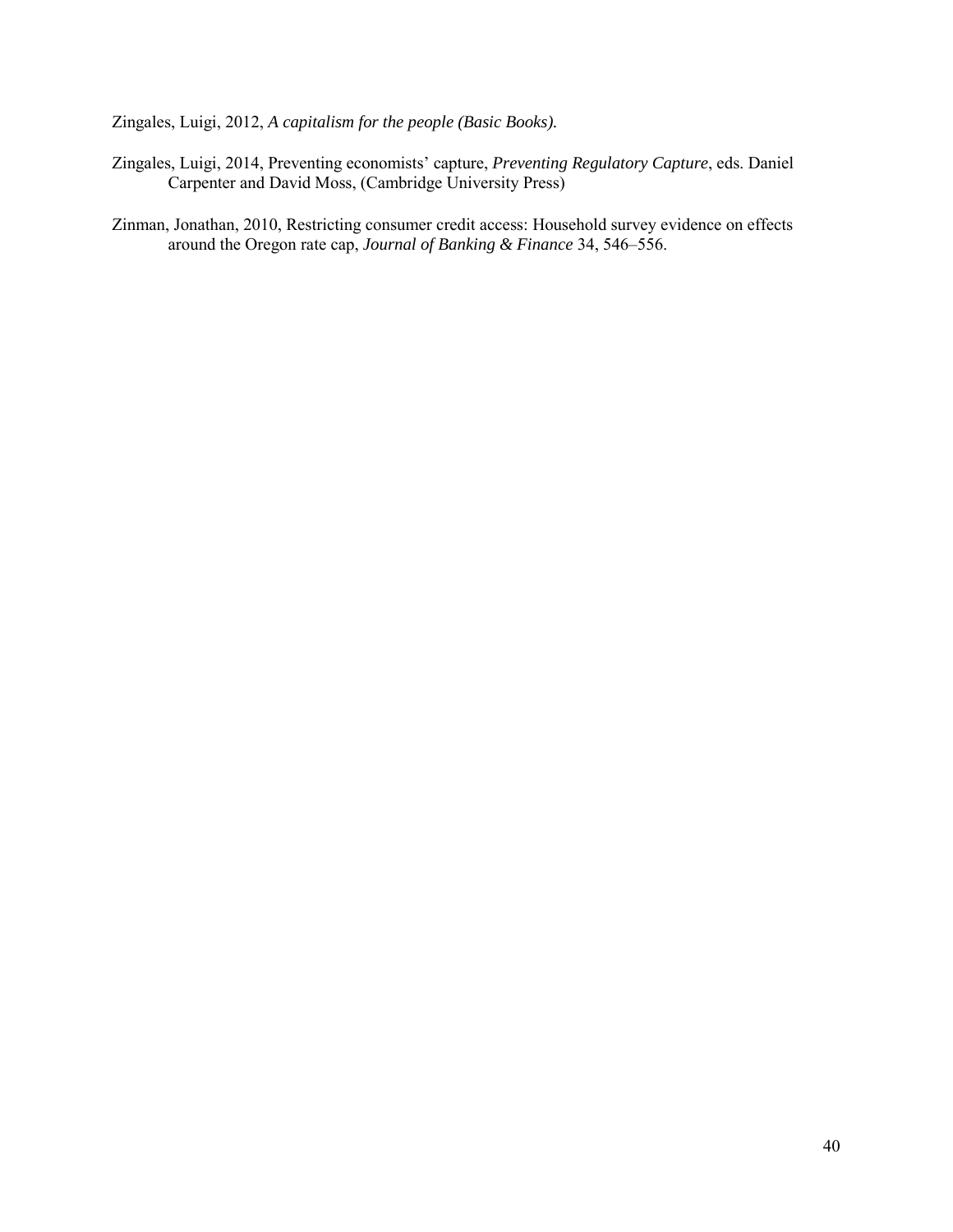|                                                                    |                                 |                                                                                                                                                                | $\overline{\phantom{a}}$                                                                                                                                                                                                                                                                                                                                                                       |
|--------------------------------------------------------------------|---------------------------------|----------------------------------------------------------------------------------------------------------------------------------------------------------------|------------------------------------------------------------------------------------------------------------------------------------------------------------------------------------------------------------------------------------------------------------------------------------------------------------------------------------------------------------------------------------------------|
| Agency                                                             | $\overline{\phantom{a}}$ Amount | ▼ Who<br>\$25. B Wells Fargo, JPMorgan Chase,                                                                                                                  | $\overline{\phantom{a}}$ Why<br>Collective agreement to address mortgage loan servicing and foreclosure abuses                                                                                                                                                                                                                                                                                 |
| DOJ, HUD, 49<br>states                                             |                                 | Citigroup, Bank of America,<br>Ally Financial                                                                                                                  |                                                                                                                                                                                                                                                                                                                                                                                                |
| DOJ, NYS                                                           |                                 | \$619. M ING Bank N.V.                                                                                                                                         | conspiring to violate the International Emergency Economic Powers Act (IEEPA) and the Trading with the Enemy<br>Act (TWEA) and for violating New York state laws by illegally moving billions of dollars through the U.S. financial<br>system on behalf of sanctioned Cuban and Iranian entities                                                                                               |
| <b>CFTC</b>                                                        |                                 | \$200. M Barclays                                                                                                                                              | Libor rate rigging case                                                                                                                                                                                                                                                                                                                                                                        |
| <b>DOJ</b>                                                         |                                 | \$160. M Barclays                                                                                                                                              | resolve violations arising from Barclays's submissions for the London InterBank Offered Rate (LIBOR) and the Euro<br>Interbank Offered Rate (EURIBOR)                                                                                                                                                                                                                                          |
| SEC                                                                |                                 | \$35. M OppenheimerFunds Inc.                                                                                                                                  | making misleading statements about two of its mutual funds struggling in the midst of the credit crisis in late<br>2008                                                                                                                                                                                                                                                                        |
| <b>CFTC</b>                                                        |                                 | \$5. M Morgan Stanley                                                                                                                                          | unlawfully executed, processed, and reported numerous off-exchange futures trades to the Chicago Mercantile                                                                                                                                                                                                                                                                                    |
| DOJ                                                                |                                 | \$175. M Wells Fargo                                                                                                                                           | engaged in a pattern or practice of discrimination against qualified African-American and Hispanic borrowers in<br>its mortgage lending from 2004 through 2009. The settlement provides \$184.3 million in compensation for<br>wholesale borrowers who were steered into subprime mortgages or who paid higher fees and rates than white<br>borrowers because of their race or national origin |
| <b>SEC</b>                                                         |                                 | \$6.5 B Wells Fargo                                                                                                                                            | Financial crisis - selling investments tied to mortgage backed securities without fulling understanding their<br>complexity or disclosing the risk to investors; oncealed from investors risks, terms, and improper pricing<br>in CDOs and other complex structured products                                                                                                                   |
| SEC                                                                |                                 | \$14. M Well Advantage                                                                                                                                         | insider trading                                                                                                                                                                                                                                                                                                                                                                                |
| <b>SEC</b>                                                         |                                 | \$296.9 M JPMorgan Chase                                                                                                                                       | Made misleading disclosures to investors about mortgage-related risks and exposure                                                                                                                                                                                                                                                                                                             |
| SEC                                                                |                                 | \$120. M Credit Suisse                                                                                                                                         | Made misleading disclosures to investors about mortgage-related risks and exposure                                                                                                                                                                                                                                                                                                             |
| DOJ, OCC, Federal<br>Reserve                                       |                                 | \$1.92 B HSBC Holdings Plc. And HSBC<br>Bank                                                                                                                   | HSBC's violations of the Bank Secrecy Act (BSA), the International Emergency Economic Powers Act (IEEPA) and<br>the Trading with the Enemy Act (TWEA). According to court documents, HSBC Bank USA violated the BSA by<br>failing to maintain an effective anti-money laundering program and to conduct appropriate due diligence on its<br>foreign correspondent account holders.             |
| CFTC, UK<br>regulators, Swiss<br><b>FINMA</b>                      | \$1.5 B UBS                     |                                                                                                                                                                | Libor rate rigging case                                                                                                                                                                                                                                                                                                                                                                        |
| DOJ, NYS                                                           |                                 | \$227. M Standard Chartered                                                                                                                                    | conspiring to violate the International Emergency Economic Powers Act (IEEPA): violated U.S. laws governing<br>transactions involving Sudan, Iran, and other countries subject to U.S. sanctions                                                                                                                                                                                               |
| <b>Federal National</b><br>Mortgage<br>Association<br>(Fannie Mae) |                                 | \$11.6 B Bank of America                                                                                                                                       | settle claims that it sold Fannie Mae hundreds of billions of dollars worth of dud home loans                                                                                                                                                                                                                                                                                                  |
| Federal Reserve<br>and OCC                                         |                                 | JP Morgan Chase, Citigroup,<br>Morgan Stanley, Goldman<br>Sachs, Aurora Bank, PNC<br>Financial, Sovereign Bank,<br>Metlife Bank, US Bancorp,<br>SunTrust, HSBC | \$9.3 B Bank of America, Wells Fargo, foreclosure abuses from robo-signing scandal                                                                                                                                                                                                                                                                                                             |
| CFTC and UK<br>regulators                                          |                                 | \$612. M Royal Bank of Scotland                                                                                                                                | Libor rate rigging case                                                                                                                                                                                                                                                                                                                                                                        |
| <b>SEC</b>                                                         |                                 | \$600. M CR Intrinsic Investors                                                                                                                                | participated in an insider trading scheme involving a clinical trial for an Alzheimer's drug being jointly developed<br>by two pharmaceutical companies                                                                                                                                                                                                                                        |
| FRBNY                                                              |                                 | \$62. M Bank of America                                                                                                                                        | mortgage securities Maiden Lane II had purchased from AIG                                                                                                                                                                                                                                                                                                                                      |
| <b>NCUA</b>                                                        |                                 | \$165. M Bank of America                                                                                                                                       | for losses related to purchases of residential mortgage-backed securities by failed corporate credit unions                                                                                                                                                                                                                                                                                    |
| SEC                                                                |                                 | \$6.5 M Fifth Third                                                                                                                                            | improper accounting of commercial real estate loans in the midst of the financial crisis                                                                                                                                                                                                                                                                                                       |
| SEC                                                                |                                 | \$3.5 M CapitalOne                                                                                                                                             | understating millions of dollars in auto loan losses                                                                                                                                                                                                                                                                                                                                           |
| MBIA                                                               |                                 | \$1.7 B Bank of America                                                                                                                                        | that Countrywide misrepresented its mortgage values and underwriting standards                                                                                                                                                                                                                                                                                                                 |
| <b>FHFA</b>                                                        | \$885. M UBS                    |                                                                                                                                                                | settlement covers claims of alleged violations of federal and state securities laws in connection with private-<br>label residential mortgage-backed securities purchased by Fannie Mae and Freddie Mac                                                                                                                                                                                        |
| <b>FERC</b>                                                        |                                 | \$410. M JPMorgan Chase                                                                                                                                        | JP Morgan Ventures Energy Corp traders gamed rules to set cost of electricity in 2010 in California and Midwest                                                                                                                                                                                                                                                                                |
| DOJ, NYS                                                           |                                 | \$23.8 M Liechtensteinische<br>Landesbank AG                                                                                                                   | opening and maintaining undeclared bank accounts for U.S. taxpayers from 2001 through 2011: assisted a<br>significant number of U.S. taxpayers in evading their U.S. tax obligations, filing false federal tax returns with the<br>IRS and otherwise hiding accounts held at LLB-Vaduz from the IRS                                                                                            |
| SEC                                                                | \$50. M UBS                     |                                                                                                                                                                | iolating securities laws while structuring and marketing a collateralized debt obligation (CDO) by failing to<br>disclose that it retained millions of dollars in upfront cash it received in the course of acquiring collateral for the<br>CDO                                                                                                                                                |
| OOC, SEC, Fed, UK<br><b>Financial Conduct</b><br>Authority         |                                 | \$920. M JPMorgan Chase                                                                                                                                        | settle all claims about management and oversight in London Whale trades                                                                                                                                                                                                                                                                                                                        |
| осс                                                                |                                 | \$389. M JPMorgan Chase                                                                                                                                        | deceiving customers into buying costly unneeded services when they signed up for credit cards                                                                                                                                                                                                                                                                                                  |

# **Table 1: Fines paid by financial institutions to US enforcement agencies 2012-14**